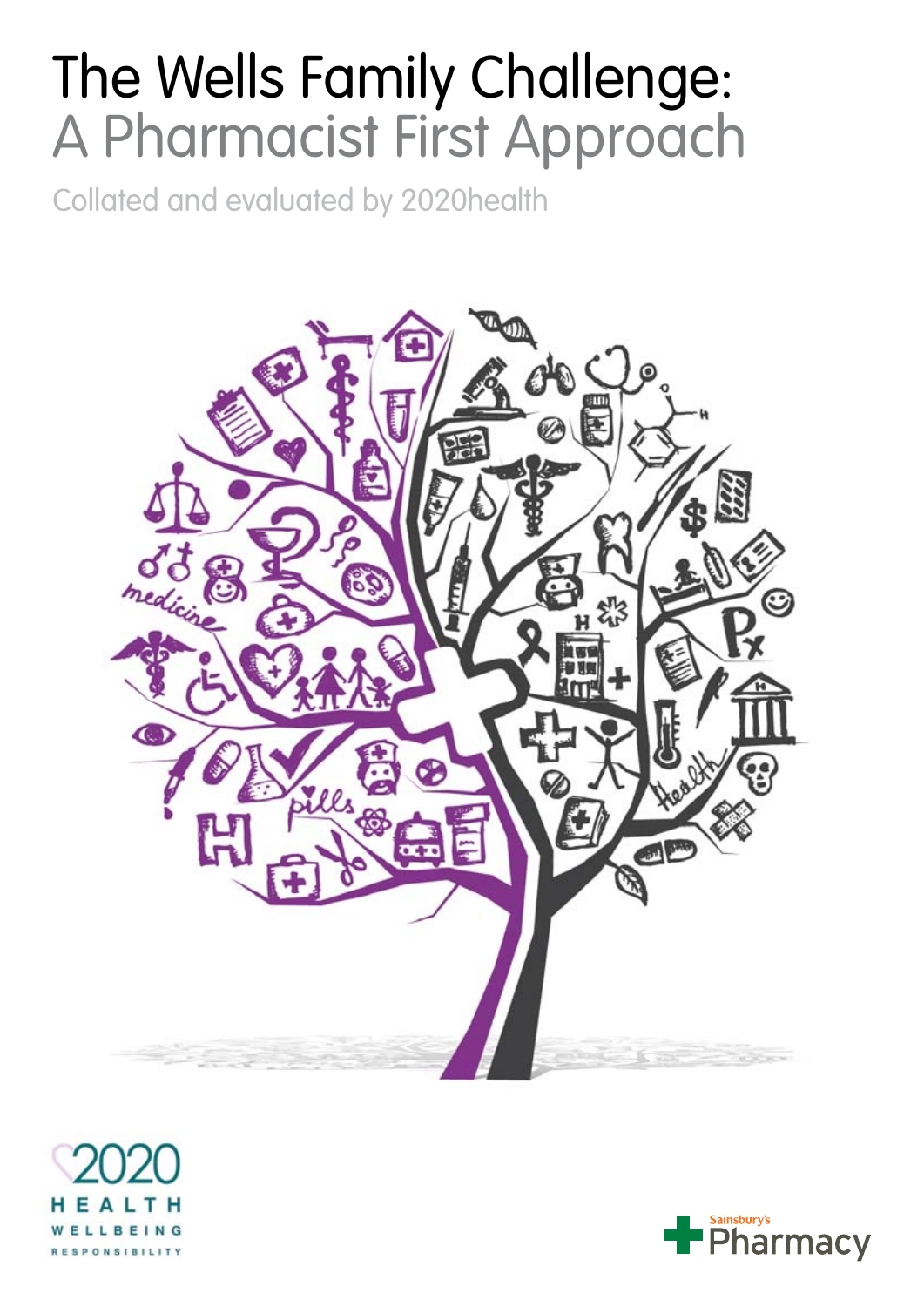# Contents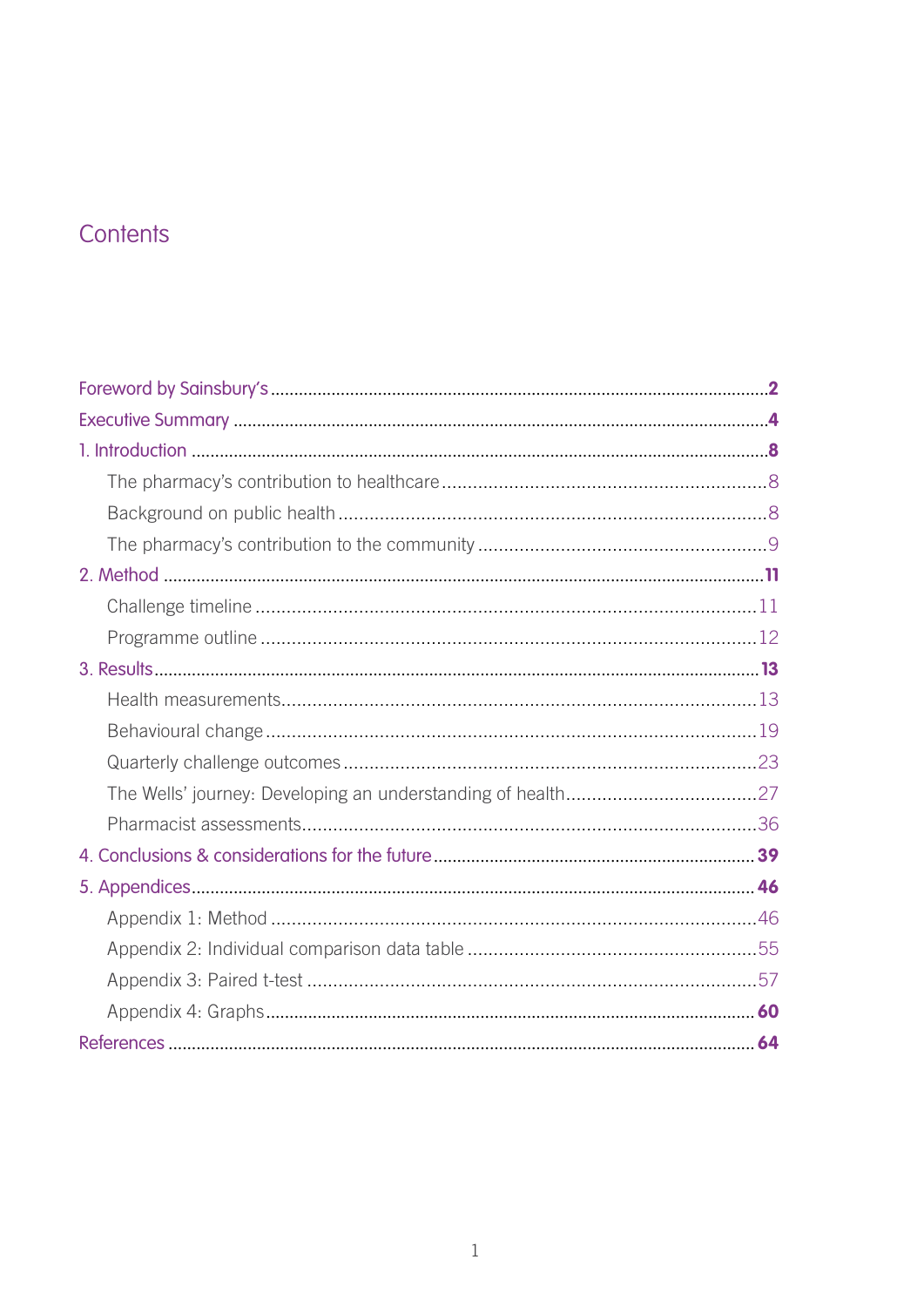# Foreword by Sainsbury's

At Sainsbury's, as one of the UK's leading food retailers, we take our commitment of being the best for food and health very seriously. We recognise our responsibility to help our customers make healthy choices, via clear nutrition labelling, offering a wide selection of affordable healthier products and extensive promotions on healthier products. Clearly, our food offering is central to this responsibility but our network of 253 in-store pharmacies are also a hugely important part of our vision, through the health services they provide for 22 million customers each week.

Indeed, as the shape of the national healthcare system continues to change, so does the role of the community pharmacist. Exploring the future role of the pharmacist is at the very heart of the Wells Family Challenge.

We know that our customers aspire to live healthier, fuller lives and that many of them struggle to overcome some of the barriers to every day good health. That's why we are the first retailer to undertake a social experiment of the nature of the Wells Family Challenge, working with think tank 2020health to explore the potential impact that regular advice and support from an in-store pharmacist could have on the health and wellbeing of ten families across the UK.

By working with our Wells families, we have learnt that pharmacists can play a central role in improving the health literacy of the nation. The potential benefits of this are far reaching; from encouraging healthier lifestyle choices at an individual level, to alleviating pressure on GPs surgeries, to reducing healthcare expenditure on treating conditions such as cardiovascular disease and obesity through early detection and intervention.

We found that by joining the dots between diet, exercise and illness, our pharmacists empowered these families to better health. The measureable effects of the Wells Family Challenge can be seen in lower cholesterol levels, shrinking waistlines, lower blood pressure and an overall sense of greater wellbeing. And our Challenge gave us further proof that our customers are keen to embrace a lifestyle that allows them to spend quality time with family, engaging in shared activities like outdoor pursuits and cooking together.

But although we have found the results of the Wells Family Challenge to be very positive and to confirm our belief of the huge value of our instore pharmacies, there are other learnings from the exercise. It suggests potential to increase the number of wellness services available to our customers and highlights the importance of food labelling and helping people to make healthy food choices in-store.

Sainsbury's has long led the way in trying to establish a universal system of nutrition labelling that is easily understood and used by our customers. Division amongst the food industry and between the UK government and the EU means that we are still some way from achieving this goal, although Sainsbury's continues to work with the relevant stakeholders to maintain progression.

Our Wells families also commented on their perceptions of supermarket pricing on healthy and not-so-healthy foods. We know people are watching their household budgets with more care than ever and we are aiming to help them do this while still making healthy choices. Sainsbury's already sells 30% of its fruit and vegetables on promotion and we are committed to ensuring that at least one third of our food and drink promotions are on healthier choices by 2020.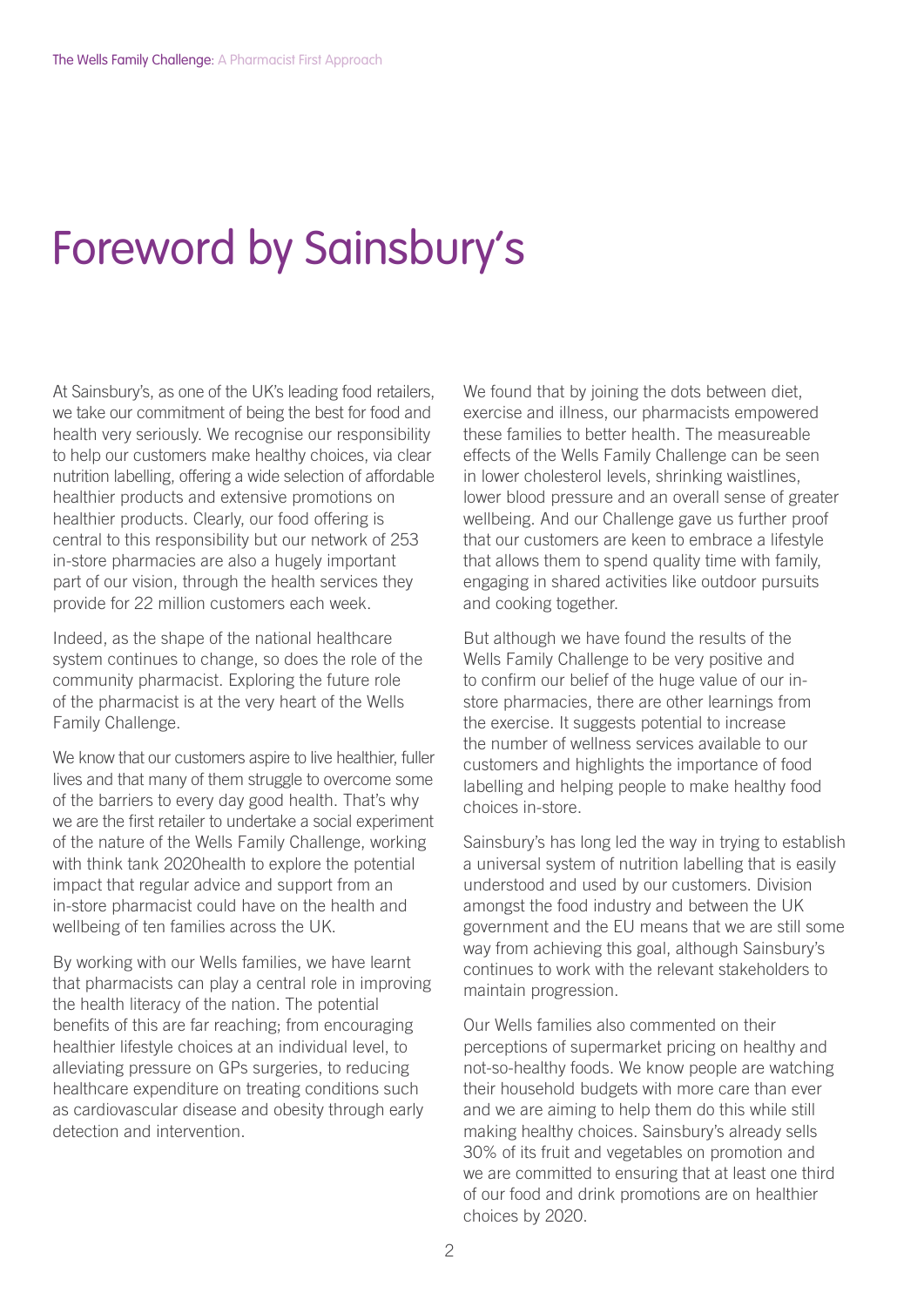I found it genuinely inspiring to see how the families embraced the food and cooking challenges and this makes me even more keen to continue our work in providing customers with ideas for nutritious, well priced meals. We give away 20 million recipe cards each year and campaigns like Active Kids Get Cooking, Love Your Leftovers, Feed Your Family for a Fiver and Make Your Roast Go Further are all designed to help our customers live well for less, wasting less food in the process.

We'll also continue to promote healthy and active lifestyles by giving our customers access to the trained Healthy Eating Advisors that can be found in all our pharmacies. We will continue to invest and expand our pharmacy offering, making good healthcare accessible and easy to fit into our customers' busy everyday lives.

The Wells Family Challenge has proven to us that pharmacy advice in action can help families across the UK achieve gradual and sustained positive lifestyle changes that can make their health aspirations a reality.

Thank you to our Wells families for inspiring us all to better health.

#### **Sarah Warby**

Marketing Director, Chair of Health Steering Group, Sainsbury's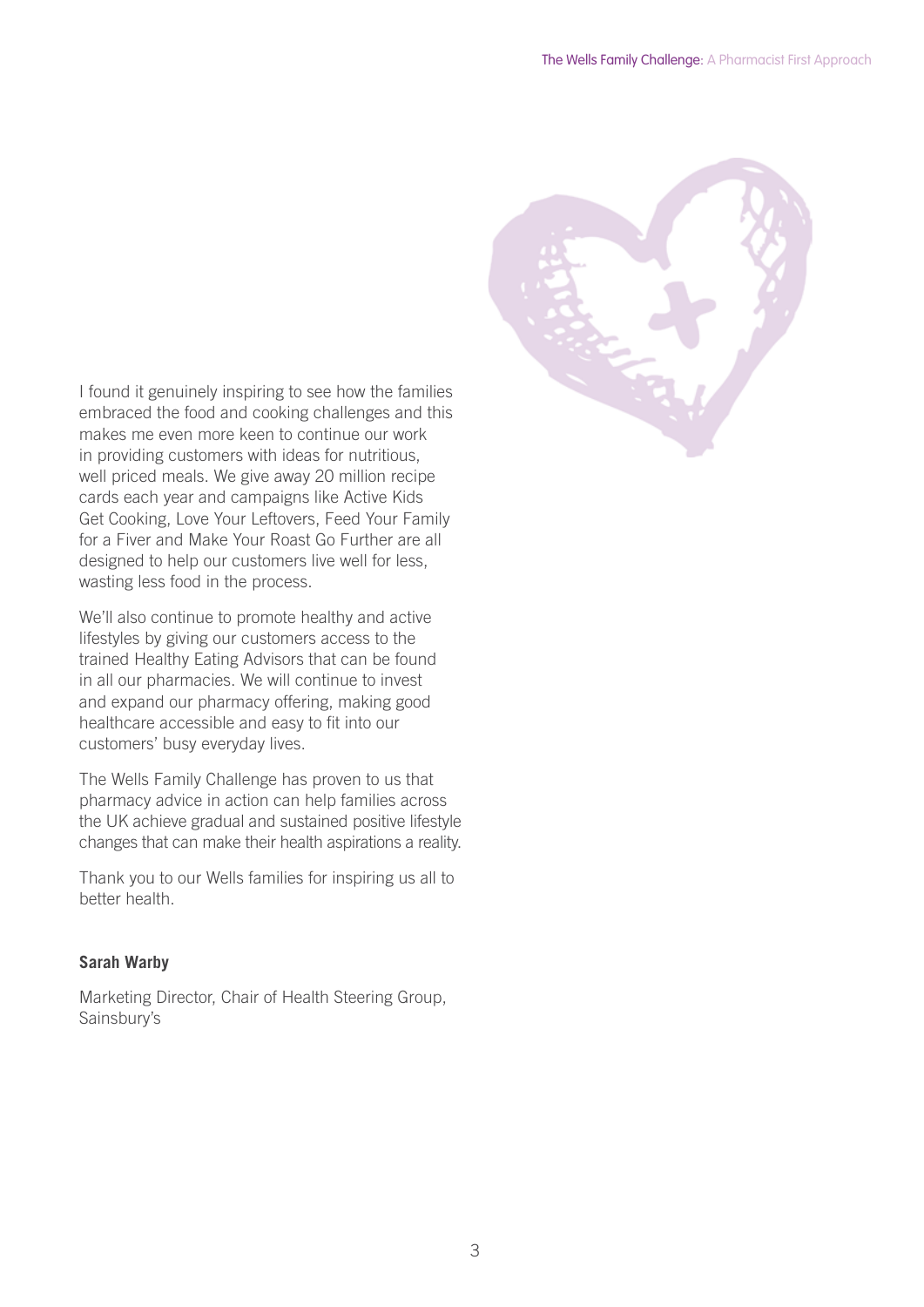# Executive Summary

This report analyses and presents a qualitative evaluation of the benefits of the Wells Family Challenge; an assessment of the impact of in-store pharmacists using practical tools and techniques on the health and lifestyle of families. The assessment was carried out from November 2011 to November 2012, in ten Sainsbury's stores with in-store pharmacies across the UK.

The key output from the Wells Family Challenge was a highly informative picture of health literacy across the families involved and the mentoring role the pharmacist can play in preventing illness and encouraging healthier lifestyle choices. Health literacy refers to the empowerment of individuals and communities to read, understand and use healthcare information to access services and to better manage any illnesses they experience (North West Employers 2011: 2).

The findings from the Wells Family Challenge suggest that many people do not understand the links between the food they are eating, exercise and illness. The pharmacists involved in the challenge imparted educational value and in so doing provided much more than a service treating coughs and colds and alleviating pressure on GPs to treat minor illnesses; they can actually help prevent illness, a function that GP surgeries are not always able to fulfill due to competing demands. The early signs of disease start much younger than many understand and fully appreciate and if they are detected earlier, there is a greater chance to change habits and prevent the serious effects of prolonged poor lifestyle choices, ultimately saving GP time and potentially alleviating pressure on NHS services.

Review of key health measurements and qualitative research from the families collated over the course of the year concluded that:

- 65 percent lost weight during the course of the year. Women lost more off their waist circumference than men. On average, men lost 0.31cm from their waist, while women lost 4.99cm.
- 33 percent had high blood pressure at the start of the Wells Family Challenge; this has decreased to 16 percent at the end. 21 percent of the Wells families had normal blood pressure at the beginning of the Wells Family Challenge; this increased to 42 percent at the end.
- 68 percent had high and unhealthy levels of cholesterol at the start of the Wells Family Challenge. Significantly, of these people, 81 percent were unaware of this. By the end of the Challenge, 68 percent had normal levels.
- An improved understanding about health and diet, as a result of pharmacist advice, was considered to be a beneficial and significant factor in the participants losing weight and having a healthier lifestyle in the long term.
- 50 percent of individuals ate no more than two to three portions of vegetables and fruit a day at the start of the Wells Family Challenge. 55 percent now eat five or more portions of vegetables and fruit a day.
- 50 percent of individuals were physically active for approximately 30 minutes per day at the start; this increased to 70 percent by the end.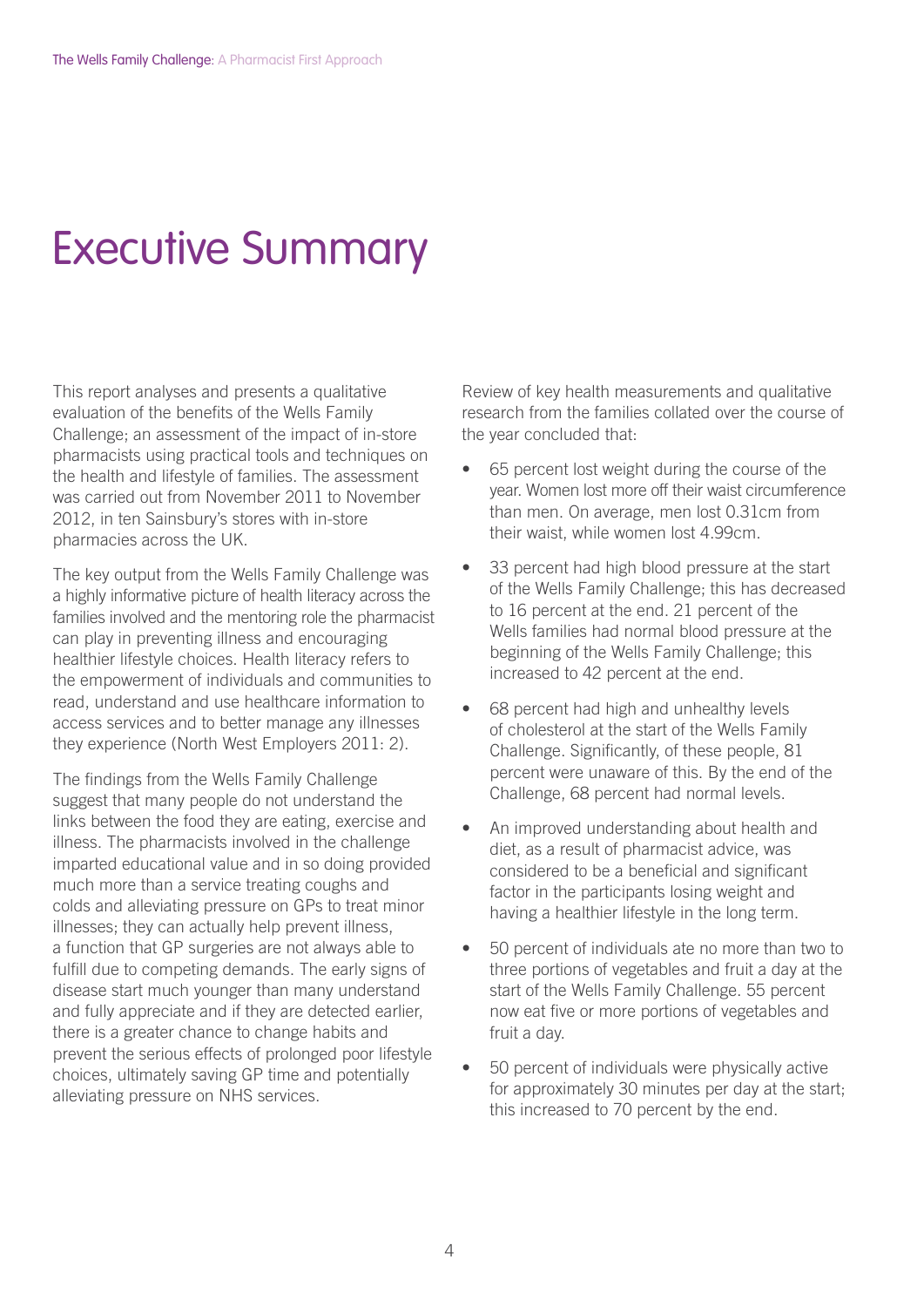Based on the findings of the Wells Family Challenge and in particular family members' accounts of their experiences, the Wells Family Challenge demonstrates practical answers and solutions to the following areas:

- **a) Lifestyle.** The pharmacist was found to be an efficient and effective means by which to provide information on making healthy lifestyle choices, basic nutrition counselling and dietary advice.
- **b) Services.** There is a case to be made for pharmacies taking on responsibility for providing monitoring services for cholesterol, blood pressure and weight management.
- **c) Advice.** Forming a good working relationship with the pharmacist provided the families with a valuable opportunity to talk through information and advice with a healthcare professional.
- **d) Medicine usage.** Regular contact with and counselling from the pharmacist has improved understanding of various types of medication.

As a result of the findings of the Wells Family Challenge, 2020health has identified 18 considerations across five key themes. In summary, the two key considerations from each section are listed below:

#### **1. Role of the pharmacist**

| <b>Considerations</b>                                                                                                                                                                                    | <b>Most relevant to</b>                                                                            |
|----------------------------------------------------------------------------------------------------------------------------------------------------------------------------------------------------------|----------------------------------------------------------------------------------------------------|
| National public awareness campaign to increase the understanding of<br>the pharmacist's role and the value they bring to preventing ill health and<br>assisting the public in self managed treatments.   | <b>Royal Pharmaceutical Society</b><br>Department for Health<br><b>Health and Wellbeing Boards</b> |
| 'Pharmacy First' – Active national campaign to encourage the public to<br>visit pharmacists in the first instance for health advice, minor ailments<br>and conditions, building upon existing campaigns. | Public Health England<br><b>Health and Wellbeing Boards</b>                                        |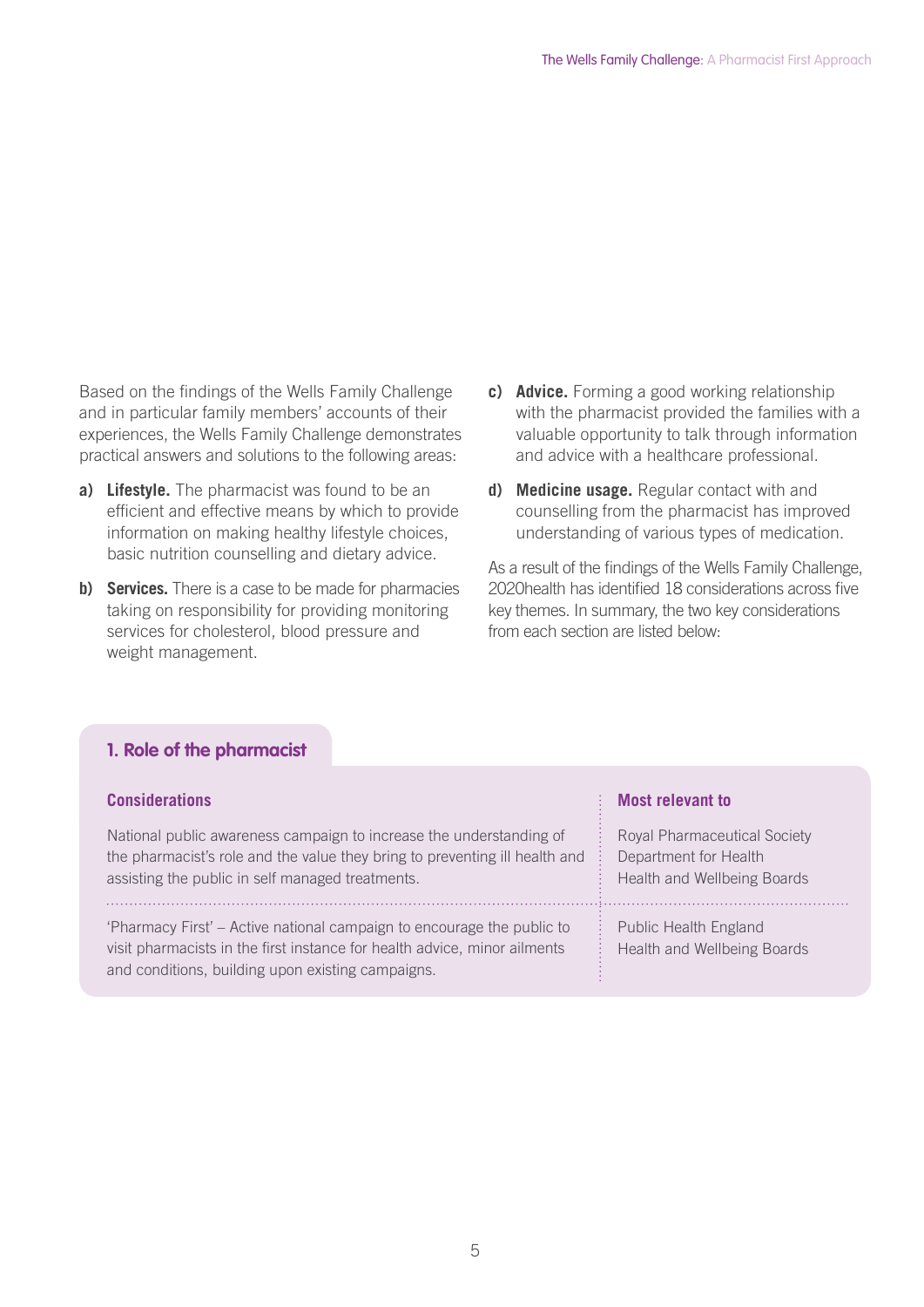# **2. Healthy eating and wellbeing**

| <b>Considerations</b>                                                                                                                                             | <b>Most relevant to</b>                            |
|-------------------------------------------------------------------------------------------------------------------------------------------------------------------|----------------------------------------------------|
| Develop a clear and universal programme which educates people to<br>understand the impact of diet on health and wellbeing and the nutritional<br>content of food. | Public Health England<br>Supermarket/Food industry |
| Mandatory for the school curriculum to provide practical education for<br>children in helping to eat and cook well.                                               | Department for Education                           |

# **3. Health literacy**

| <b>Considerations</b>                                                                                                                                                                                                                                                                                                     | <b>Most relevant to</b>             |
|---------------------------------------------------------------------------------------------------------------------------------------------------------------------------------------------------------------------------------------------------------------------------------------------------------------------------|-------------------------------------|
| The importance of health checks emphasised and regular health<br>checks offered to people at 25 years of age and then every five years.<br>This challenges the idea that some signs of poor health do not<br>materialise until you are older and would enable focused education<br>to improve health and decision making. | Public Health England<br><b>NHS</b> |
| Mandatory for the school curriculum to include health literacy.                                                                                                                                                                                                                                                           | Department for Education            |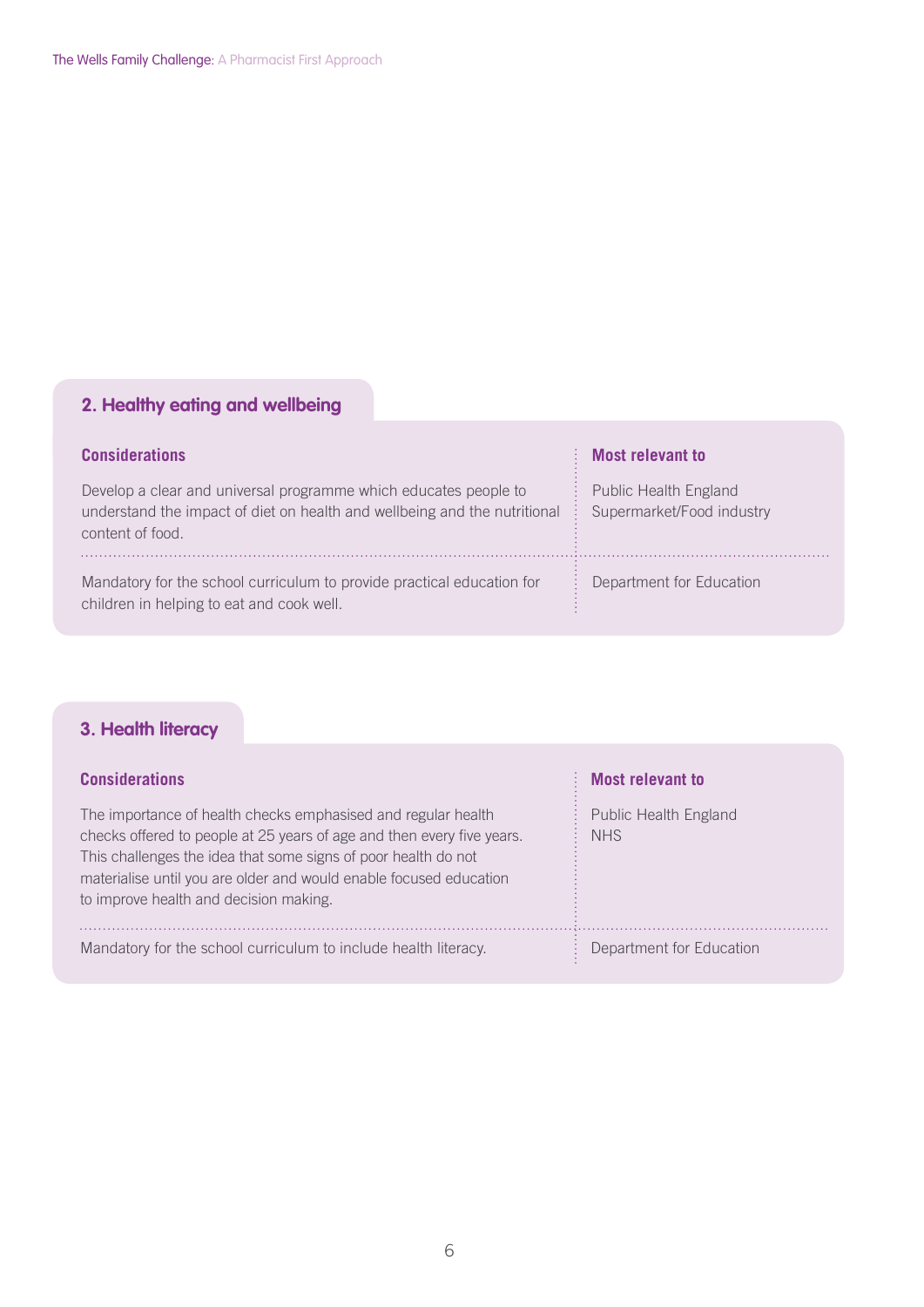# **4. Supporting and influencing health choices**

| <b>Considerations</b>                                                                                          | <b>Most relevant to</b>                                                                                       |
|----------------------------------------------------------------------------------------------------------------|---------------------------------------------------------------------------------------------------------------|
| Food labelling to be consistent, easy to understand and expressed in terms<br>with which everyone is familiar. | Food Standards Agency<br>Department of Health<br>Department for Food,<br><b>Environment and Rural Affairs</b> |
| Supermarkets to carry more promotions on healthier foods to encourage<br>people to eat more healthily.         | Supermarkets/Food industry                                                                                    |

# **5. Exercise**

| <b>Considerations</b>                                                                                               | Most relevant to                                             |
|---------------------------------------------------------------------------------------------------------------------|--------------------------------------------------------------|
| Develop locally funded initiatives which focus on activities that people<br>can do together in families and groups. | Public Health England<br>Health and Wellbeing Boards         |
| Awareness campaign to promote the mental health benefits of exercise.                                               | <b>Health and Wellbeing Boards</b><br>Mental Health services |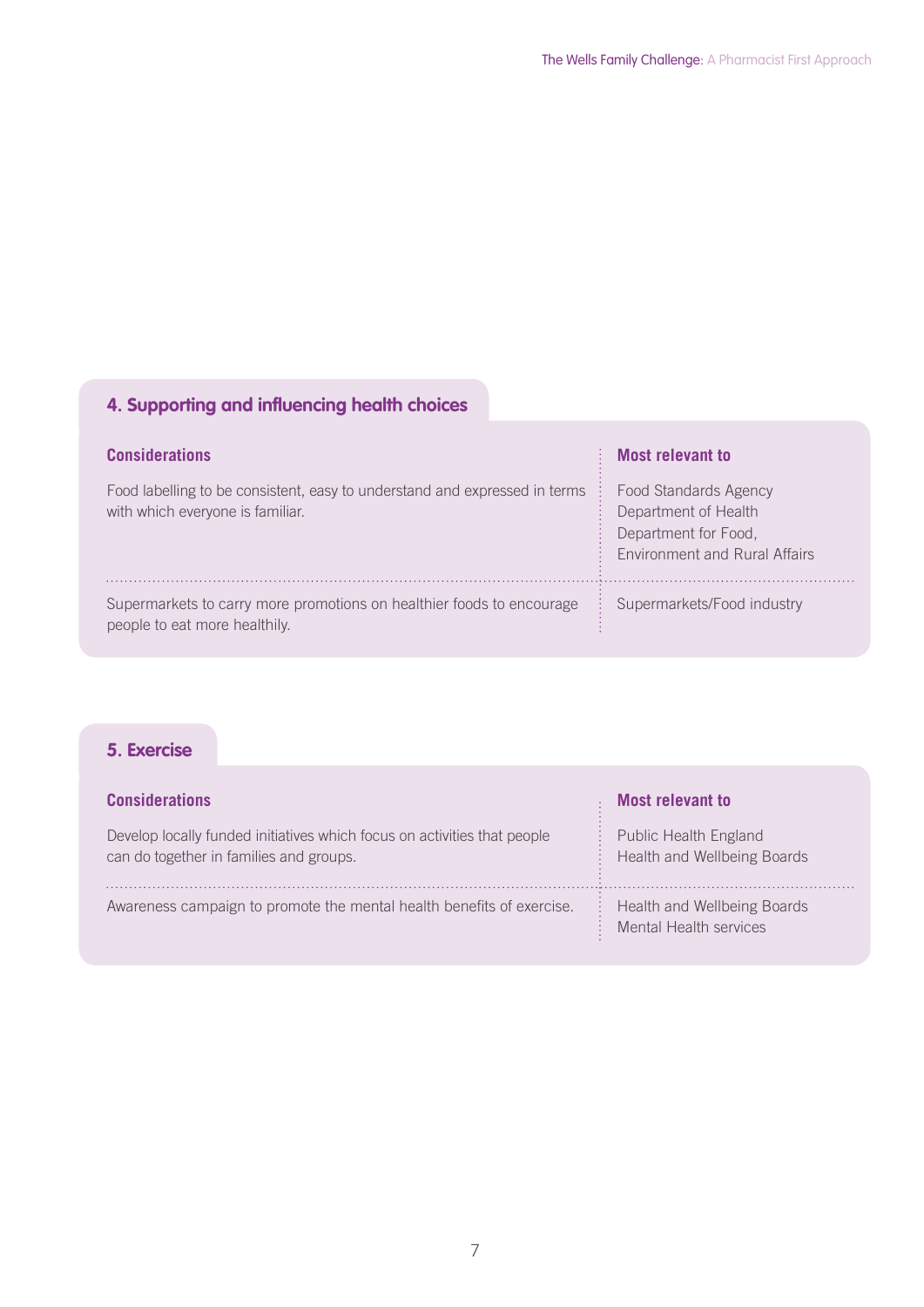# 1. Introduction

This report analyses and presents a qualitative evaluation of the benefits of the Wells Family Challenge. The Challenge assessed the impact that in-store pharmacists could have on the health and lifestyle of a group of families over the course of one year. The assessment ran from November 2011 until November 2012, and the pharmacists involved in the programme were based in ten regional Sainsbury's pharmacies across the UK. The programme and the research were both commissioned by Sainsbury's Pharmacy. 2020health provided a source of health expertise and was engaged as an independent body to monitor and evaluate the social experiment.

It should be noted that because of the small sample size, this study should be considered a reflection of the overall impact of the programme and the potential benefits of a community pharmacy advice programme, rather than proof of principle.

# The pharmacy's contribution to healthcare

Research indicates that the majority of adults use pharmacies, with 84 percent of adults visiting a pharmacy at least once a year. For 78 percent, the visit is for health related reasons (National Pharmacy Association 2012). Pharmacies are largely used to collect medication prescribed by a doctor and to purchase supplies of over the counter (OTC) medication, either for regular or one off conditions. Adults in England visit pharmacies on average 14 times per year, and on average 11 visits per year are specifically for health related reasons (National Pharmacy Association 2012).

The most frequent users of pharmacies include females, those aged over 35 and those with a long term health condition (LTHC) or disability. Those working full time visit pharmacies less frequently than other groups. If gender and age are considered together, the highest frequency pharmacy users are females aged 35-74 and males aged over 55. Males aged 16-24 use pharmacies the least (National Pharmacy Association 2012).

The NHS Business Services Authority reports show that there were 11,236 community pharmacies in England at 31 March 2012, compared to 10,951 at 31 March 2011, an increase of 285 (2.6 percent). There has been an increase of 15.3 percent (1,488) since 2002-03 (NHS Information Service 2012a: 4).

In addition to the positive impacts on public health and well-being, community pharmacy programmes can be of benefit to the NHS, both in terms of decreasing workload and in terms of cost-savings. Many visits to NHS services were related to conditions which could have been addressed by pharmacist advice such as coughs, colds, headache, constipation, and hay fever.

# Background on public health

England is facing a health crisis. Of particular concern and interest is the issue of obesity. The latest NHS Health Survey for England from 2011 (NHS Information Centre 2012b) reported that 65 percent of men and 58 percent of women were overweight or obese. Older children are more likely than younger children to be obese (24 percent of boys and 17 percent of girls aged 11-15, compared with 10 percent and 12 percent respectively among children aged 2-7). It is well known that being overweight increases the risks of heart and liver disease and type 2 diabetes. The risk of coronary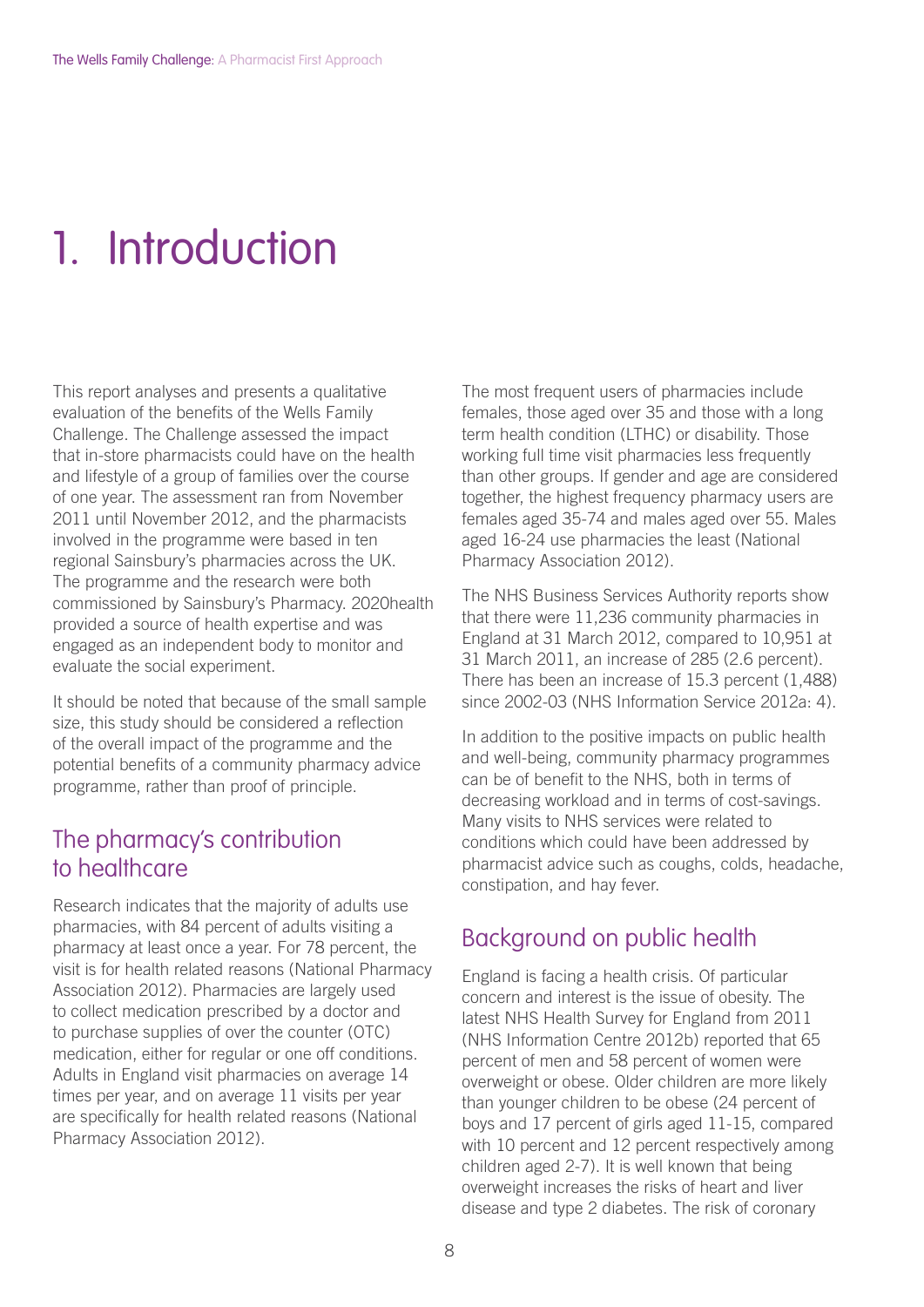artery disease increased 3.6 times for each unit increase in BMI, and the risk of developing type 2 diabetes is about 20 times greater for people who are very obese compared to individuals of a healthy weight (Kopelman 2007; Field et al 2001). In addition, many may not be aware that obesity also raises the risk of getting some forms of cancer. In fact, ten percent of all cancer deaths among non-smokers are related to obesity.

Obesity-related illnesses and premature deaths can be prevented. It is estimated that a substantial proportion of cancers and over 30 percent of deaths from circulatory disease could be avoided by making healthier lifestyle choices, including improving diet, exercising, and quitting smoking (Boyle et al 2003; NICE 2010). The population targeted by community pharmacists is likely to differ from that which visits their GP. They are more likely to be aware of their health problem and motivated enough to seek advice. GPs often consider their remit as providing a cure as opposed to prevention, something which pharmacists are well placed to offer and support. In this context, pharmacists can make an important contribution to influencing healthier lifestyles.

Information is at the heart of making healthy lifestyle choices. Despite evidence that the public is eager to access dietary advice from primary care professionals, many doctors are reluctant to provide it, citing a lack of adequate training in the area (Moore et al 2000). Therefore, the question is to what extent can this need be easily filled by accessible local resources such as community pharmacies which are centrally located and frequented on a regular basis? The ability to access quickly and conveniently good nutritional information, advice and support from local community resources could provide individuals with the basic foundations they need to lead a healthier life. It seems logical to propose that individuals and

families who possess a good understanding of the impact of diet on their health are more likely to make informed choices about what they eat and drink.

# The pharmacy's contribution to the community

Community pharmacies have traditionally played a role in promoting health and well-being in their local communities, as they are usually conveniently located in high traffic shopping areas, easily accessible and thus frequently visited.

For many individuals, the pharmacist is their first point of contact and for some, their only point of contact with a healthcare professional. Often pharmacists are able to develop close working relationships with the customers they see on a regular basis, and develop a unique understanding of the needs of their customers and the needs of the community which they serve. In some parts of the UK, doctor-pharmacy integrated programmes are already active. An example is the Nottingham City 'Pharmacy First' scheme, which provides patients with the choice of receiving treatment for minor ailments in a pharmacy setting. The NHS 'Choosing Well' campaign also encourages patients to seek help and advice from a variety of sources including pharmacies and walk-in centres (NHS Direct 2013).

There may be potential in establishing a more extensive and widely available community pharmacy advice programme, complementing services already provided by the NHS, which would be highly visible and accessible to the average individual. The Wells Family Challenge could help to provide a case for such a programme and will therefore form part of the analysis. For instance, the longer opening hours at many stores may prove more convenient to customers.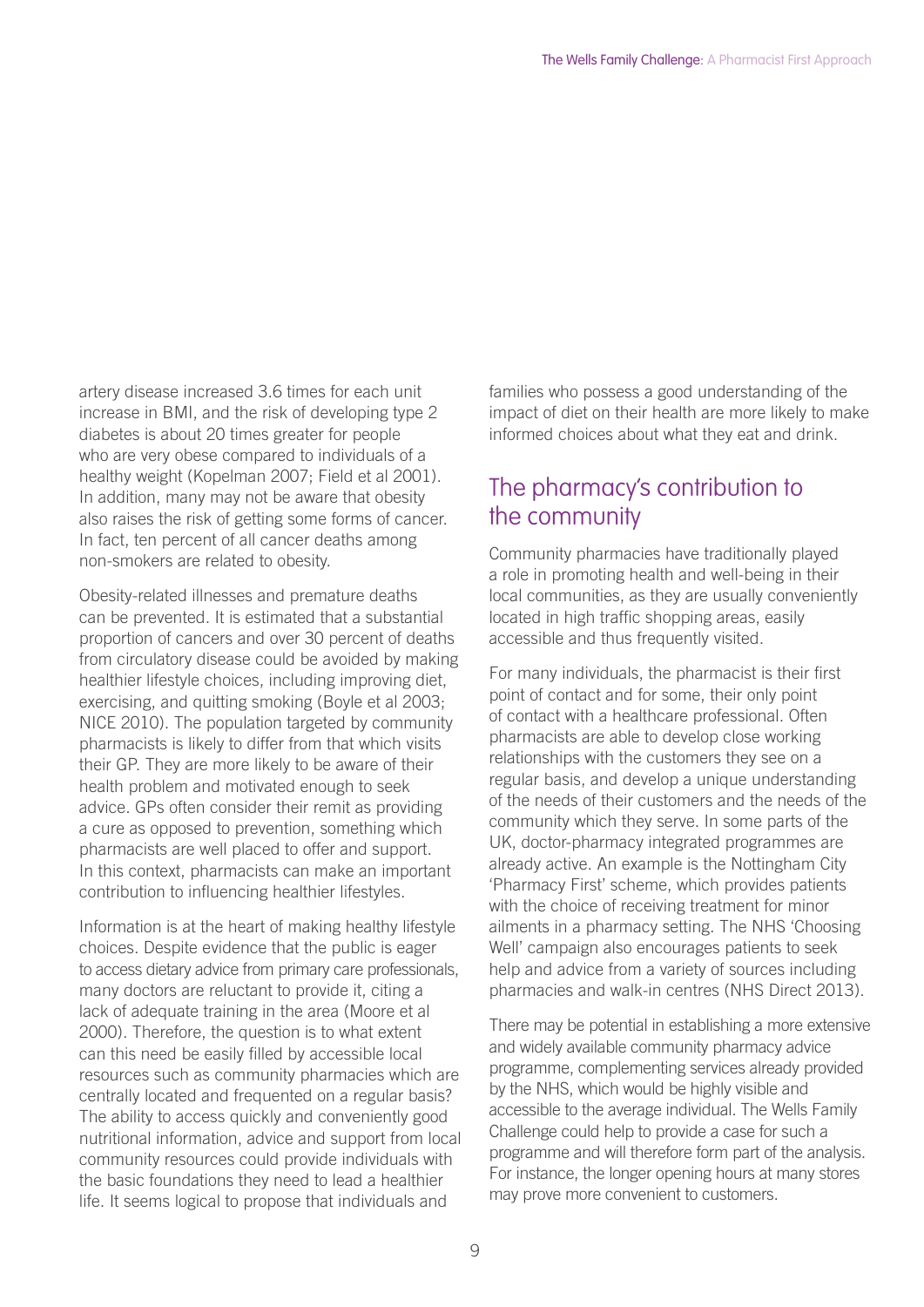#### **Medicine usage**

England wastes about £300m a year as a result of poor compliance in taking medication (York Health Economics Consortium 2010). Some of this is unavoidable, as patients no longer need their medication, or a medicine is unsuitable for them due to side effects, but much of it is due to patients either not picking up their medication or stockpiling medication which they never use. In addition to the cost aspect, this presents significant consequences for the health and wellbeing of the patients themselves, who by not taking their medication are therefore not properly managing and/or treating their illnesses, compounded by the fact that their doctors are usually unaware that the prescribed medicinal protocol is not being followed.

Given the fact that pharmacists are the health professionals at the point of contact when the patients pick up their medication, it seems reasonable to question whether or not the role of the pharmacist, in addition to providing guidance on proper medicine usage, could also be a source of counselling to help determine the root cause behind the patient's refusal to take the medication. The information can then be conveyed to the doctor, who can take appropriate action such as switching the patient's medication to one with fewer side effects.

In summary, there are four key questions to which the Wells Family Challenge sought to demonstrate practical answers and solutions to:

- **a) Lifestyle.** To what extent could easily accessible local resources such as centrally located and regularly frequented community pharmacies, fill the gap in terms of information on making healthy lifestyle choices, nutrition counselling and dietary advice?
- **b) Services.** Is there scope for a broadly integrated community pharmacy advice programme to provide services which shift the workload of minor ailments from primary care and emergency services, and help to reduce the costs of NHS treatments through better prevention and disease management?
- **c) Advice.** Could there be potential in establishing a more extensive and widely available community pharmacy advice programme which could complement NHS services, such as nutritional advice, cholesterol and blood pressure checks?
- **d) Medicine usage.** In addition to the provision of existing guidance on proper medicine usage, could pharmacists also be a source of counselling to help determine the root cause behind patients refusing to take their medication?

And ultimately, in relation to all of the above, what is the impact on the health and wellbeing of the individual and the public health service?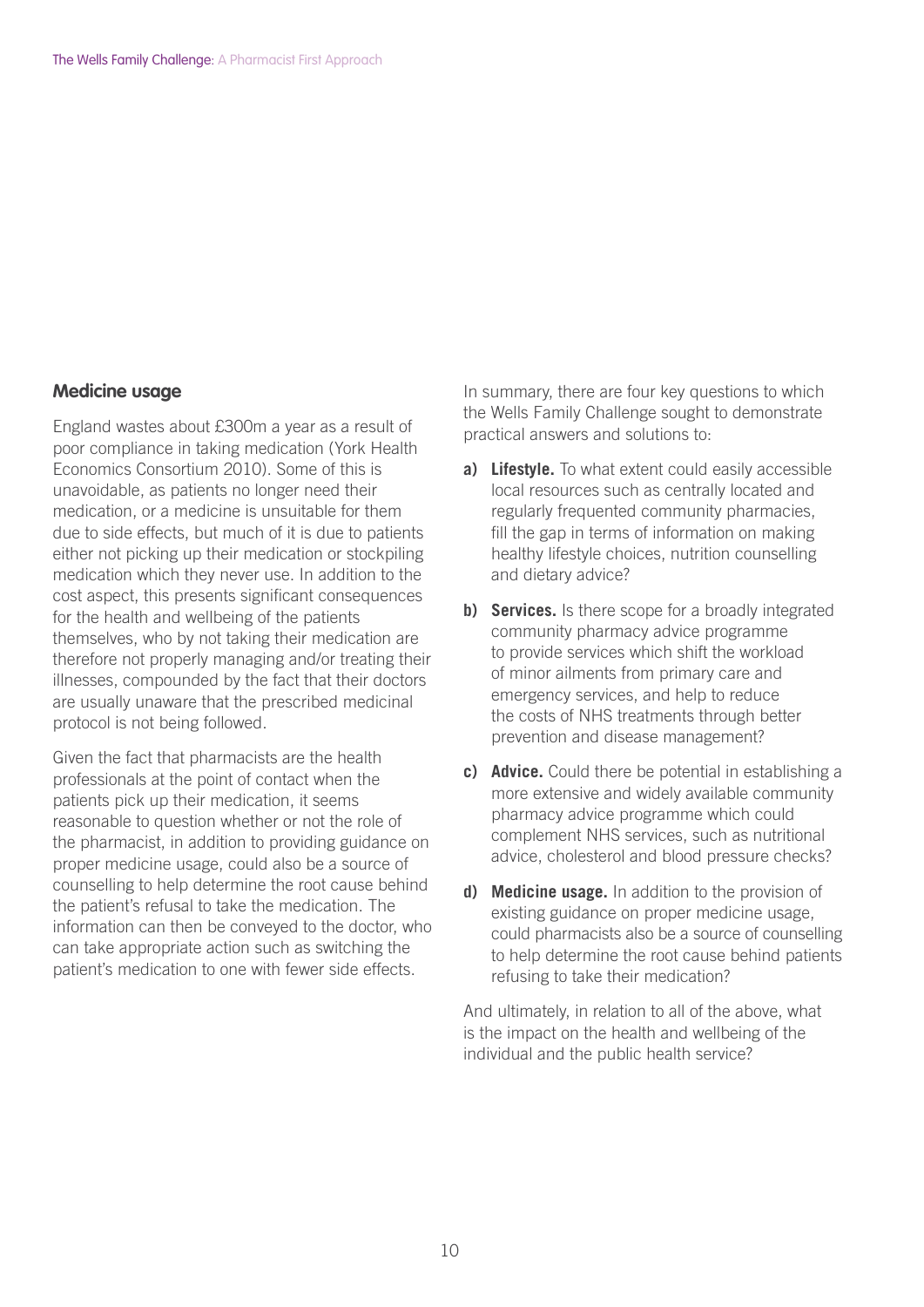# 2. Method

# Challenge timeline

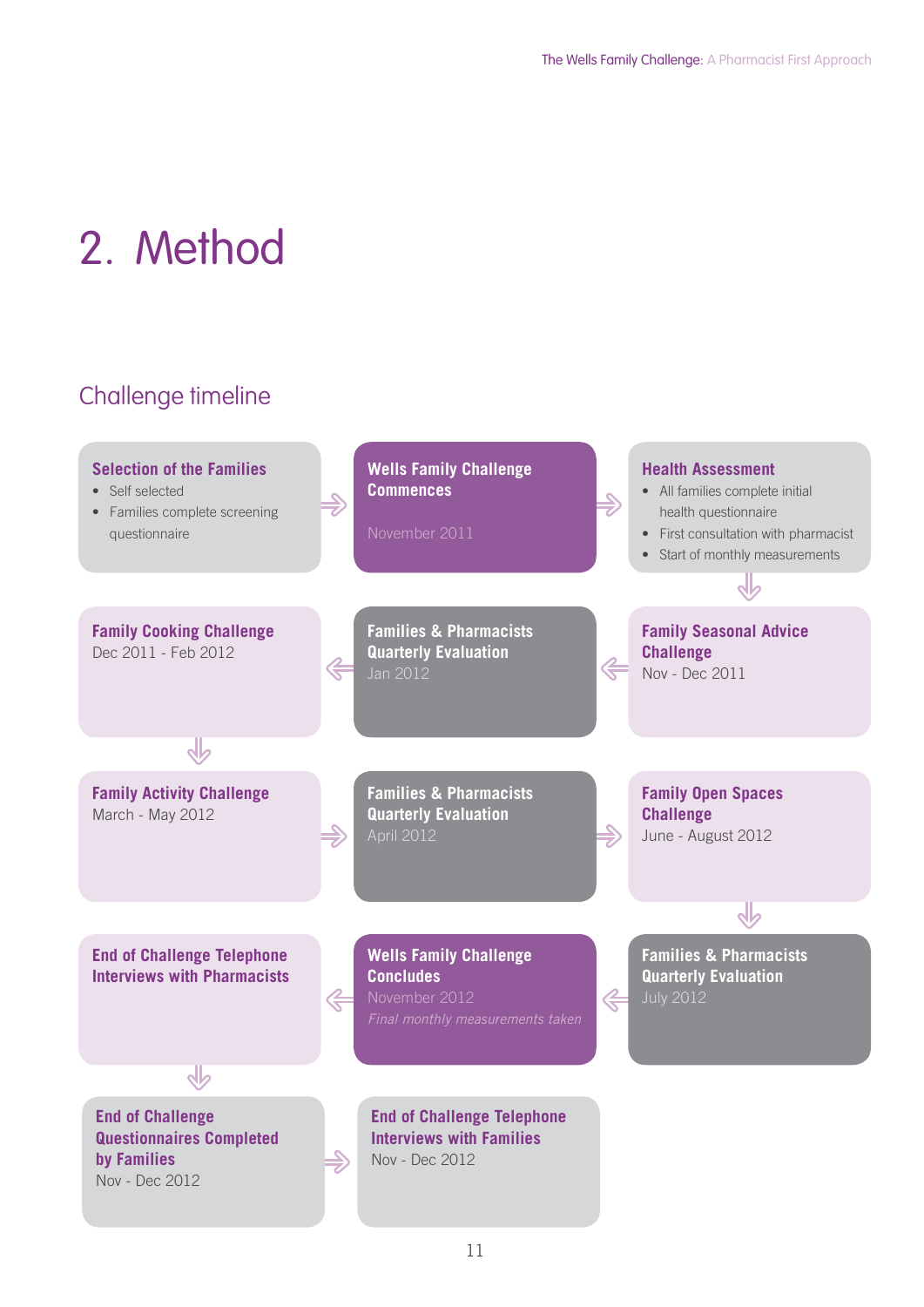## Programme outline

A detailed method for the Wells Family Challenge is given in Appendix 1. In summary, the Challenge programme consisted of the following elements:

#### **Selection of the families**

Ten families plus one backup family (27 individuals), with the surname Wells, were self-selected and asked to fill in a screening questionnaire which would be completed in a phone interview with a Sainsbury's representative and subsequently scored by 2020health. The families from across England were then paired with a local Sainsbury's pharmacist for the duration of one year. Efforts were also made to achieve diversity amongst the Wells families, so that they might represent different types of people, families, challenges, and regions from all across the country. Nevertheless, due to organisational and logistical restraints for the Challenge, it was acknowledged that the sample size would still be small and would not cover all ethnic groups and social categories.

#### **Health assessment**

The aim of the health assessment administered at the start of the programme was to establish the Wells family members' baseline health and wellbeing. The health of the family members would subsequently be monitored throughout the lifetime of the Challenge using nine simple but salient measurements as laid out in Appendix 1.

#### **Family seasonal advice and quarterly challenges**

A series of shorter, sharper interventions were developed to benefit the families' overall health and wellbeing (see Appendix 1). The aim of these challenges was to provide motivation for the families to run with the programme for its entire duration throughout the year.

#### **Family quarterly evaluations**

The Wells families were also asked to complete questionnaires evaluating their experiences with each of the programme activities and the quarterly challenges. These questionnaires sought to determine how the Wells families felt about the experience and whether it resulted in a positive change in their lifestyle.

#### **Family end of Challenge questionnaire and interviews**

An end of Challenge questionnaire was devised to gather a final set of qualitative data from each of the families, gathering the families' perspectives on the Challenge as a whole, as well as revisiting themes from the initial health questionnaire. The responses to the questionnaire formed the basis of a series of short interviews with each family, arranged and conducted by 2020health.

#### **Pharmacist quarterly evaluations & end of Challenge questionnaire**

All pharmacists were asked to complete a subjective questionnaire administered at the end of each quarter. An end of Challenge interview for the pharmacists was also scheduled in order to ascertain their final reactions and perspectives on the Challenge. This took the form of a semi-structured short telephone interview, based on key trigger questions.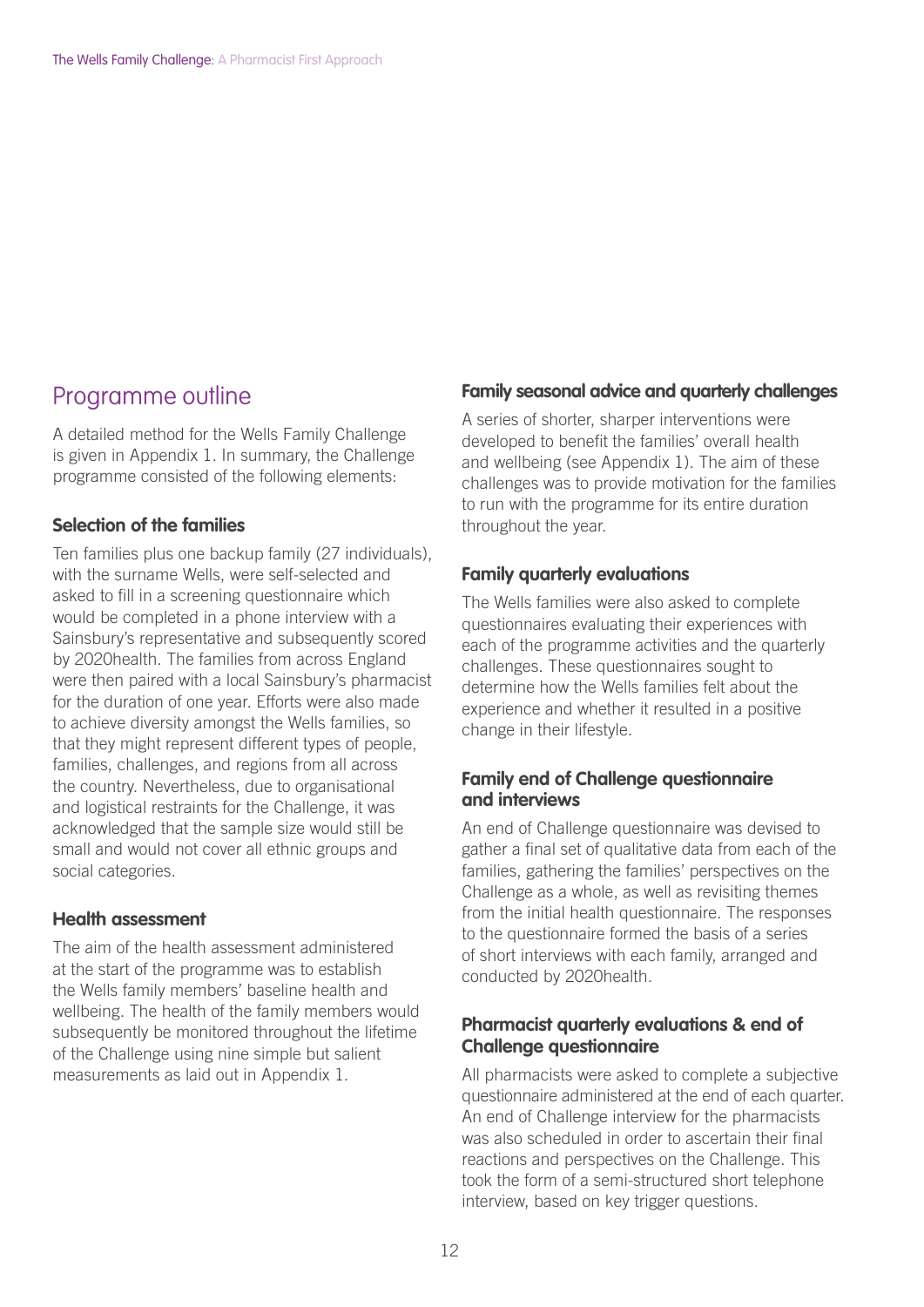# 3. Results

## Health measurements

In order to achieve an overview of the physical health of the Wells families, the Wells Family Challenge monitored a range of health measurements including BMI, waist circumference, waist to hip ratio and fat content in order to track the changes which occurred in the life of each individual. Appendix 2 contains a table which compares each family's results at the start, midpoint and end of the Wells Family Challenge.

From reviewing the data over the course of the year, the following overall health improvements were recorded by the Wells families:

- 33 percent had high blood pressure at the start of the Wells Family Challenge; this had decreased to 16 percent at the end of the Challenge. 21 per cent of the Wells families had normal blood pressure at the beginning of the Wells Family Challenge; this increased to 42 percent at the end.
- 68 percent had high and unhealthy levels of cholesterol at the start of the Wells Family Challenge. By the end of the Challenge, 68 percent had healthy levels.
- 65 percent lost weight during the course of the year.
- The average loss in waist circumference amongst women was 5cms while men lost on average 0.31cms.
- 58 percent had their QRISK factor reduced, meaning their risk of a stroke or heart attack has decreased.

### **Weight loss**

**65 percent of participants lost weight during the course of the Wells Family Challenge** 

Overall, the Wells families were fairly healthy before they started the Wells Family Challenge. However, over 50 percent expressed the specific desire to lose some weight alongside improving their health and wellbeing.

At the end of the Wells Family Challenge, 65 percent of participants had lost weight. For those individuals who did lose weight, the average weight loss was 4kg. Of all 27 participants, eight individuals gained weight during the year. The average gain was 2.5kg. The family that lost the most weight lost 16kg and the family that lost the least lost 1.8kg.

One of the aims of the data analysis was to determine whether there is evidence that regular intervention and engagement with a Sainsbury's pharmacist had an effect on weight loss amongst the Wells families.

A paired t-test was conducted on the Wells families' data at the beginning and end of the Wells Family Challenge. The result of the t-test indicates that it would appear likely that the Challenge was effective in producing weight loss amongst the Wells families. See Appendix 3 for full details.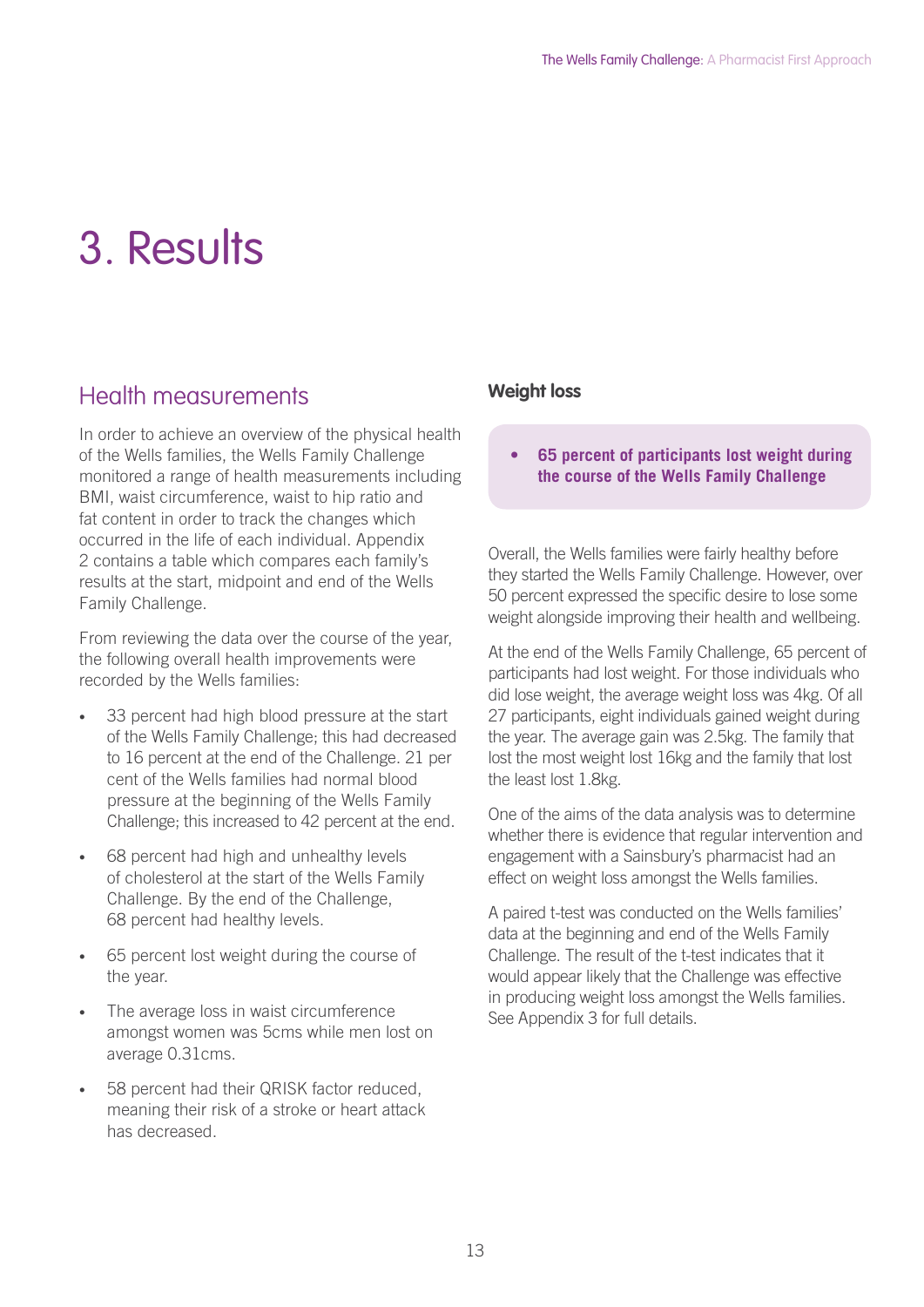#### **Comparison of cholesterol levels**

**68 percent had unhealthy levels of cholesterol at the start of the Challenge. By the end of the yearlong Challenge, 68 percent had healthy cholesterol levels.** 

For the purpose of this analysis, the Department of Health and National Institute for Clinical Excellence (NICE) guidelines on cholesterol levels were used as the benchmark. This policy advice is followed by GPs and states that healthy total cholesterol levels are those less than 5.0 mmol/l.

At the start of the Challenge, 68 percent of family members had high levels of cholesterol. By the end of the Wells Family Challenge, 32 percent had high levels.

In the males, the highest percentage of those with high cholesterol was found to be in the 35-44 age bracket. In the women, high cholesterol was particularly prevalent in age groups 25-34, 35-44. By the end of the Challenge, levels in the women in these two age groups had dropped to healthy levels with no instances of high cholesterol.

Of those 68 percent who were found to have high cholesterol levels at the start of the Wells Family Challenge, 81 percent were not previously aware that they had high levels.

#### **Prevalence of high blood pressure by age and sex**

- **•** High blood pressure levels reduced from **33 percent at the start to 16 percent of participants at the end of the Wells Family Challenge.**
- **Normal blood pressure levels 21 percent had normal blood pressure at the start,**  increased to 42 percent at the end.

The NHS indicate that a blood pressure reading of under 130/80mmHg is generally considered normal (NHS Choices 2012). An individual would be said to have high blood pressure if it was 140/90mmHg or higher. A recently introduced term 'pre-high' or 'prehypertension' refers to cases where a person's blood pressure is elevated above normal but not to the level considered to be high blood pressure (hypertension).

As far as females were concerned, there was generally a greater reduction in blood pressure across the age ranges. At the start of the Wells Family Challenge, the age group 25-34 had the higher proportion of those with normal blood pressure, while high blood pressure was still evident in age groups 35-44 and above. By the end point, no woman in the Wells Family Challenge had high blood pressure; every woman had either normal or pre-high blood pressure. Pre-high levels appeared to be more prevalent in age group 35-44.

A review of the data across the start, midpoint and end of the Challenge, showed a reduction in high blood pressure in participating males.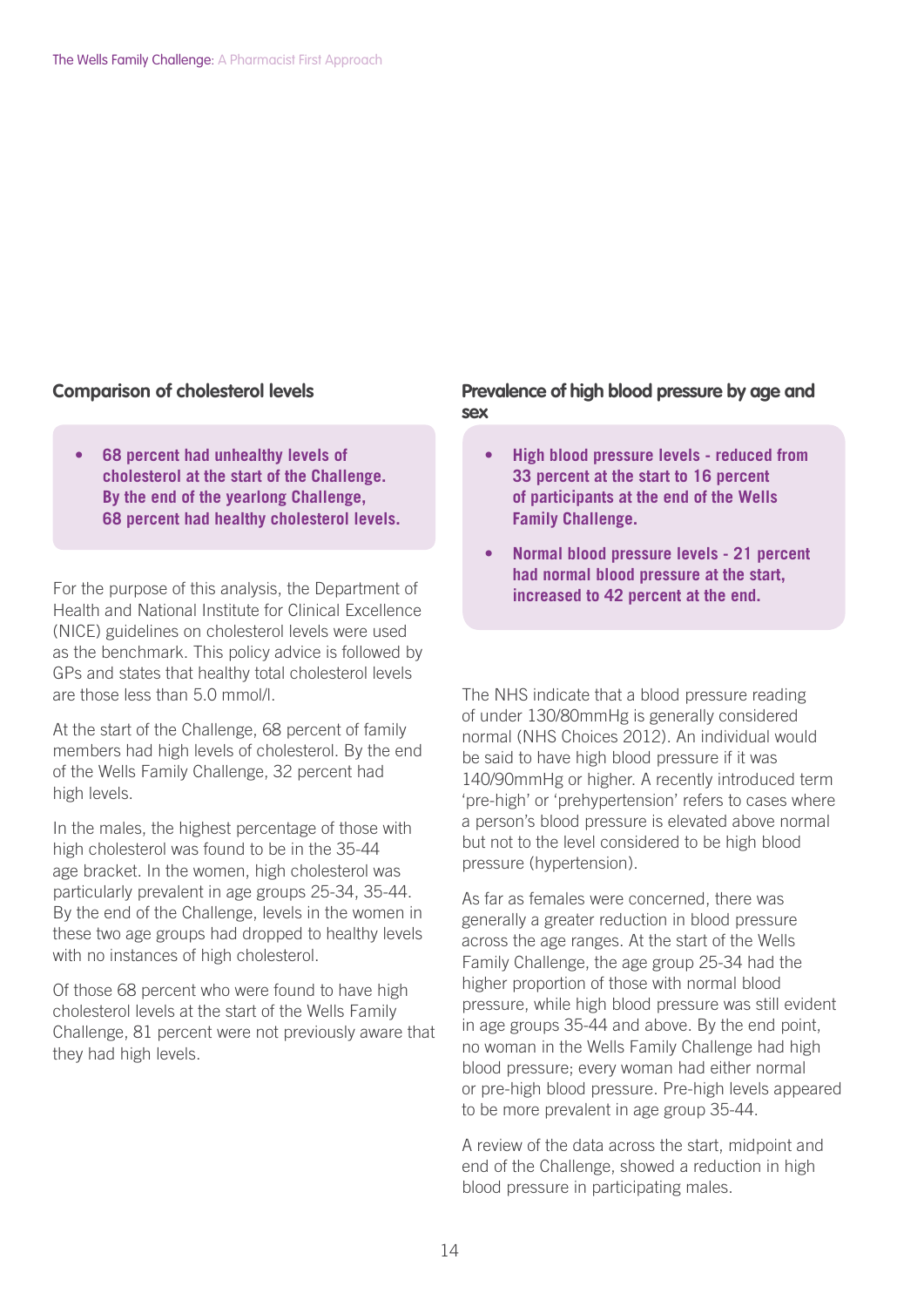The 55-64 age group demonstrated a shift from high to pre-high with the 45-54 age group remaining largely unchanged and showing high blood pressure. The 35-44 age group remained predominantly pre-high throughout until the end where a proportion (< ten percent) dropped to normal and another ten percent increase to high.

At a national level, latest data (NHS Information Centre 2012b) shows that the prevalence of high blood pressure (hypertension) was 31 percent of men and 28 percent of women in 2011. At the start, the Wells Family Challenge would mirror a similar distribution. High blood pressure was prevalent in 41.6 percent of men and 23 percent of women. By the end of the Challenge, it was prevalent in 33 percent of men with no women recorded as having high blood pressure.

Of those 33 percent who had high blood pressure at the start of the Wells Family Challenge, 75 percent were not previously aware they had high blood pressure.



#### **Waist circumference**

- Women lost an average 4.99cms off **their waistline**
- **Men lost an average of 0.31cms off their waistline**

Overall, women lost more off their waist circumference than men. The average loss in men was 0.31cm while for women it was 4.99cm.

The latest NHS Health Survey for England (NHS Information Service 2012b: 16) indicates that a raised waist circumference is defined as greater than 102cm (40.2 inches) in men, and greater than 88cm (34.6 inches) in women.

The majority of women (81.8 percent) saw their waist circumference decrease by approximately 5.5cm. 9.1 percent saw no change and 9.1 percent saw an increase. At the end of the Challenge, 18.2 percent of women remained above the national guidelines and had an increased waist circumference.

The majority of men were below the raised waist circumference value while three men had waist circumferences either just above or borderline on the national mean. As the Challenge progressed, these measurements reduced to below the 102cm threshold.

Furthermore, 42 percent experienced a reduction in their waist circumference of approximately 4cm, while 42 percent saw it increase by approximately 2.4cm. There was a small percentage (16 percent) whose waist circumference remained the same when comparing start and end point data and which remained beneath healthy levels of 102cm.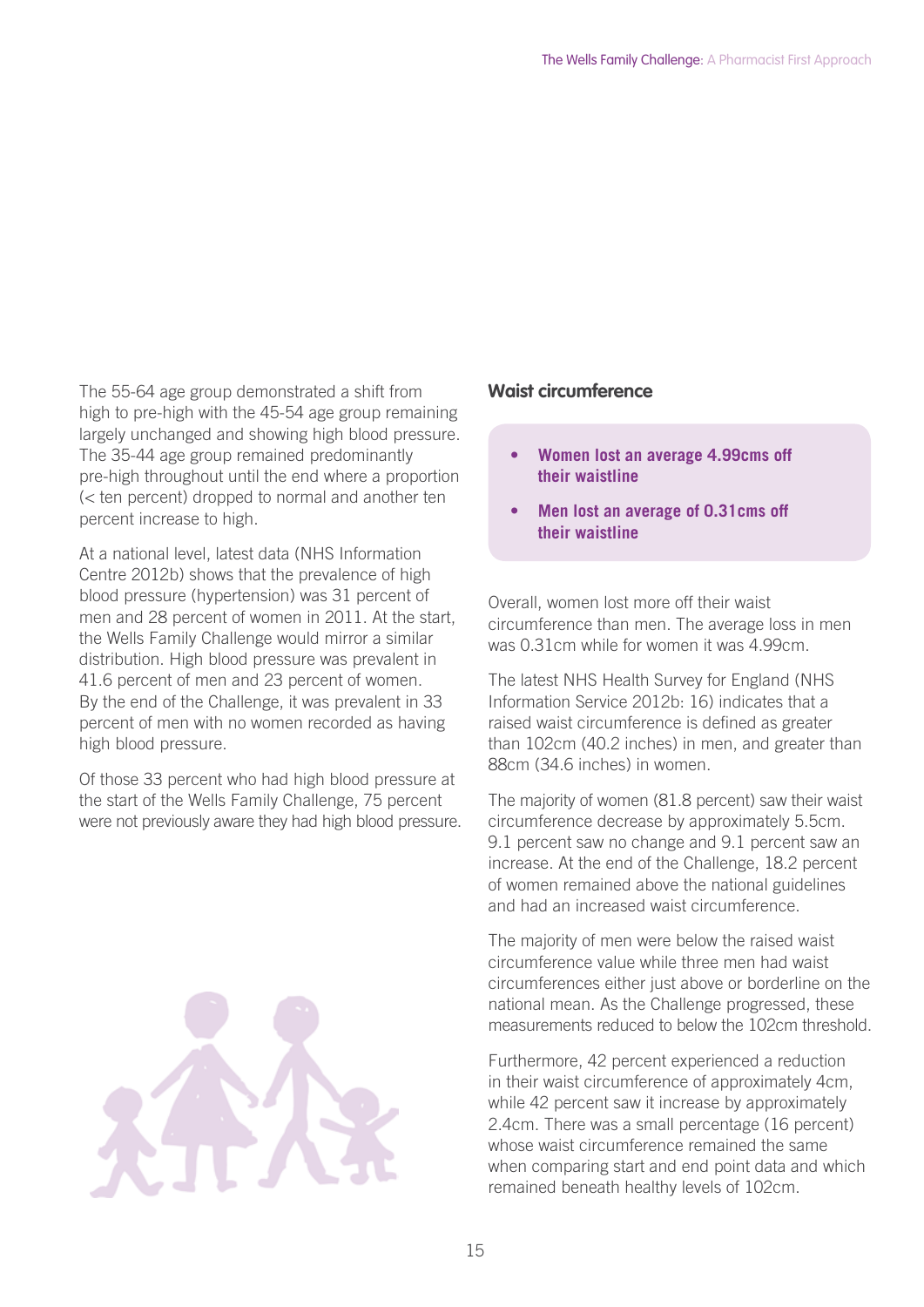A comparison of the mean waist circumference in both Wells men and women and national mean is given in Table 1 below. In both men and women, the Wells families were below the national average at the start and the end of the Wells Family Challenge.

According to national data, a higher proportion of women than men have a larger waist circumference (47 percent and 34 percent respectively) and the Challenge mirrored this. At the start of the Challenge 54.5 percent of women had a larger waist circumference in comparison with 25 percent of men. At the end of the Challenge there were no men with an increased waist circumference, 18.8 percent of women had an increased waist circumference.

A bar graph comparing waist circumference data taken at the start, midpoint and end of the challenge for male and females can be seen in Figure 20 and Figure 21 (Appendix 4) respectively.

The two female participants who became pregnant during the Challenge were removed from this comparison.

#### **Prevalence of healthy, overweight and obese BMI by sex**

Much of the research on obesity and weight gain does not recommend taking just one value, such as BMI, in isolation (NHS Information Centre 2012b: 17). Whereas overall weight and BMI can be indicators for risk of obesity-related diseases, they are not always accurate. BMI is a comparison of height to weight and does not indicate where fat is located in the body. The location of fat, particularly if it is around the stomach, is more important than the absolute amount of fat when it comes to measuring certain health risks, especially heart disease (Carroll 2006).

The data collected from the Wells' families would support this claim. While comparing BMI measurements demonstrates some change, it does not indicate the same level of reduction and overall positive change that is indicated through the other metrics such as waist circumference.

Overall no significant changes took place in BMI amongst the men. In the women, by the end of the Wells Family Challenge, there generally appears to be more women with a healthy BMI across the different age ranges.

| Table 1 - Comparison of mean waist circumference data |                      |                    |                  |               |
|-------------------------------------------------------|----------------------|--------------------|------------------|---------------|
|                                                       | National mean (cm) # | Mean at Start (cm) | Mean at End (cm) | <b>Change</b> |
| Men                                                   | 97.1                 | 8618               | 8587             | 0.31          |
| Women                                                 | 88.5                 | 80.41              | 7542             | 499           |

(# = NHS Information Centre 2012b: 16)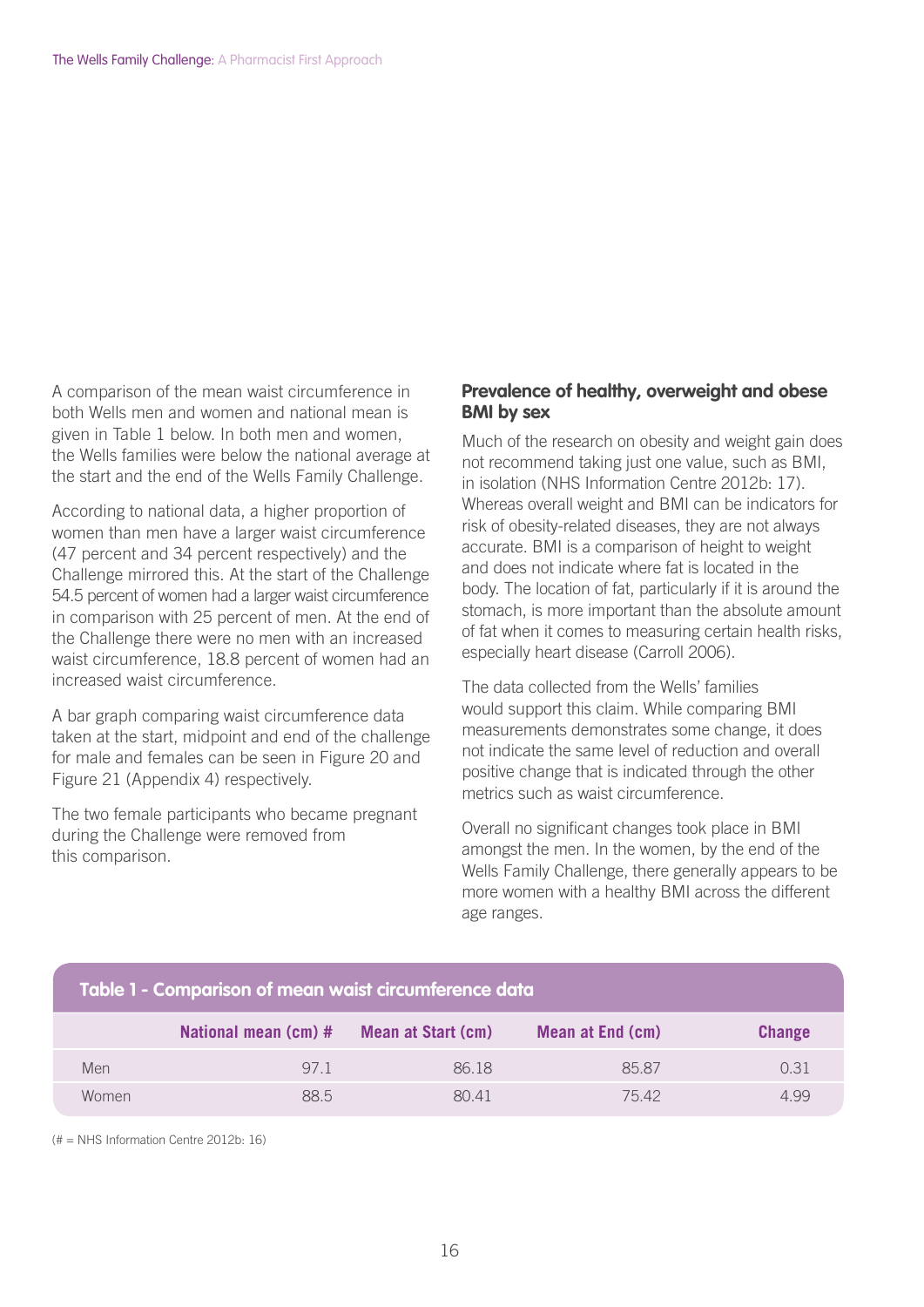#### **QRISK assessment**

QRISK is a prediction algorithm for cardiovascular disease (CVD) that uses traditional risk factors (such as height, age, systolic blood pressure, cholesterol and BMI) to calculate the risk of having a heart attack or stroke within the next ten years. Using the data received, a QRISK factor value was calculated at the beginning and at the end of the Wells Family Challenge<sup>1</sup>. From the data table in Appendix 2 it can be seen that:

- 58 percent saw their QRISK factor decreased.
- 21 percent saw their QRISK factor remain the same.
- 21 percent saw their QRISK factor marginally increase on average by 0.4 percent. In these cases, only subtle changes were noticed in the range of measures taken which in turn contributed to a nominal rise in their QRISK value.

QRISK puts a figure of 20 percent and above as an 'at risk' category. Only one individual was found to be in the 'at risk' category and whilst some reductions were seen in their measurements, they remained in the 'at risk' category by the end of the Wells Family Challenge.

#### **Potential impact on the NHS**

The QRISK results indicate that there may be a case made for pharmacists taking on and providing interventions and programmes, such as QRISK assessments, thus making an impact on the major economic consequences presented by cardiovascular disease (CVD) and coronary heart disease (CHD) as set out in Table 2.

| Table 2 - Johnnary of Economic costs of CVD and Crib |                                     |                                                 |
|------------------------------------------------------|-------------------------------------|-------------------------------------------------|
|                                                      | <b>Cardiovascular Disease (CVD)</b> | <b>Coronary Heart Disease (CHD)</b><br>& Stroke |
| Cost to health care system (2009)                    | £8.6 billion                        | £1.8 billion                                    |
| Cost per capita                                      | £141                                | £29 each for the two conditions                 |
| Estimated costs to the UK economy                    | £19 billion a year                  | £6.7 billion a year                             |
| Direct health care costs                             | 46 percent                          | 27 percent                                      |
| Loss in productivity                                 | 34 percent                          | 47 percent                                      |
| Informal care of people                              | 20 percent                          | 26 percent                                      |

### **Table 2 - Summary of economic costs of CVD and CHD**

Source: (British Heart Foundation 2012: 204)

<sup>1</sup> It should be noted that these QRISK values have been calculated on the data generated from the Wells Family Challenge alone and are offered only as indicators.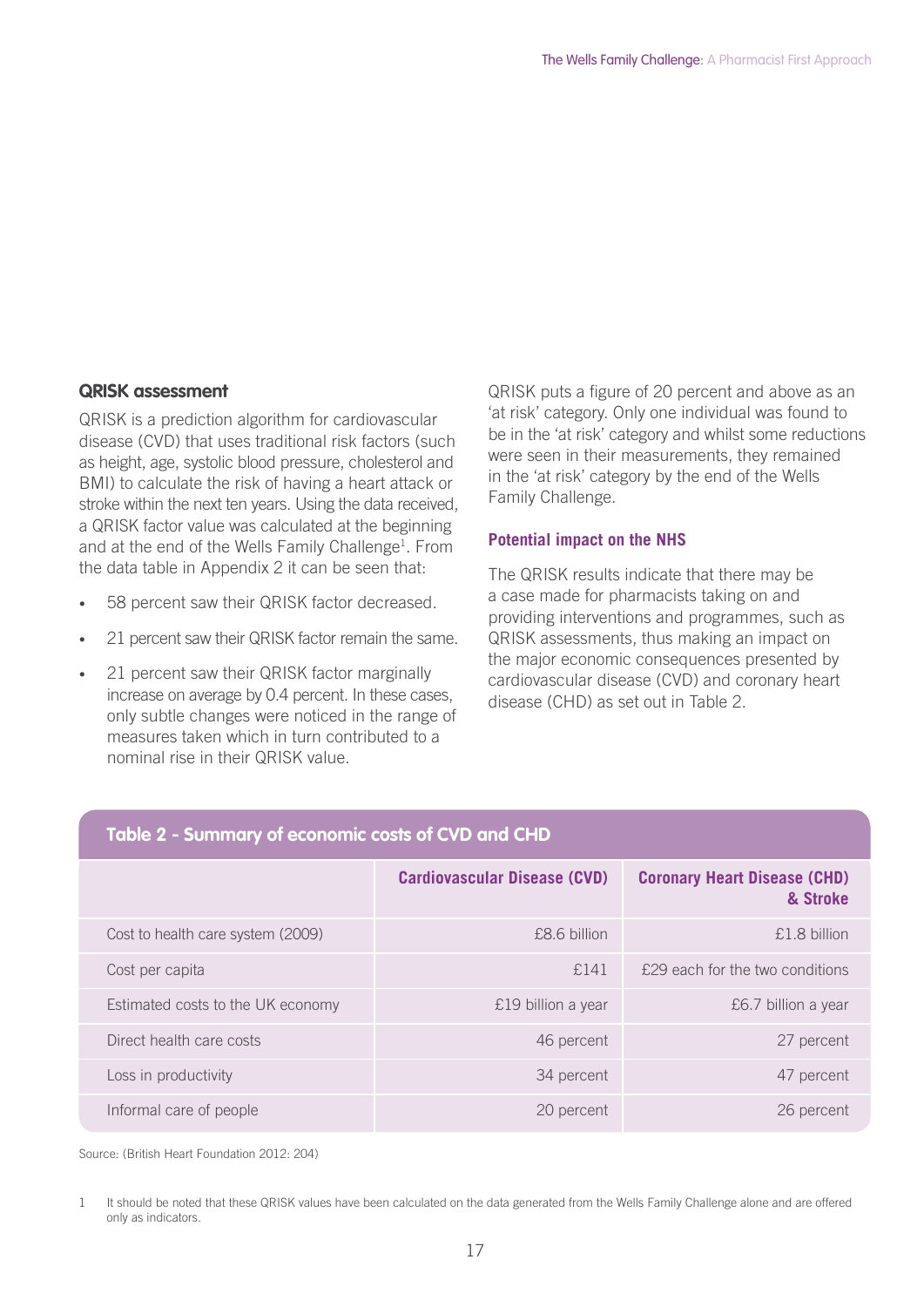NHS Health Check is a vascular risk assessment (VRA) and management programme for people in England aged between 40 and 74. Given the fact that vascular diseases are the biggest cause of death in the UK, it is reported that NHS Health Checks programme could on average prevent 1,600 heart attacks and strokes and save at least 650 lives each year (National Pharmacy Association 2010).

The purpose of the NHS Health Check is to identify an individual's risk of coronary heart disease, stroke, diabetes and kidney disease and to communicate it to the individual in a way which they can understand and to help manage that risk through follow up assistance and support (including reassessment every five years). Both the model adopted for the Wells Family Challenge and the findings from the families' experience mirror the expectation of the NHS Health Check which seeks to provide healthy lifestyle advice, signposting to appropriate services and weight management.

The Health and Social Care Act 2012 significantly extended powers and duties of local authorities, including responsibility for commissioning the NHS Health Check from April 2013. At this crucial time of transition in healthcare commissioning, it is important to highlight the work of the pharmacist and the role they might play in the provision of services. As the findings from the Wells Family Challenge suggest, pharmacists could help meet the needs of individuals, support them in their management of risk and help to shoulder responsibility in terms of providing the vascular check, potentially helping the NHS to save money in the long term by treating CVD and CHD through early intervention.

During the course of the Challenge there were a number of breaks in data due to health related issues. Women who become pregnant during the course of the Challenge were removed from both the t-test, BMI and waist circumference analysis as it was obvious and natural that they would gain weight.

In reviewing and analysing the data, it is important to consider the impact of the Hawthorne effect on the results from the Wells Family Challenge. The Hawthorne Effect is a common term used in social research and refers to "a change in a subject's behaviour caused simply by the awareness of being studied" (Macionis & Plummer 1997: 43). Clearly there have been some significant health improvements experienced by the various families through their participation in the Wells Family Challenge. While conclusions can be made as to the extent to which the various interventions have influenced lifestyle choices, the fact that the families were aware of taking part in a Challenge which studied changes in their behaviour and health is a point that should not be overlooked.

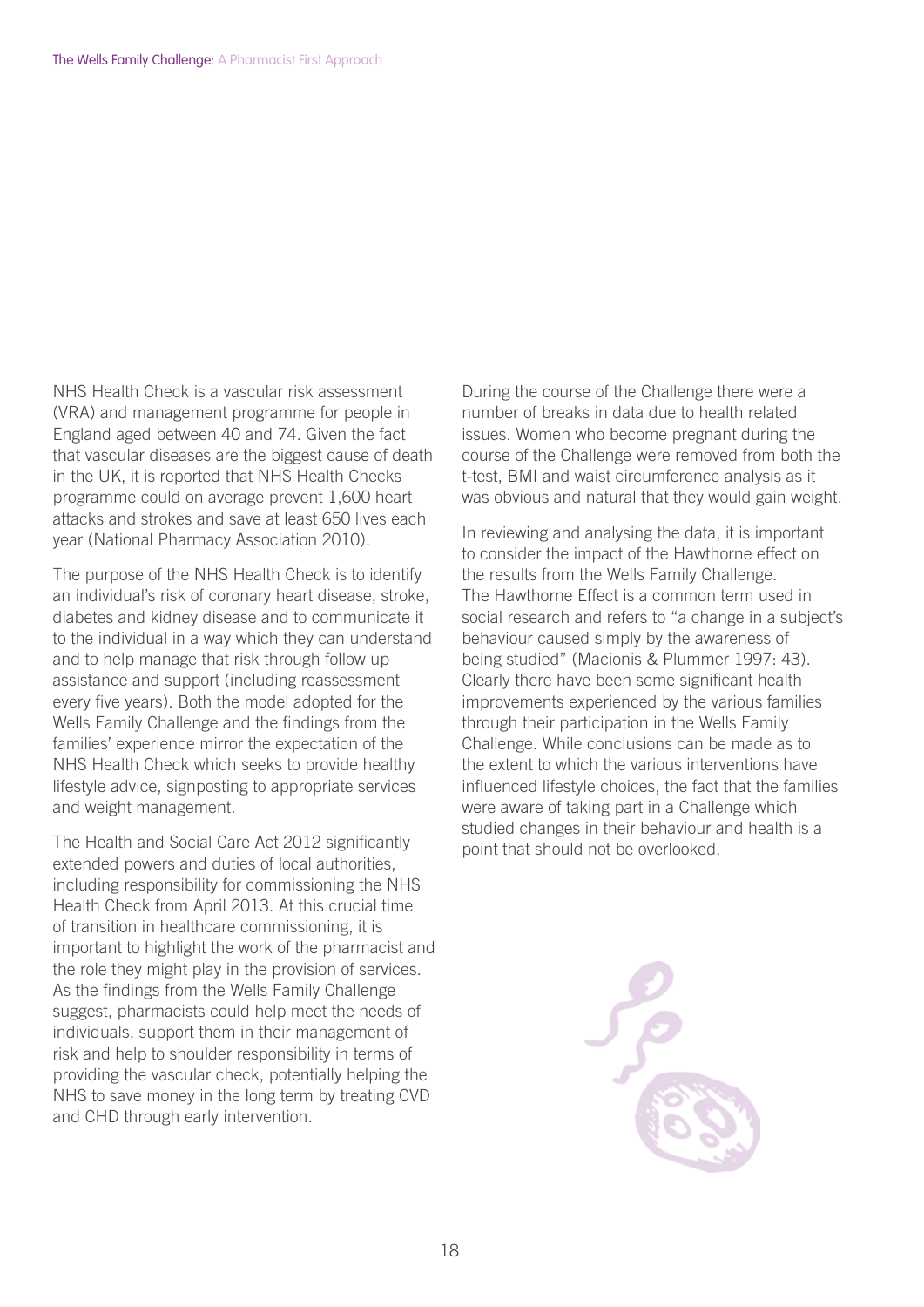# Behavioural change

The initial health questionnaires were reviewed and a list compiled of emerging issues and themes identified which are presented in Table 3 below. These themes were tracked through the end of Challenge questionnaire and interviews in an attempt to tell a story of the Wells families and the extent to which behavioural change took place in their lives over the course of the year.

Reviewing these findings suggests that the Wells families were similar to the rest of the national population before the Wells Family Challenge commenced. Over the course of the year, the Wells Family Challenge contributed to bringing about positive changes in the behaviour of these families, suggesting that their behaviour is now better than the rest of the nation.

| Table 3 - Tracking the changes                                                                                                     |                                                                                                                                                                                                                                                                                                                                                                                                                                                                                                                                                                                                                                                                                                                                                              |                                                                        |  |
|------------------------------------------------------------------------------------------------------------------------------------|--------------------------------------------------------------------------------------------------------------------------------------------------------------------------------------------------------------------------------------------------------------------------------------------------------------------------------------------------------------------------------------------------------------------------------------------------------------------------------------------------------------------------------------------------------------------------------------------------------------------------------------------------------------------------------------------------------------------------------------------------------------|------------------------------------------------------------------------|--|
| <b>Wells Families in Dec 2011</b>                                                                                                  | <b>National comparison</b>                                                                                                                                                                                                                                                                                                                                                                                                                                                                                                                                                                                                                                                                                                                                   | <b>Wells Families in Dec 2012</b>                                      |  |
| <b>Diet</b>                                                                                                                        |                                                                                                                                                                                                                                                                                                                                                                                                                                                                                                                                                                                                                                                                                                                                                              |                                                                        |  |
| <b>Eating breakfast</b><br>Breakfast is not eaten by 40 percent<br>of individuals, with 26 percent saying<br>they "often" miss it. | This finding chimes with research<br>published in 2010 which found that<br>two thirds of Britons do not eat breakfast<br>(The Daily Telegraph 2010a).<br>Some 64 percent of people sacrifice<br>breakfast for extra time in bed or<br>to get to work earlier, while those<br>who still have breakfast eat between<br>7am - 8am in their living room<br>while watching TV, and take about<br>20 minutes (The Daily Telegraph<br>2010a). Whereas many people<br>believe that skipping breakfast<br>will help them lose weight, studies<br>actually indicate that those who<br>eat breakfast are less likely to be<br>overweight or obese (Hunty &<br>Ashwell 2007; Sjoberg et al 2003;<br>Bertrais et al 2000; Slega-Riz et<br>al 1998). Furthermore, research | 71 percent of individuals report that<br>they eat breakfast every day. |  |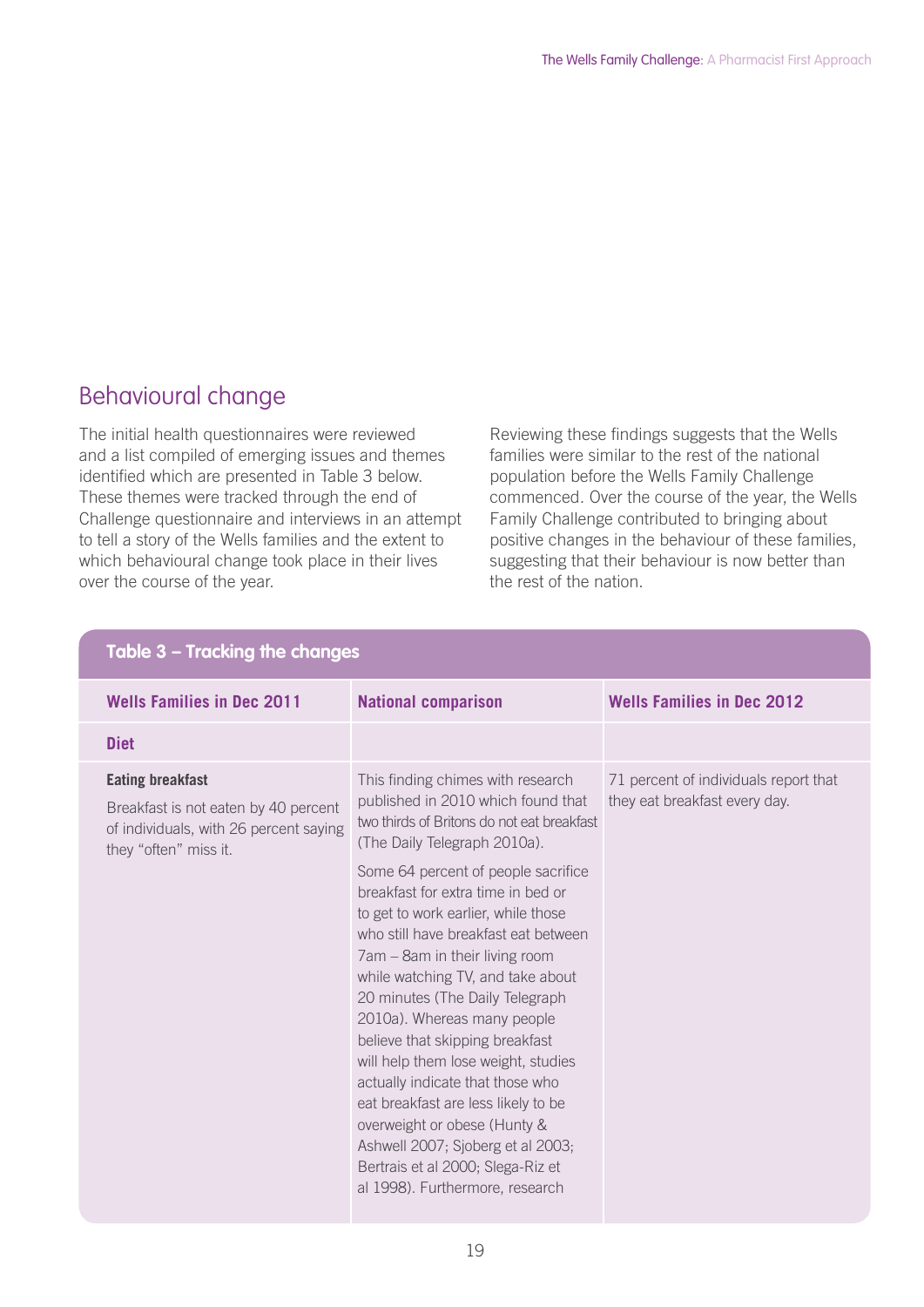| <b>Wells Families in Dec 2011</b>                                                                              | <b>National comparison</b>                                                                                                                                                                                                                                                                                                                                                                                                                            | <b>Wells Families in Dec 2012</b>                                                                                                                                                                                                                                                                         |
|----------------------------------------------------------------------------------------------------------------|-------------------------------------------------------------------------------------------------------------------------------------------------------------------------------------------------------------------------------------------------------------------------------------------------------------------------------------------------------------------------------------------------------------------------------------------------------|-----------------------------------------------------------------------------------------------------------------------------------------------------------------------------------------------------------------------------------------------------------------------------------------------------------|
|                                                                                                                | also suggests that people who eat<br>breakfast are less likely to suffer<br>from colds and 'flu and less likely<br>to describe themselves as stressed<br>or depressed (Breakfast Cereal<br>Information Centre 2012).                                                                                                                                                                                                                                  |                                                                                                                                                                                                                                                                                                           |
| Fruit & vegetables<br>50 percent of individuals eat two<br>to three portions of vegetables and<br>fruit a day. | According to recent data, 25<br>percent of men and 27 percent of<br>women consume the recommended<br>five or more portions of fruit and<br>vegetables daily (NHS Information<br>Centre 2012c: 7). From the initial<br>assessment it would appear that the<br>Wells families show promising signs<br>towards attaining the recommended<br>number of portions.                                                                                          | Consumption of fruit and vegetables<br>significantly improved. Prior to the<br>Wells Family Challenge no more than<br>two to three portions were consumed,<br>yet by the end 29 percent consume<br>two to three portions, while 55<br>percent eat five or more portions of<br>vegetables and fruit a day. |
| <b>Evening meal</b><br>70 percent eat late (7-9pm) and<br>have their largest meal at this time.                | In terms of weight gain, the time<br>a person eats may be at least as<br>important as what they eat, following<br>research published in 2012 (Cell<br>Press 2012). It would appear the<br>health consequences of a poor diet<br>might result in part from a mismatch<br>between body clocks and eating<br>schedules. Consequently to observe<br>whether changing the times at which<br>the families eat may well have an<br>impact upon their weight. | Evening meal times have become<br>earlier. 43 percent eat their evening<br>meal between 6-7pm, with 29<br>percent eating between 8-9pm and<br>29 percent between 5:30-6:30pm.                                                                                                                             |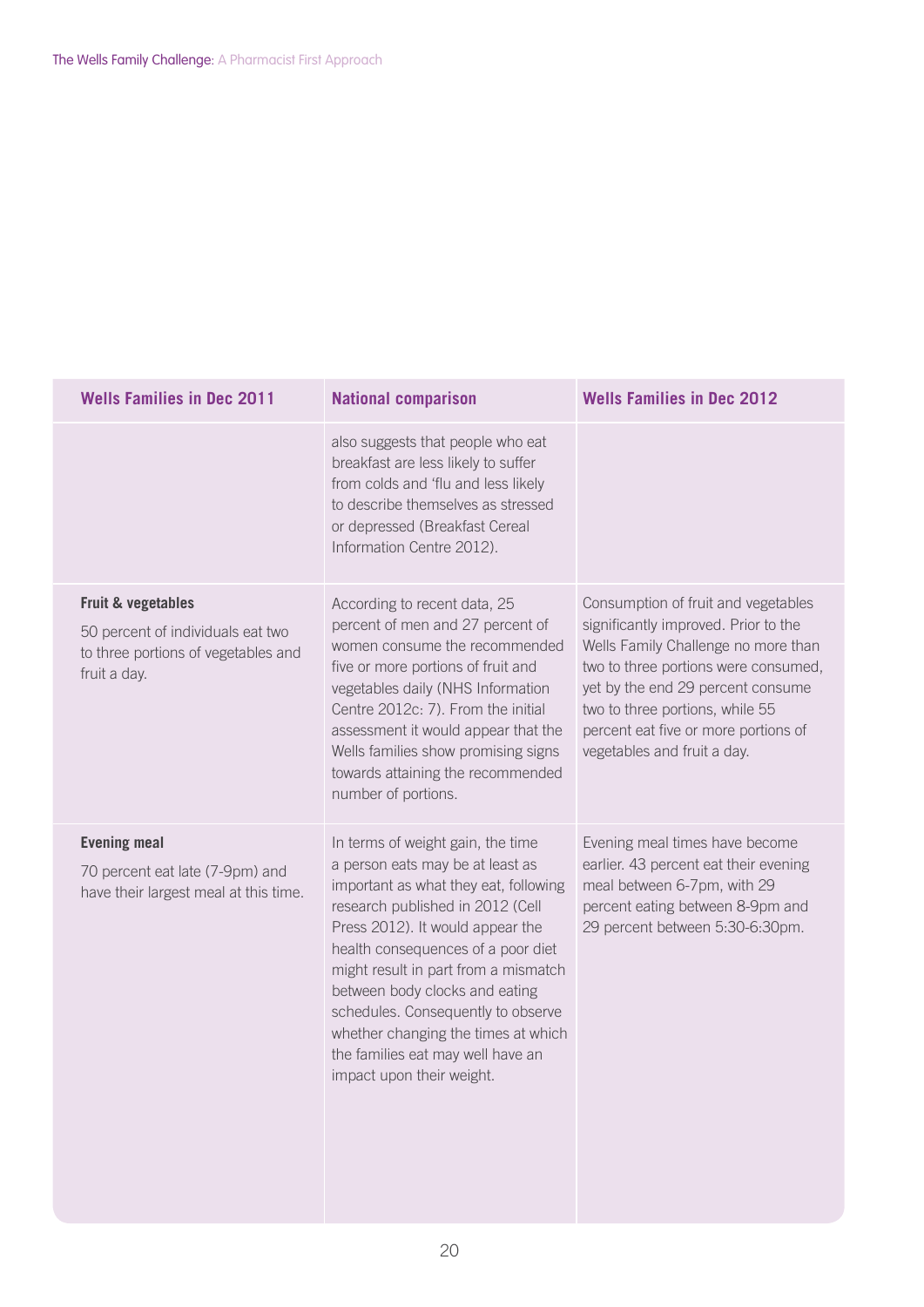| <b>Wells Families in Dec 2011</b>                                                                                                                                                                                                                                                                                                                                                                                      | <b>National comparison</b>                                                                                                                                                                                                                                                                                                                                                                                                                                                                                                                                                                                                | <b>Wells Families in Dec 2012</b>                                                                                                                                                                                                                                                                                                                                                                                                                                                                                                                 |
|------------------------------------------------------------------------------------------------------------------------------------------------------------------------------------------------------------------------------------------------------------------------------------------------------------------------------------------------------------------------------------------------------------------------|---------------------------------------------------------------------------------------------------------------------------------------------------------------------------------------------------------------------------------------------------------------------------------------------------------------------------------------------------------------------------------------------------------------------------------------------------------------------------------------------------------------------------------------------------------------------------------------------------------------------------|---------------------------------------------------------------------------------------------------------------------------------------------------------------------------------------------------------------------------------------------------------------------------------------------------------------------------------------------------------------------------------------------------------------------------------------------------------------------------------------------------------------------------------------------------|
| <b>Exercise</b>                                                                                                                                                                                                                                                                                                                                                                                                        |                                                                                                                                                                                                                                                                                                                                                                                                                                                                                                                                                                                                                           |                                                                                                                                                                                                                                                                                                                                                                                                                                                                                                                                                   |
| General desire to lose weight<br>50 percent are physically active for<br>approximately 30 minutes per day.<br>70 percent are neither satisfied nor<br>dissatisfied with their health.<br>Less than 25 percent have used<br>fitness programmes (gym, slimming<br>programme) but overall 75 percent<br>have not discovered a helpful<br>programme which they have been<br>able to continue with on a long<br>term basis. | Research in 2010 indicated that<br>the average person exercises just<br>twice a week for 25 minutes a time,<br>below the Government guideline<br>of 30 minutes on five days of the<br>week (Department of Health 2011).<br>Furthermore, the average Briton<br>spends 14 hours and 39 minutes<br>sitting down every day (The Daily<br>Telegraph 2010b).<br>The Wells families reflect these<br>trends. Most are engaged in<br>sedentary work and find it difficult to<br>remain active on a daily basis. Where<br>individuals do attempt to be active<br>they are trying to meet the guidelines<br>of 30 minutes each day. | 70 percent report they are engaged<br>in 30 minutes or more of physical<br>activity on an average day.<br>76 percent say that that this is more<br>in comparison to prior to the Wells<br>Family Challenge.<br>90 percent are involved in physical<br>activities such as swimming, cycling,<br>sports, cycling on a regular basis.<br>Ten percent attend the gym or fitness<br>programme.<br>57 percent would classify their health<br>as "above average" since the Wells<br>Family Challenge with 10 percent<br>classifying it as "much better". |
| <b>GP visits</b>                                                                                                                                                                                                                                                                                                                                                                                                       |                                                                                                                                                                                                                                                                                                                                                                                                                                                                                                                                                                                                                           |                                                                                                                                                                                                                                                                                                                                                                                                                                                                                                                                                   |
| 83 percent report that they would<br>visit the GP two to three times a year,<br>mostly for coughs, colds and other<br>minor ailments.                                                                                                                                                                                                                                                                                  | Recent research from the NHS<br>Information Centre, indicates an<br>average patient has 5.5 consultations<br>each year in 2008/2009 (NHS<br>Information Centre 2009), a rise<br>of 1.6 from 1995/1996. In general<br>the Wells families appear to be<br>below the national average for<br>GP consultations.                                                                                                                                                                                                                                                                                                               | 60 percent said that they had<br>seen their GP the same number<br>of times during the year, which is<br>not surprising as the majority of<br>participants were below the<br>national average for GP visits prior<br>to the Challenge.                                                                                                                                                                                                                                                                                                             |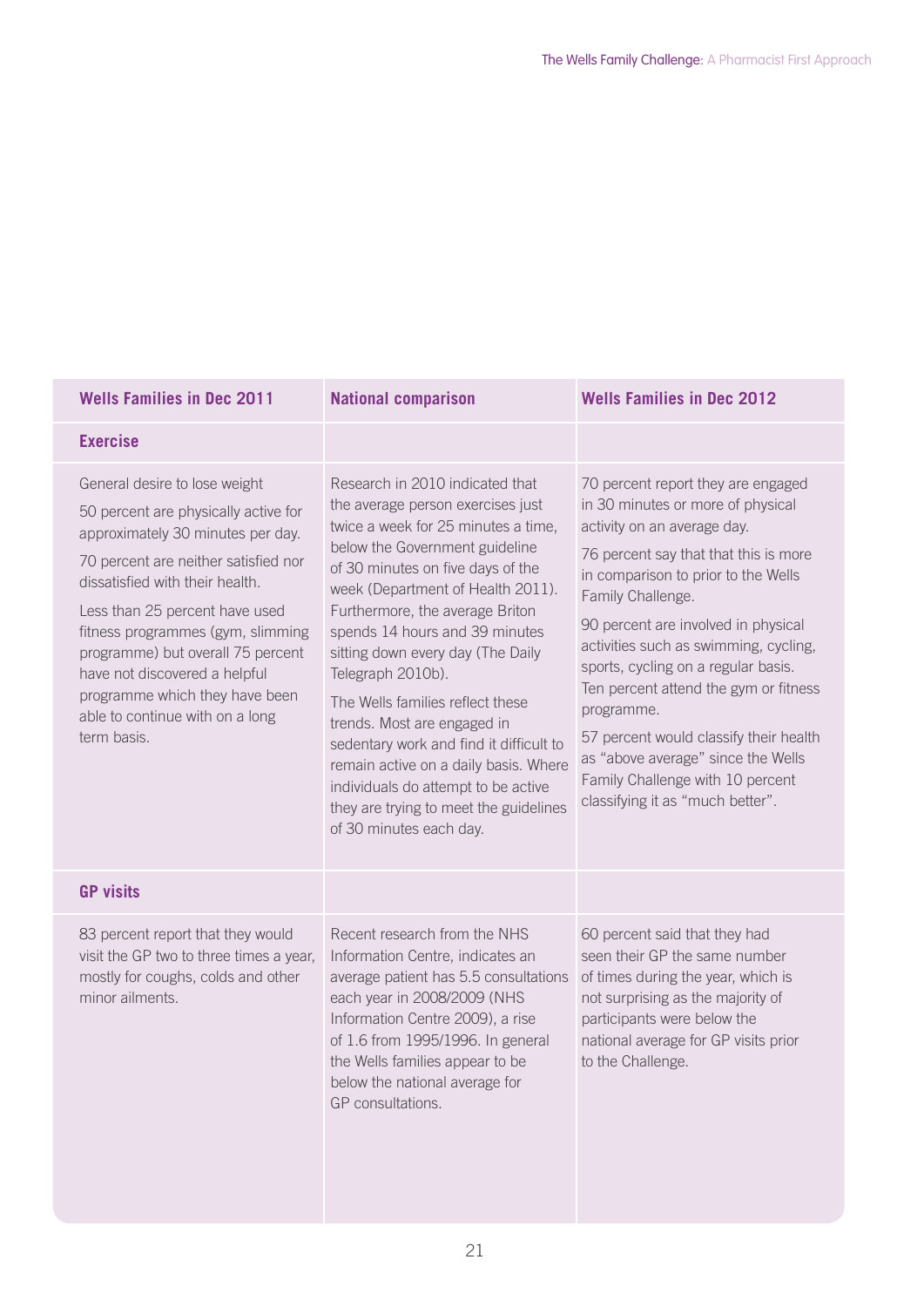| <b>Wells Families in Dec 2011</b>                                                                                                                                                                                                                                           | <b>National comparison</b>                                                                                                                                                                                                                                                                                                                                                                  | <b>Wells Families in Dec 2012</b>                                                                                                                                                                                                                                                                                                                                                 |
|-----------------------------------------------------------------------------------------------------------------------------------------------------------------------------------------------------------------------------------------------------------------------------|---------------------------------------------------------------------------------------------------------------------------------------------------------------------------------------------------------------------------------------------------------------------------------------------------------------------------------------------------------------------------------------------|-----------------------------------------------------------------------------------------------------------------------------------------------------------------------------------------------------------------------------------------------------------------------------------------------------------------------------------------------------------------------------------|
| <b>Health</b>                                                                                                                                                                                                                                                               |                                                                                                                                                                                                                                                                                                                                                                                             |                                                                                                                                                                                                                                                                                                                                                                                   |
| 67 percent report that on average<br>they would fall ill two to three times a<br>year or less.<br>80 percent do not have any long<br>term illnesses or conditions.<br>Across the families there is a poor or<br>limited understanding of cholesterol<br>and blood pressure. | These findings appear to reflect the<br>national average. According to the<br>Office for National Statistics (2012),<br>the most common reason given for<br>sickness in 2011 was minor illnesses<br>such as coughs, colds and 'flu.<br>These types of illnesses tend to be<br>of short durations with around 27.4<br>million days lost to minor illnesses.                                  | 38 percent report that they fell ill one<br>to two times during the course of the<br>Challenge. 57 percent said that they<br>had not fallen ill at all.<br>On average 59 percent of family<br>members said that by the end of<br>the Challenge their understanding<br>of health issues, such as blood<br>pressure, cholesterol, BMI, fat<br>content and heart disease was better. |
| <b>Tiredness and lack of sleep</b><br>In general while 20 percent reported<br>feeling chronically tired, just under<br>50 percent responded that they<br>had trouble sleeping or achieving<br>restful sleep.                                                                | A survey conducted in 2012 found<br>that British adults sleep more than<br>seven hours a night on average but<br>find it hard to get out of bed in the<br>morning (Radowitz 2012). Moreover,<br>it is recognised that engaging in half<br>an hour's exercise each evening<br>would actually help to wind down and<br>de-stress, which in turn would help to<br>induce a good night's sleep. | 71 percent report that they do not<br>have trouble sleeping or achieving<br>restful sleep. 29 percent report<br>occasional difficulties. Over half<br>(57 percent) achieve between seven<br>to nine hours                                                                                                                                                                         |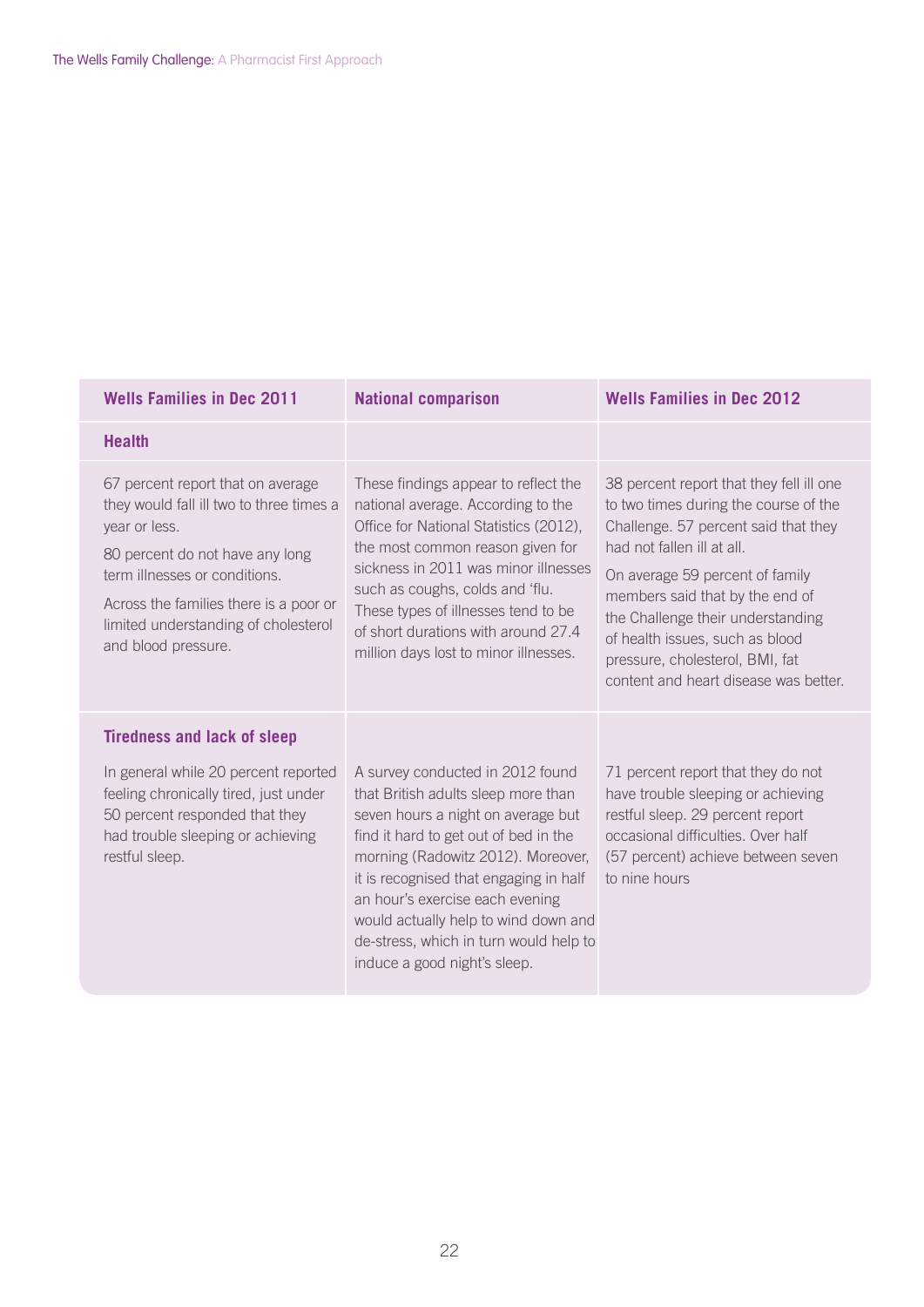# Quarterly challenge outcomes

#### **Family Seasonal Advice Challenge**

- **90 percent of respondents appreciated the chance to discuss issues with a health professional on a regular basis.**
- **50 percent felt that they had received the advice before but appreciated the opportunity to talk it through with a health professional.**

Overall there was a high degree of satisfaction with the advice given to the families by the pharmacists. Good rapport with the pharmacist was a strong element in the feedback from families who appreciated the contact time with the pharmacists and being able to learn from their expertise and knowledge.

90 percent of respondents appreciated the chance to discuss issues with a professional, with 50 percent feeling that they had received the advice before but appreciated the opportunity to talk it through with a professional.

90 percent believed that they had followed the advice to some degree. The most common cause for not following advice was time constraint (40 percent). Most said they would consult the internet first for advice, followed by a visit to the GP. It would only be after consulting a GP that a pharmacist would be consulted. This view changed during the course of the year with most families commenting that they would now not consult their GP as frequently but would approach the pharmacist first.

### Key learning points

While the majority (90 percent) felt that they had received the advice before, the clear benefit to them was being able to talk it through with a professional.

An improved health awareness of conditions led to 50 percent feeling they were better equipped and better able to follow advice.

Families are now more likely to consult a pharmacist than their GP about minor ailments, colds and 'flu.

**Thever** used the pharmacist before other than for a prescription but this has changed my view. I would think about asking the pharmacist first now.  $\mathbb{C}$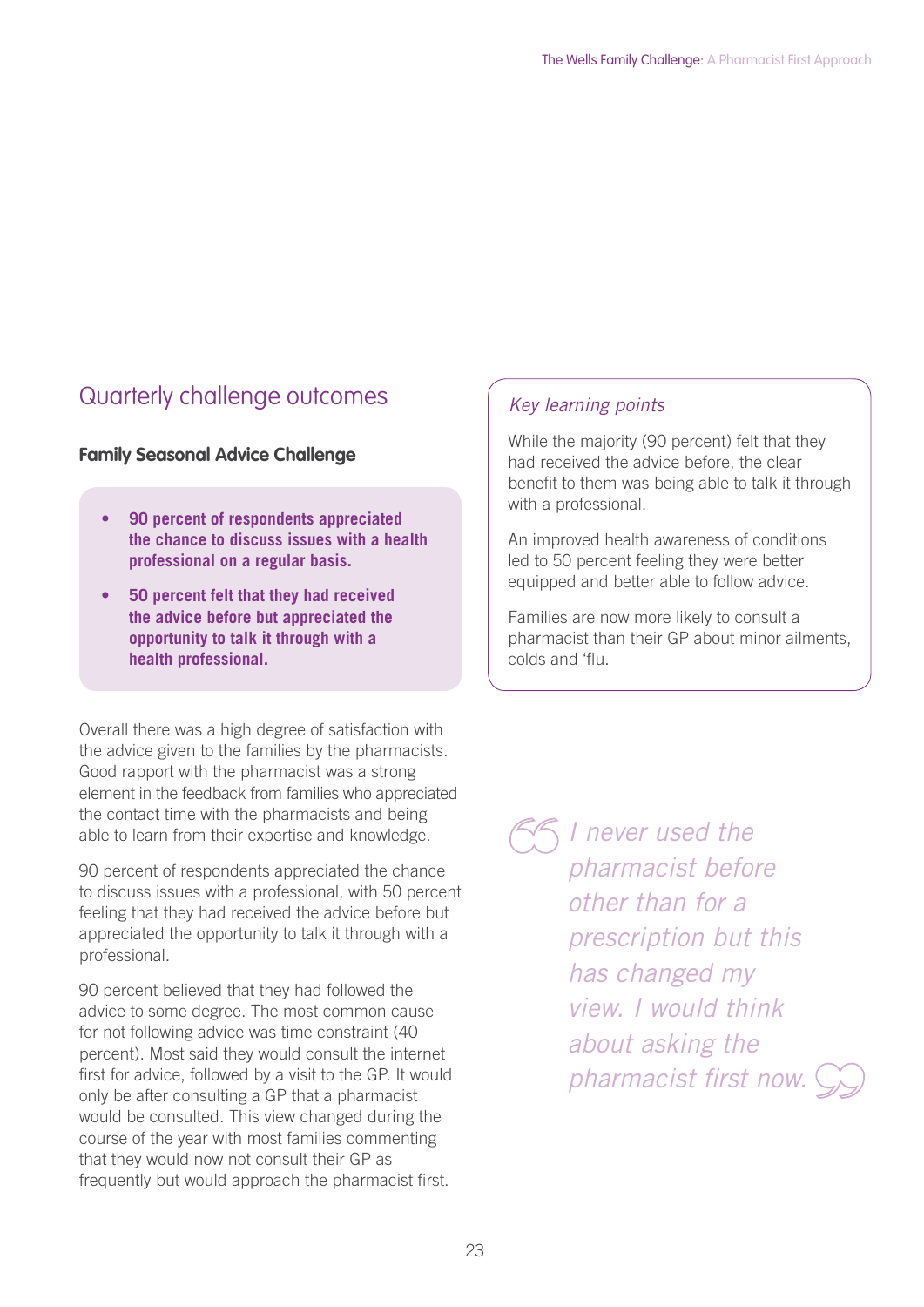### **Family Cooking Challenge**

- **60 percent said that the Challenge had increased their awareness of the nutritional balance of their food and helped them to think more about this side of meal planning.**
- **40 percent said they had previously paid little regard to nutritional content of their food but the cooking challenge had helped to change this.**

The objective of this challenge was for each Wells family to prepare, cook and eat together four healthy evening meals in a week from scratch using fresh ingredients.

Most of the families said what they enjoyed about the challenge was actually thinking about, planning and cooking their own meals. There was a real sense of discovering the joy of cooking from scratch and being creative, with the result they enjoyed eating a fresh and tasty meal which they had prepared themselves. Most difficulty was found in simply being organised and having sufficient time to plan meals and ensure the necessary ingredients were available in the home.

The majority (60 percent) said that they did give some consideration to balance of protein, fats and carbohydrate contents and that the challenge had increased their awareness still further and helped them to think more about this side of meal planning, particularly portion control. 40 percent said they had previously paid little regard to nutritional content of their food but the cooking challenge had helped to change this.

In preparing their meal plans, most families expressed the fact that they considered their fruit and vegetable intake (five a day) along with attention to calorie and fat intake and achieving a balance of both meat and fish (20 percent).

#### Key learning points

Nutritional information is not understood and little regard is paid to it when shopping and preparing for meals.

Portion control comes with careful planning and an increasing understanding of diet and eating habits.

 $\sqrt{2}$  I was surprised at how little [calories] you really need and how few calories you burn when sitting at a desk. The challenge made me think about how to eat healthy while I am at work. instead of just eating.  $\bigcirc$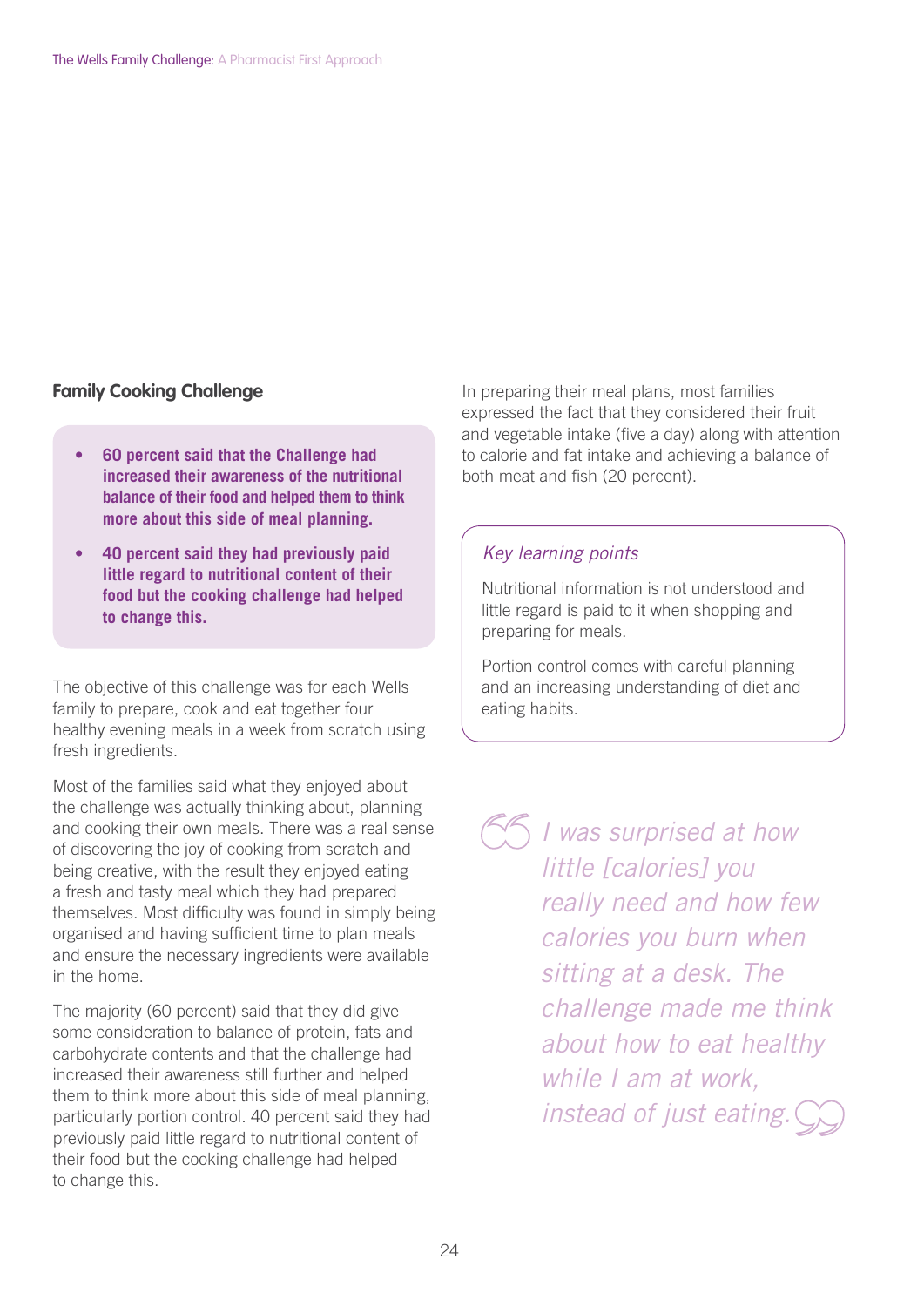### **Family Activity Challenge**

- **60 percent of the families found that the activity challenge had given them impetus and the drive to set goals to go out and do something new.**
- **55 percent of families found that they only had to change part of their lifestyle in order to incorporate the challenge activity.**
- **Over half of the families said that they would change at least something about their lifestyle as a result of completing the Challenge, including adopting a good exercise regime, keeping active and a healthy diet.**

This challenge sought to get the Wells families to think about ways they could increase their physical activity and incorporate it into their daily lives. The challenge was to increase over the course of one week the amount they walked/ran to meet 10,000 steps per day. In addition, at least one member of each family was encouraged to participate in a charity event, but this was not compulsory.

Over 60 percent of the families found that the challenge had given them impetus and the drive to set goals to go out and do something new. Many of the families commented on how it had engendered a sense of friendly rivalry and competition among family members. Some frustration was expressed about the pedometer not measuring swimming, pilates or other physical activity, making the pedometer a limited measure.

22 percent cited that difficulty was found in managing work and personal life responsibilities in order to complete the activity challenge. 55 percent of families found that they only had to change part of their lifestyle in order to incorporate the challenge activity. Changes made by the families included; walking the dog to increase number of steps, choosing to take a bike ride instead of a walk and making the effort to take the stairs and not use the lift.

Looking to the future and beyond, all confirmed that they would change at least something about their lifestyle as a result of the activity challenge. Over half cited this would involve adopting a good exercise regime and keeping active, closely followed by a healthy diet and keeping motivated to be more active.

### Key learning points

Once the discipline had been established, many did not find it as difficult as before to incorporate regular exercise into daily routine.

Regular exercise helped to engender a greater sense of wellbeing.

Becoming more active is not just about exercise but includes a number of different factors including a healthy diet.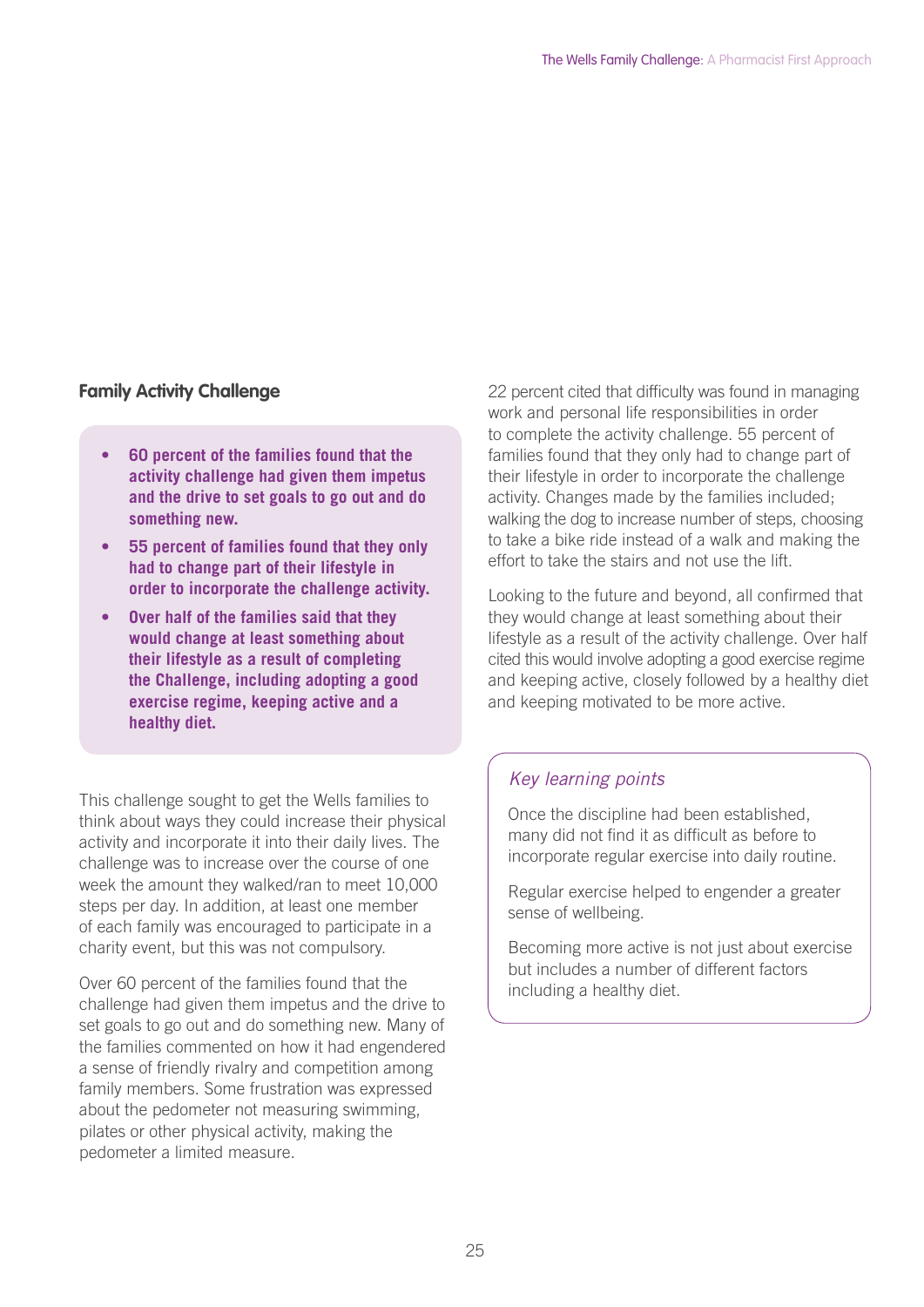#### **Open Spaces Challenge**

- **60 percent confirmed that the open spaces challenges had given them a greater sense of wellbeing as family.**
- **40percentagreedand40percentstrongly agreed that as a family they felt healthier having completed the open spaces challenge.**

The objective of the open spaces challenge was to encourage families to participate in an activity that utilised local amenities (for example the local park, swimming pool, nature trail) thereby spending time together and doing something new to improve their health and wellbeing.

The two key aspects of this challenge the families enjoyed most was the time spent outdoors and the time spent together. Other notable responses included the fact that some families used local facilities which they did not know existed prior to the challenge.

The two most common challenges the families experienced were finding a time to undertake the challenge when everyone was free to do so but also when the weather was good enough to go out! Further, planning what to take in a packed lunch was also cited as a challenge. However, the help and assistance from their pharmacist was cited as useful in overcoming this.

As a result of open spaces challenge, 70 percent of families confirmed that it would cause them to change. 60 percent confirmed that the open spaces challenges had given them a greater sense of wellbeing as family, with 20 percent strongly agreeing with this statement. Responding to the statement "As a family we feel healthier" as a result of completing the open spaces challenge, 40 percent agreed and 40 percent strongly agreed. In terms of how the challenge impacted on how they spent time together as a family, 40 percent agreed that it did whilst 20 percent strongly agreed. The remaining 40 percent disagreed largely because they believed they already spent a good amount of time together before completing the quarterly challenge.

#### Key learning points

Being active can be fun! Enjoying open spaces and visiting new places can be combined with exercise.

Conscious effort was required to plan the activities but once undertaken, the activities proved rewarding both physically and mentally, leading to good quality family time together.

When planning outdoor activities local facilities are often overlooked and people are often unaware of what is available in their local communities.

Doing things together can be a contributing factor to not only improving physical health but also mental health as well.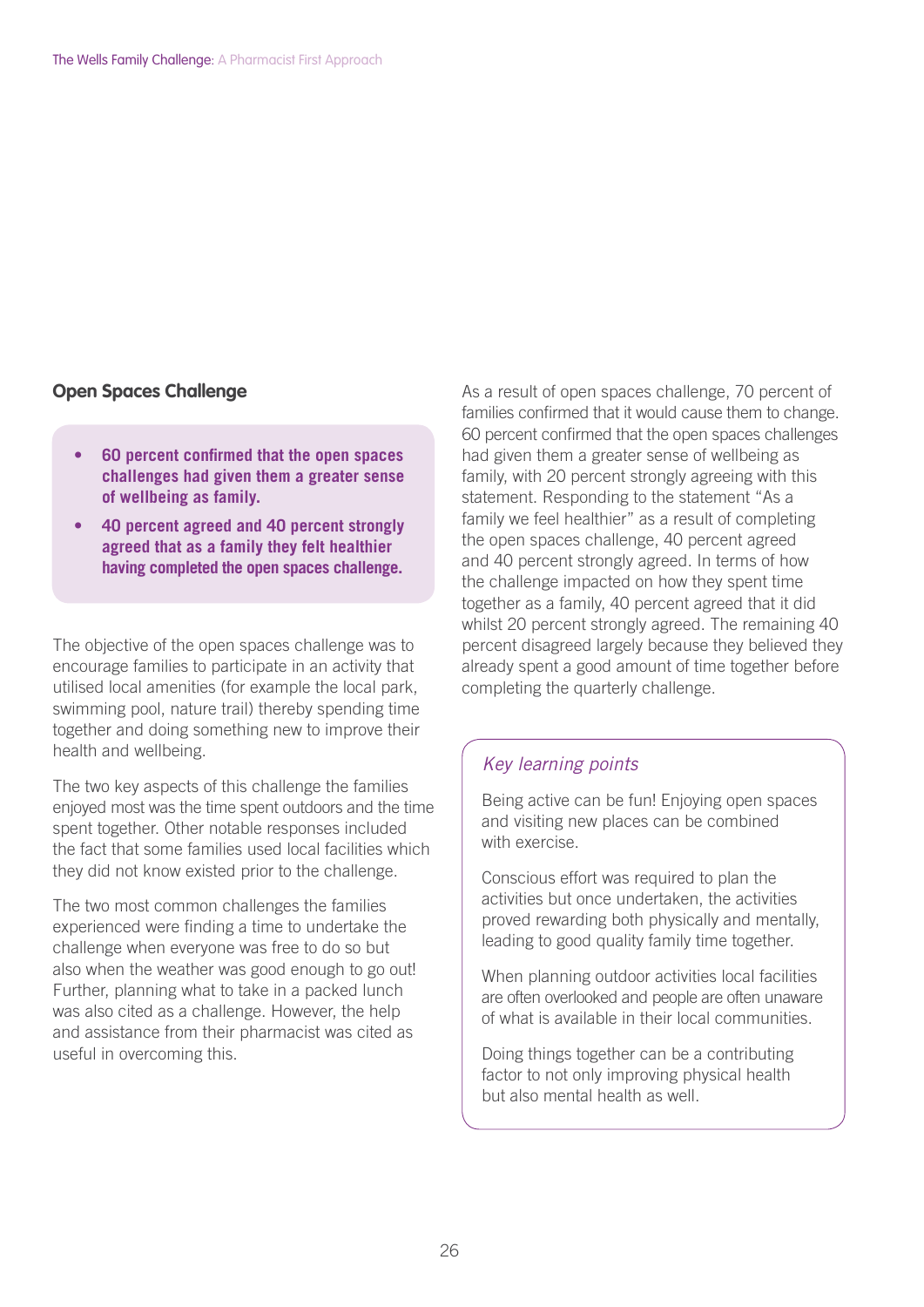# The Wells' journey: Developing an understanding of health

#### **Overview**

All the families were unanimous in their feedback that they really enjoyed the Wells Family Challenge more than they thought they would. At the start of the Wells Family Challenge, approximately 50 percent of each family/couple expressed some doubt as to the overall success of the Challenge and questioned whether it would have any overall impact. Nevertheless, even the sceptical found they learned an enormous amount and felt that, despite their initial reservations, it was a life changing experience. For most of them the Wells Family Challenge represented a lifestyle change rather than improving their health or reducing their dependence on mainstream health services. 76 percent of individuals thought that compared to the start of the Wells Family Challenge, their health was generally better. 86 percent of individuals said that their lives had changed for the better as a result of taking part in the Wells Family Challenge. They were much more likely to exercise and think about staying healthy as a good lifestyle decision to take rather than a way to prevent illness. Unsurprisingly, other than those who had babies, all said they slept better.

 For those who discovered that their BMI, blood pressure or cholesterol was high, it was a surprise, as they generally felt fit. 50 percent of those interviewed commented on not understanding how their bodies worked and how they could be symptom free and yet might still become ill in the future. Of those who were found to have higher cholesterol, none had thought about it before and believed that because of their age (some in their late 30's) it was not yet a problem.

From the completed end of Challenge questionnaires and subsequent telephone interviews seven themes emerged from the responses:

- 1. Eating habits and diet
- 2. Health literacy
- 3. Physical activity
- 4. The pharmacist as a mentor
- 5. The future role of pharmacists
- 6. Supporting and influencing health choices
- 7. Sustainable approach to change

Portion size was important. We had too much on the plates, so we got smaller plates.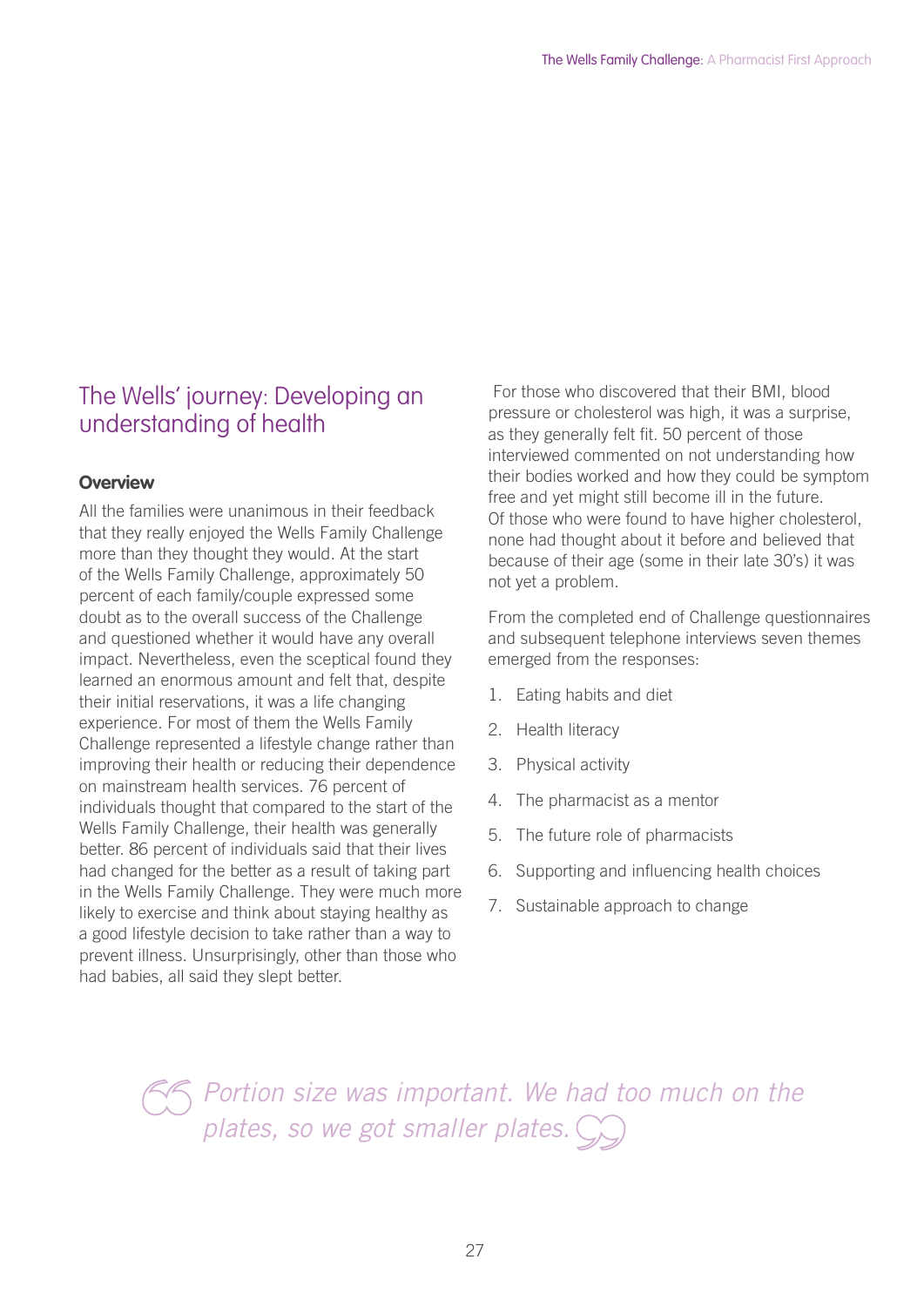#### **Eating habits and diet**

- **90 percent now think of the consequences of what they eat**
- 81 percent pay more attention to portion control **and the size of the meals they consume**
- **48 percent admit they ate too much before the Wells Family Challenge**
- **90 percent changed their snacking behaviour**
- **53 percent drink less alcohol than they did before the Wells Family Challenge**

#### **Food choices**

All individuals felt that their attitude to food had really changed during the Wells Family Challenge, after gaining a clearer understanding of what was good and bad to eat. This seems to have been the key area which had the greatest impact on the families.

As a result of working with the pharmacist to improve their understanding of diet and food, the families began to make more informed choices about the food they bought and ate. This led them to think more carefully about their intake of fat and calories in proportion to their need and lifestyle.

In the same way, closer attention was paid to carbohydrates and thinking about when and how to eat them. The difference between good fats and bad fats was also recognised and how it is important to maintain some intake of fat but in proportion. Thinking about the way in which food is prepared has also caused many of the families to switch from frying to grilling and steaming instead.

#### **Portion control**

Portion control also became an important issue for many of the families. The majority of families thought they were eating healthily, whereas in fact they were eating too much and in at least 40 percent of cases, they realised that they were not burning the food off. Aside from simply cutting down the amount of food prepared, a simple but effective way of addressing this issue has been for some of the families to buy smaller plates to eat from. One family had never plated their meals, preferring to serve themselves and they changed this habit in order to control their meal portion sizes. 81 percent confirmed that during the course of the last year, they had paid more attention to portion control and the size of the meals they consumed, with 48 percent stating that they thought they ate too much before the Wells Family Challenge.

#### **Meal planning**

Meal planning also became more of a regular habit for many of the families. The way many of the families shop changed in light of their thinking more carefully about the meals they plan to prepare and cook in the week. Previously many simply bought food and then tried to decide how to use it afterwards.

The task of increasing their intake of fruit and vegetable also necessitated forward planning and employing different methods to change eating habits. For example, one family commented that they put fruit in more strategic places, such as a fruit bowl near the front door to the house, so that fruit could be picked up "on the run". In other cases, snacks such as crisps were cut down simply by making the decision not to buy them. Where possible, attempts were made to exchange less healthy foods and ingredients for healthier foods.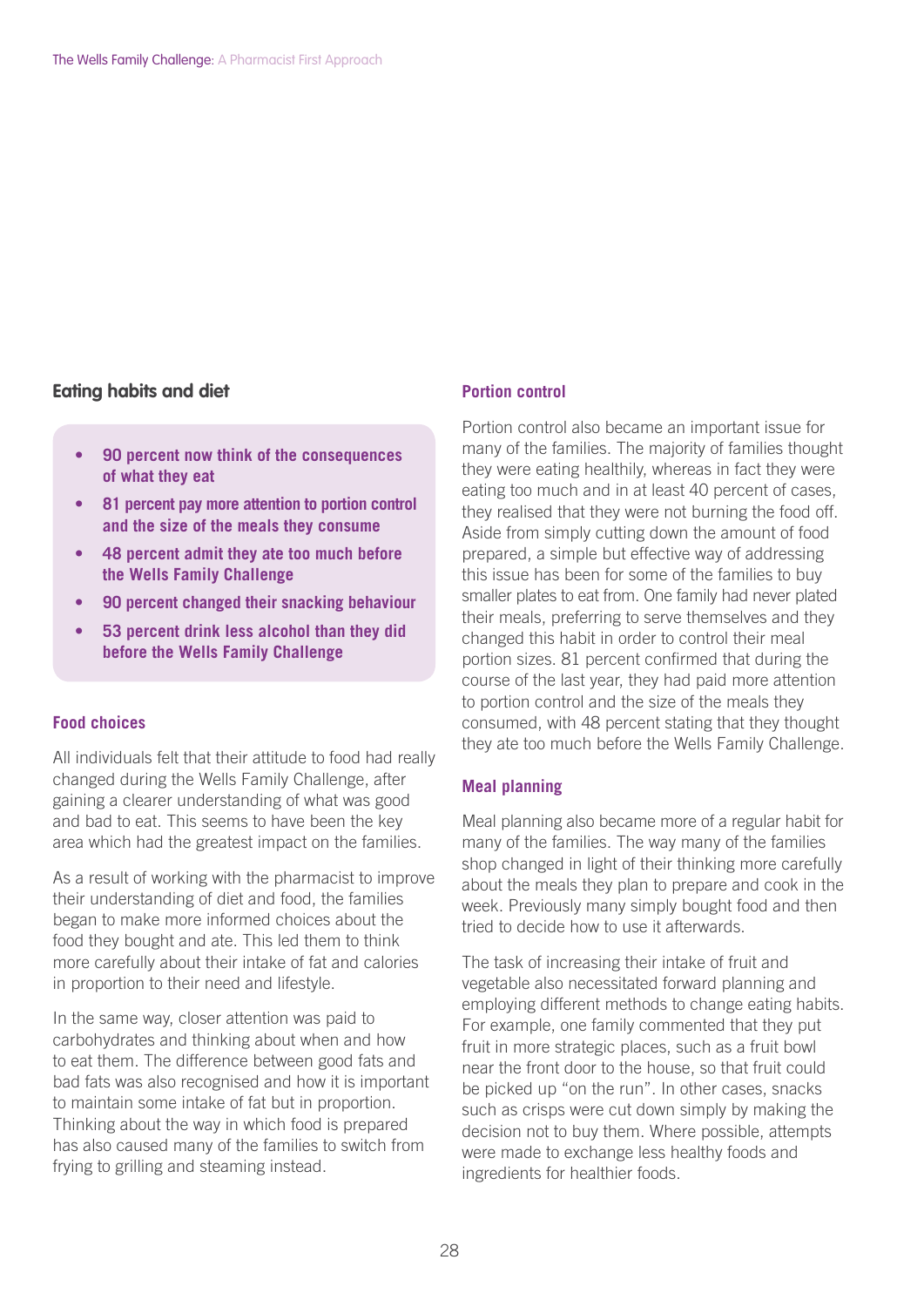The majority of families attested to making significant lifestyle changes as a result of participating in the Wells Family Challenge. Eating out had changed for many particularly by thinking more about what they ate when out; for example, in some cases changing the food they had originally ordered. The number of takeaway meals was reduced and the snacking habits of 90 percent of the families changed. Maintaining more regular meal times and eating sensibly during these times have for many resulted in avoiding snacking on unhealthy foods at other points during the day.

#### **Alcohol**

While many commented they already did not drink much before the Challenge began, it was clear that those who did were surprised at the number of calories in alcoholic drinks. Consequently adjustments were made in light of this improved understanding with 53 percent of individuals who drank reporting that on the whole they now drank less than they did prior to the commencement of the Wells Family Challenge.

#### **Connecting health and food**

The Wells Family Challenge caused 90 percent of the families to think about the food and drink they were putting into their bodies and how it affected their weight, blood pressure and other health data. For many it was an opportunity to 'join the dots' and see the link between health and food and more importantly preventing illness. Even those who were older were conscious of the need to stay healthy to help ensure their latter years were times in which they could maintain independence and get the most out of life.

### Key learning points

The families came to understand how eating habits and diet affected their weight, blood pressure and other health data.

Regular meal times, including regularly eating breakfast, helped to develop improved eating habits for the families.

Portion control played a major factor in improving the families' diet.

Maintaining more regular meal times and eating sensibly during these times improved snacking habits.

 $\sqrt{2}$  We became a lot more aware about what we were eating and what was in food. We had to plan ahead more and started eating more casseroles which we could prepare in advance.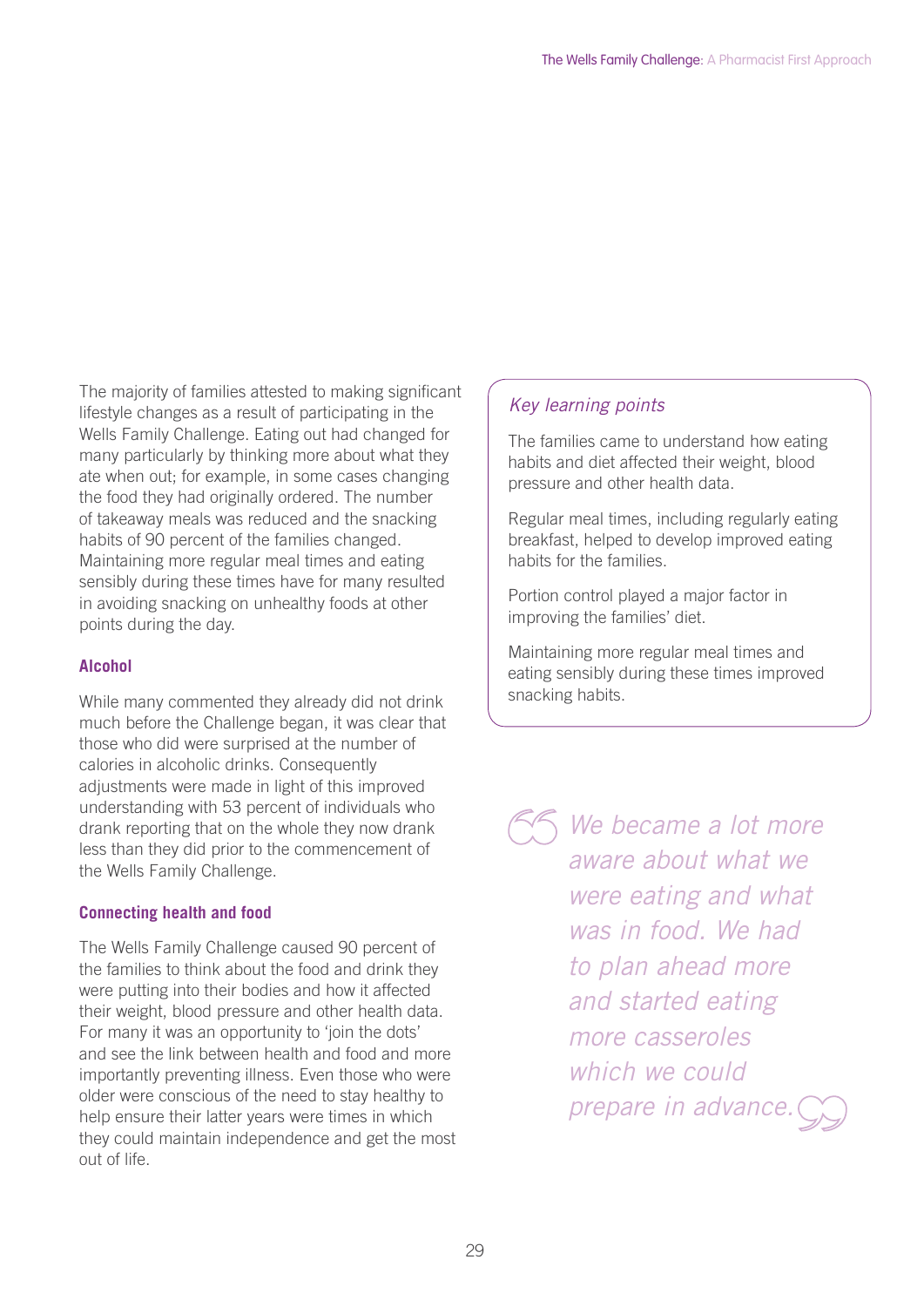#### **Health literacy**

**• 80 percent said pharmacist advice shaped their thinking on food, diet, exercise and health** 

Nearly everyone stated that they did not really understand the connection between foods and illness and there was a poor understanding and appreciation of what cholesterol and blood pressure represented. Many of the younger individuals thought this was something that older people should worry about and did not worry that their current lifestyle might cause these problems in later life. The early onset of some issues without symptoms did not occur to them and they were not worrying about the future.

The individuals who were not overweight were burning off calories and therefore believed that they could eat sweets, crisps and chocolate without any detriment to their health. This demonstrated a lack of awareness of the silent damage which they could be inflicting upon their bodies along with the myth that thin people do not experience health issues.

#### **Food labelling**

A recurring theme was the lack of understanding of the labelling of food content and its relationship to cholesterol, blood pressure, BMI, body fat and so forth. This highlighted the importance of understanding both what is good to eat and what happens to the body as a result of what a person consumes. This more holistic understanding of health appears to be one of the key themes which revolutionised the families' level of health literacy.

Several families used the analogy of their body being like a car. They saw that if the wrong fuel was put into a car, then the car would not run properly or efficiently and thus realised that using the incorrect balance of fuel (food) could have serious implications for their health.

In the final interviews, around 80 percent of the families commented that the information provided by the pharmacists on food, diet, exercise and health had been really useful and had helped to shape and inform their thinking and decisions over the course of the year. The families were unsure as to where else this type of information and advice could have been readily obtained, had it not been given to them by the pharmacists. This highlights the current lack of any formal method of distribution by public health channels.

#### **Smoking**

Of the two smokers who took part in the Challenge, one reported that they had stopped smoking during the course of the Challenge, whilst the other had not but noted they were smoking less than before the Challenge started.

Giving time to consider health related issues and making the necessary adjustments to lifestyle can be difficult and challenging if considered on an individual basis. What emerged from the Wells Family Challenge were the families attesting to how it had been more helpful to address health matters as a family, rather than as individuals, which yielded more positive results and had a greater impact on their lives.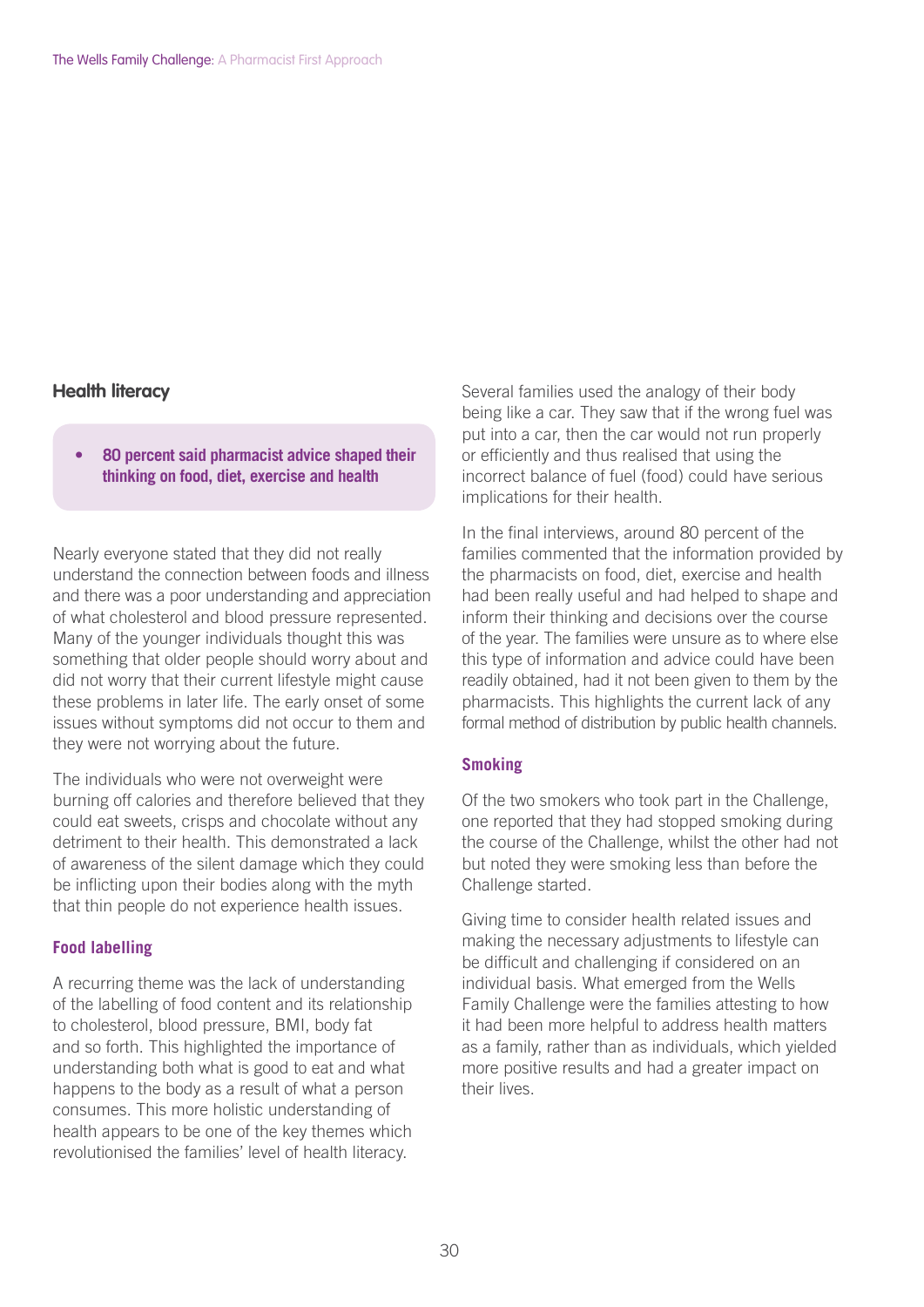### Key learning points

In order to adopt a healthy lifestyle, it is not just a case of understanding what is good to eat but also understanding what happens to the body as a result of what a person eats – cause and effect.

It was more helpful to consider health as a family rather than on an individual basis. A family approach yielded more positive results and had a greater impact on the lives of family members.

> The biggest difference was understanding food labelling and what it means.

#### **Physical activity**

- **76 percent of Wells families are more physically active as a result of the Wells Family Challenge**
- **81 percent said that they now spend more time on sport and physical activities than before the Wells Family Challenge.**

Highlighting the importance of physical activity helped 76 percent of individuals to engage in more physical activity in an average day than they were last year and to realise that joining a gym was not the only answer. 81 percent said that they now spent more time on sport and physical activities than before the Wells Family Challenge. Most families commented that they did not like the gym or found it too expensive. Finding new activities to do together as a family, which used local facilities and which could be incorporated slightly more easily into daily life, had a positive impact. Adopting that approach caused many to see exercise as something enjoyable, fun and possibly even a hobby as opposed to something they did not like at all.

Most agreed that the exercise made them more energised and for some this had improved sleep patterns. Nevertheless, sleep remains an issue for those with young children and particularly for single working parents.

#### Key learning points

Increasing physical activity can be achieved through various means and not exclusively through joining a gym.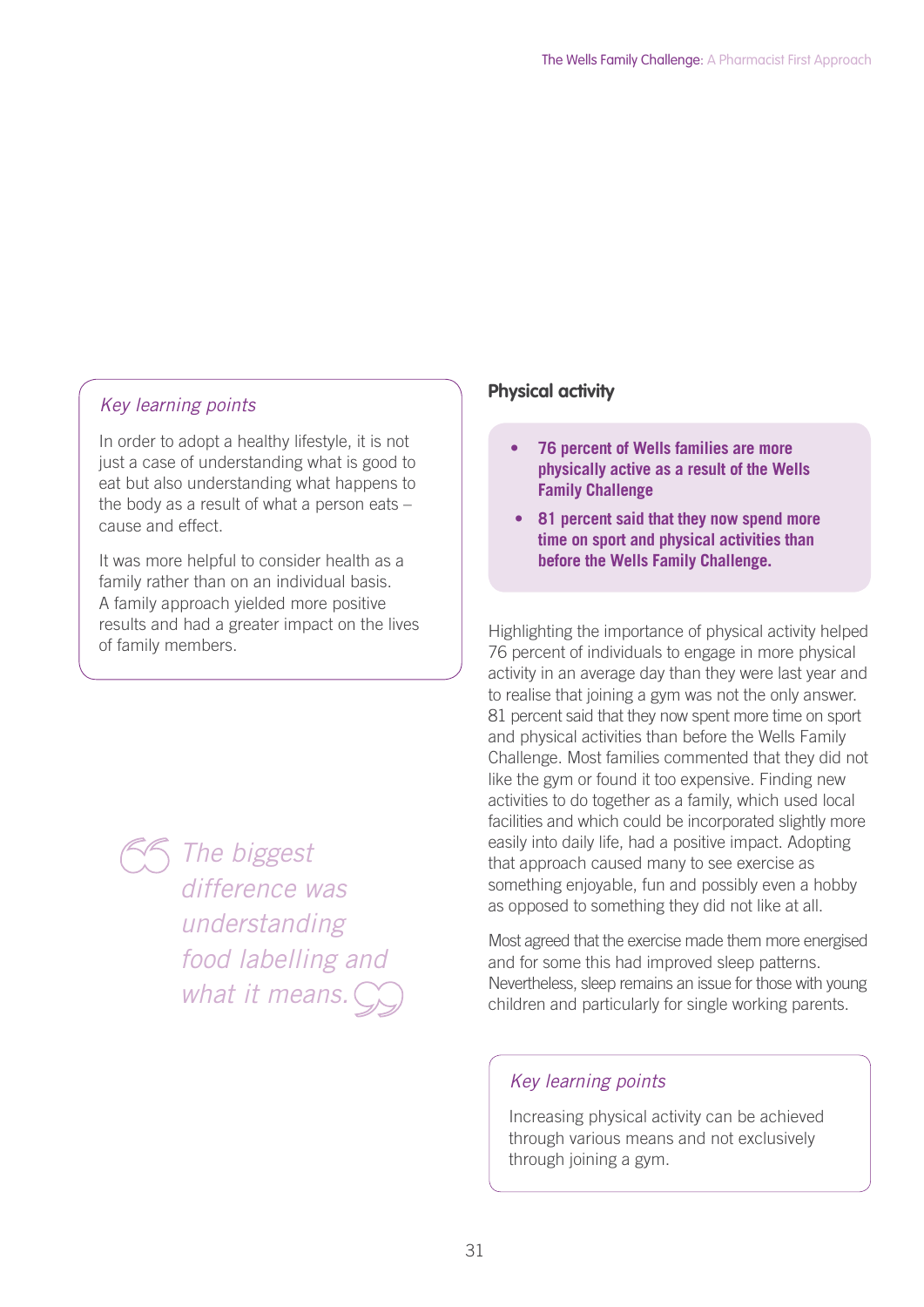#### **Pharmacist as a mentor**

There was a general feeling in the families that preventative medicine did not have much relevance to daily life. A lot of discussion centred around preventing the spread of colds and 'flu, protection from sunburn and the impact of smoking on cancer. However, preventative medicine was not seen as helpful as an aid to understanding matters like cholesterol levels, blood sugar and blood pressure.

#### **Talking through issues**

What has emerged from the Wells Family Challenge is the difference made by talking these kinds of issues through with a pharmacist. 90 percent of the families felt the seasonal advice offered by pharmacists was already well known to them. More than simply acting as a point of contact to talk through issues, the pharmacists became regarded as mentors who provided support and education, which allowed some daily health issues to be addressed and understood more clearly. All families reported a desire to please their pharmacist and were highly motivated by the monthly visits. Trust was highlighted by the families as important in developing a relationship with their pharmacist.

#### **Time to talk**

There was a clear distinction between the nature of relationship the families perceived they had with their pharmacist and their relationship they had with their GP. This was not based on their GP's manner or approach, but on the basis that GPs were extremely busy with very demanding workloads. Pharmacists were considered to have the time available to talk through issues with individuals in a less busy environment. The families had no hesitation in asking their pharmacist what they thought might be a trivial question whereas they felt that they would be wasting their GP's time.

#### Key learning points

More needs to be done in terms of improving public understanding and awareness of cholesterol, blood pressure and blood sugar level readings.

A key benefit of establishing a working relationship with the pharmacist was that it allowed families to talk through health advice already known to them.

We would consult the pharmacist before the doctor now as we have trust in what they can do.  $\bigcirc$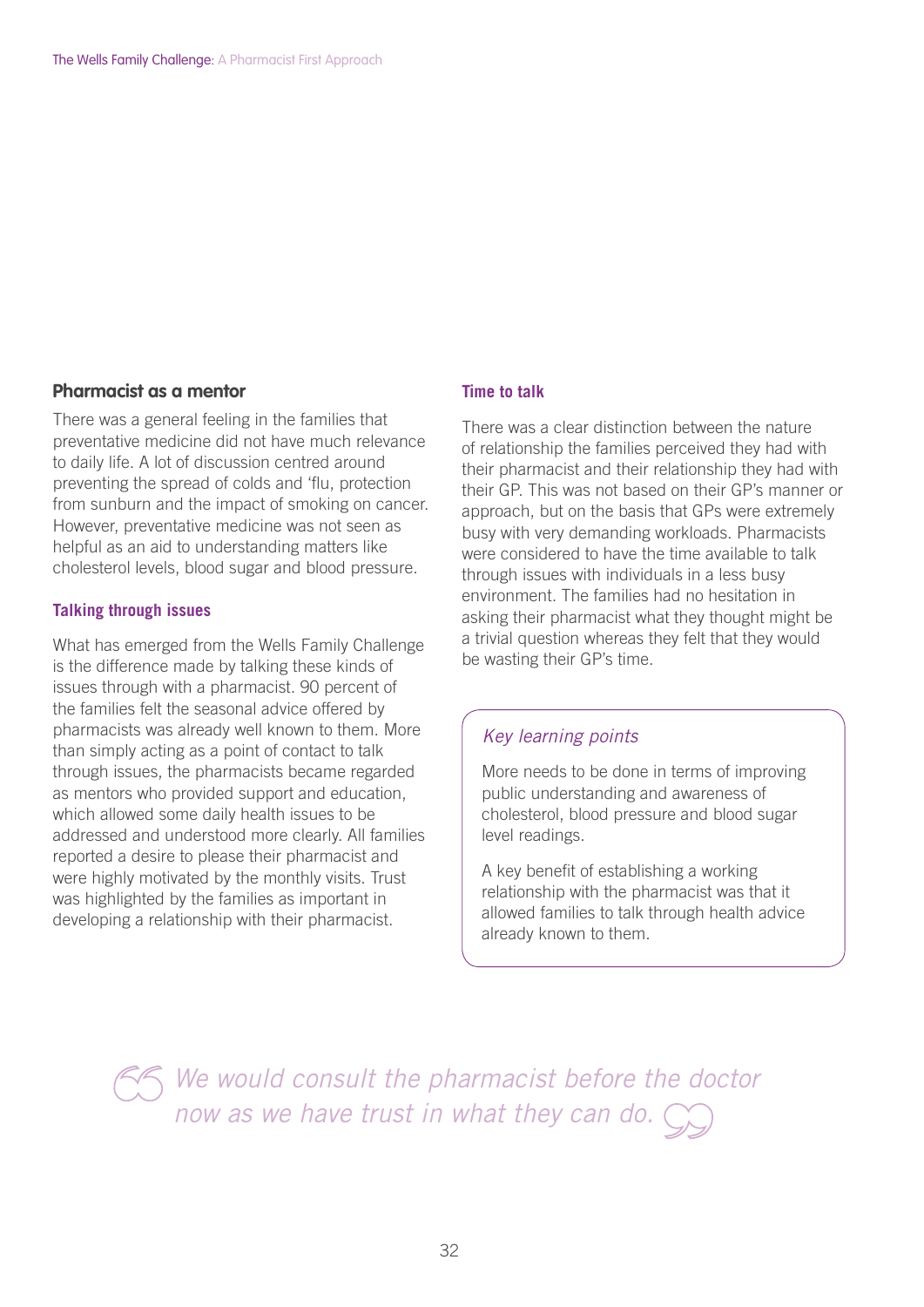#### **Future use and role of pharmacists**

- The most common perception of the **pharmacist pre-Challenge was as someone who just dispensed prescriptions.**
- **Pharmacy services found to be most helpful** were cholesterol monitoring (75 percent), weight monitoring (12.5 percent), blood pressure monitoring (12.5 percent).
- **The majority of families felt the wellness checks offered by pharmacists were very useful.**

The most common perception of the pharmacist was as someone who just dispensed prescriptions. Most said they were not aware of the depth of knowledge, training and expertise pharmacists possessed. Consequently, all families reported that it had changed the way they would use a pharmacist and meant that the pharmacist would be the first point of call for advice on minor ailments. It was noted that the hours of access were better than for GP surgeries.

#### **Relieving pressure from GPs**

The families generally felt their GPs were overworked and that it would be better for pharmacists to carry out routine testing like blood pressure, cholesterol and blood sugar. It was perceived that this would relieve pressure on the GPs and their surgeries. The families felt the pharmacists had more time available to explain what actions to take to improve or reduce levels of cholesterol, blood pressure and so forth. Wellness and wellbeing were seen to be issues with which the pharmacist was better placed to help than their GP. As such the majority of families felt the wellness checks offered by pharmacists were very useful and when questioned confirmed that they would be happy to pay for them as opposed to being offered them for free.

#### **Relationship with the pharmacist**

The families rated the relationship they established with their pharmacist as either "good" (24 percent) or "excellent," (76 percent). The role of the pharmacist was deemed to be "influential" (52 percent), with 33 percent stating it had been "very influential". The quality of the advice given by the pharmacist was either rated as "good" (55 percent) or "very good" (45 percent).

 $5/5$  I went walking in Derbyshire and was able to do 8  $\frac{1}{2}$ miles. Without the weight loss and getting my blood pressure under control I couldn't have done that.  $\bigcirc$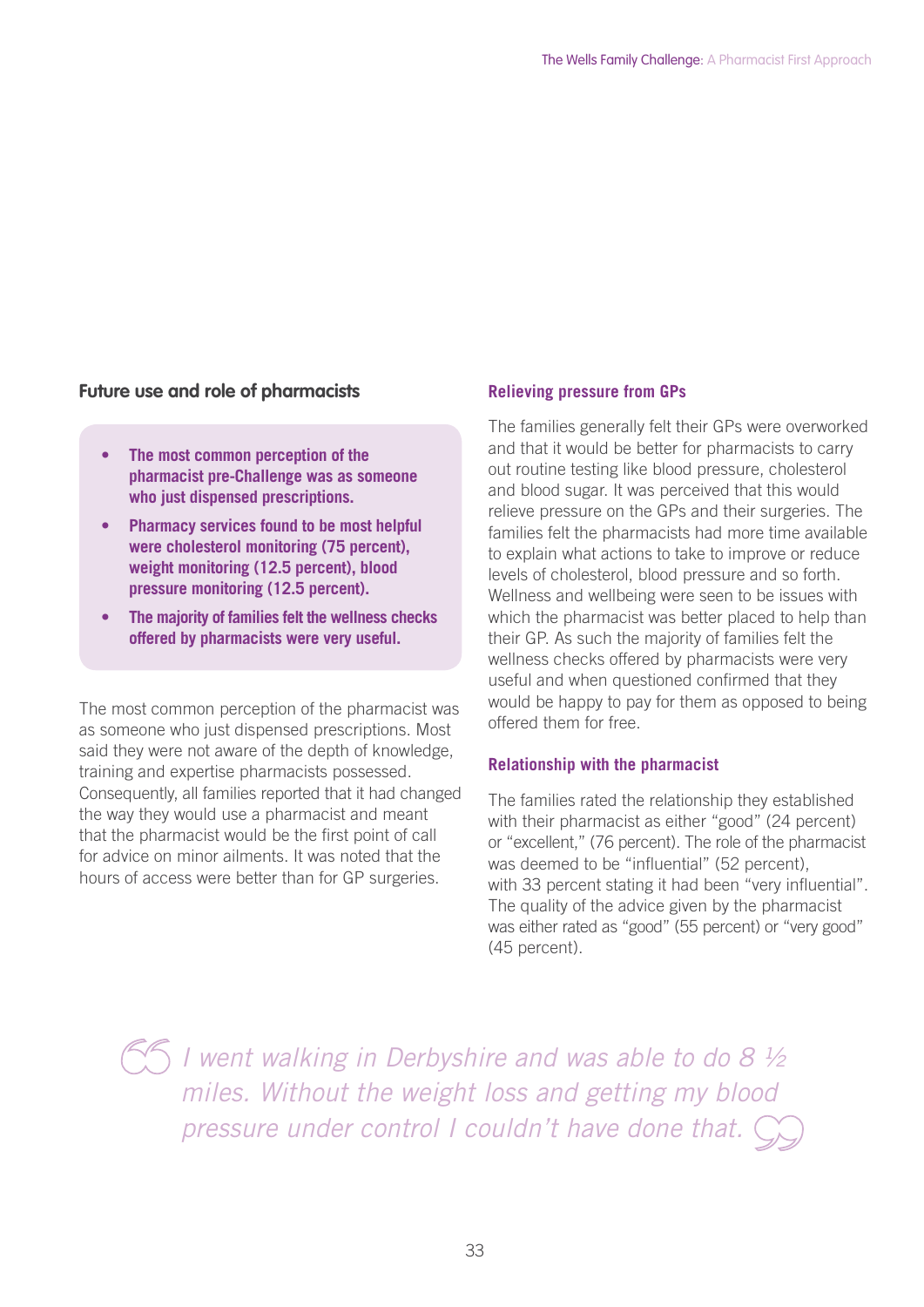In terms of the information given by pharmacists found to be the most helpful, the following were ranked as the top three:

- Dietary advice.
- How to get more exercise.
- Advice on maintaining an overall sense of wellbeing.

Out of the following three services, the services found to be most helpful were:

- Cholesterol monitoring (75 percent)
- Weight monitoring (12.5 percent)
- Blood pressure monitoring (12.5 percent)

#### Key learning points

There appears to be a lack of appreciation and understanding of the breadth of knowledge, expertise and services which pharmacists possess and are able to offer.

It is perceived that GPs are overworked and that it would be better for pharmacists to carry out routine testing like blood pressure, cholesterol and blood sugar.

Cholesterol monitoring was found to be the most helpful services offered by the pharmacist.

#### **Supporting and influencing health choices**

- **Over 50 percent of families said that clearer food labelling would help them to make better informed choices about the food they buy.**
- Around 40 percent of the families felt that **online shopping had the potential for making nutritional information more easily accessible.**

The families felt that supermarkets are in a prime position to help people make good choices in terms of food selection and should use that power effectively.

Over 50 percent of families said that food labelling ought to be clearer and more explicit about content in order to help people make informed choices. Food retailers and manufacturers needed to take more responsibility and be consistent in making clear the sugar and salt content of food and, where possible, to take steps to reduce sugar and salt content.

#### **Nutritional content of food**

As a result of paying more attention to the nutritional content of food, many families reported they were extremely surprised as to the hidden salt and sugar content in food. Their experience was that that food often promoted in 'Buy one get one free' offers and multi-buy offers contains a higher proportion of unhealthy ingredients. This does not necessarily mean eating these types of food is wrong. The families realised, however, that having a more coherent understanding of food, diet and appropriate portion size of these foods, they could still be eaten, though not in the quantity or with the frequency than previously thought.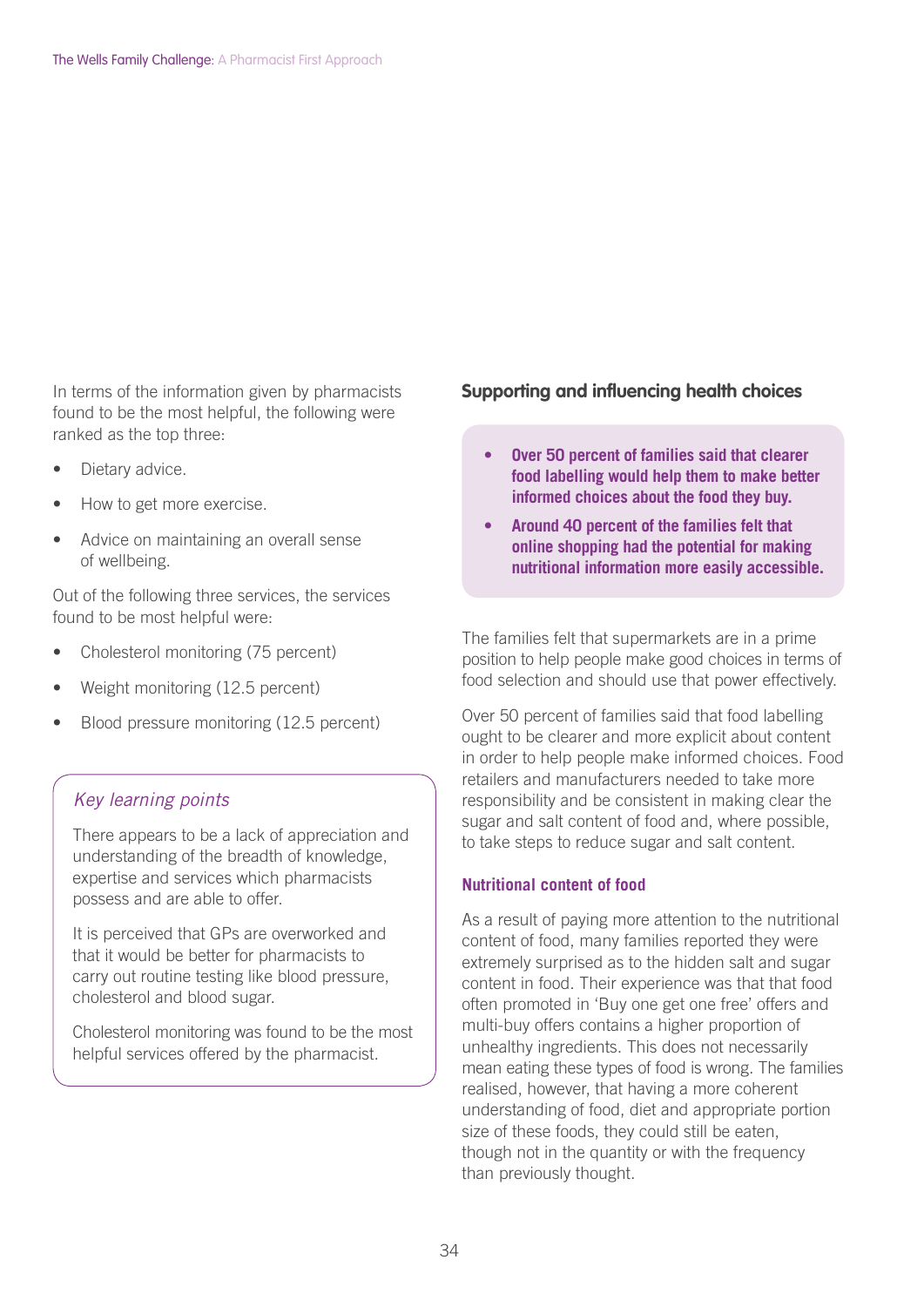The point was made by several families of the difficulties which can arise in selecting food for a well managed and balanced diet. For example, foods coded green do not necessarily contain everything that is needed. While red coded foods may contain 30 percent of the Guideline Daily Amount (GDA), a single portion may be the only source of that particular kind of food an individual consumes in a day. For example, consuming a single portion of cheddar cheese which provides a good source of calcium.

#### **Online shopping**

The families commented that the advent of online food shopping has not made discovering the nutritional information about food any easier. Many families commented that, in general, it was easier to find the information in-store than online. Around 40 percent of the families felt that far from rejecting online shopping outright, they saw the potential for developing this form of shopping so that information could be made more easily accessible and available and that the same system used in-store could also be used online.

#### **Cost of food**

The cost of food is also a key factor in determining whether the correct food for a balanced diet is purchased. The families commented that generally they perceived that cheaper food is often unhealthy while healthier foods are more expensive. There was strong agreement that the food industry should do more to promote good and healthy food at cheaper prices.

#### Key learning points

The labelling of food should be clearer so that it is easier to understand.

Online food shopping could be used more to disseminate nutritional information about food products.

#### **Sustainable approach to change**

All families concluded that the Wells Family Challenge had been effective in driving and sustaining change. Over the year, the interventions helped build steady progress and kept the focus on the long term as opposed to short and quick outcomes. The families felt this played a crucial part in their success over the course of the year.

With growing public awareness of the implications of an ageing society, the majority of families recognised that if you want to live longer then you have to take responsibility and do something about it. The Wells Family Challenge helped them to see how they could prepare for this through small changes which are focused on the long term. What emerged for many was the importance of making changes earlier in life before it became more difficult to make those changes as they aged.

#### Key learning points

A yearlong supported programme allowed the families to build steadily on progress and kept the focus on the long term as opposed to short and quick outcomes.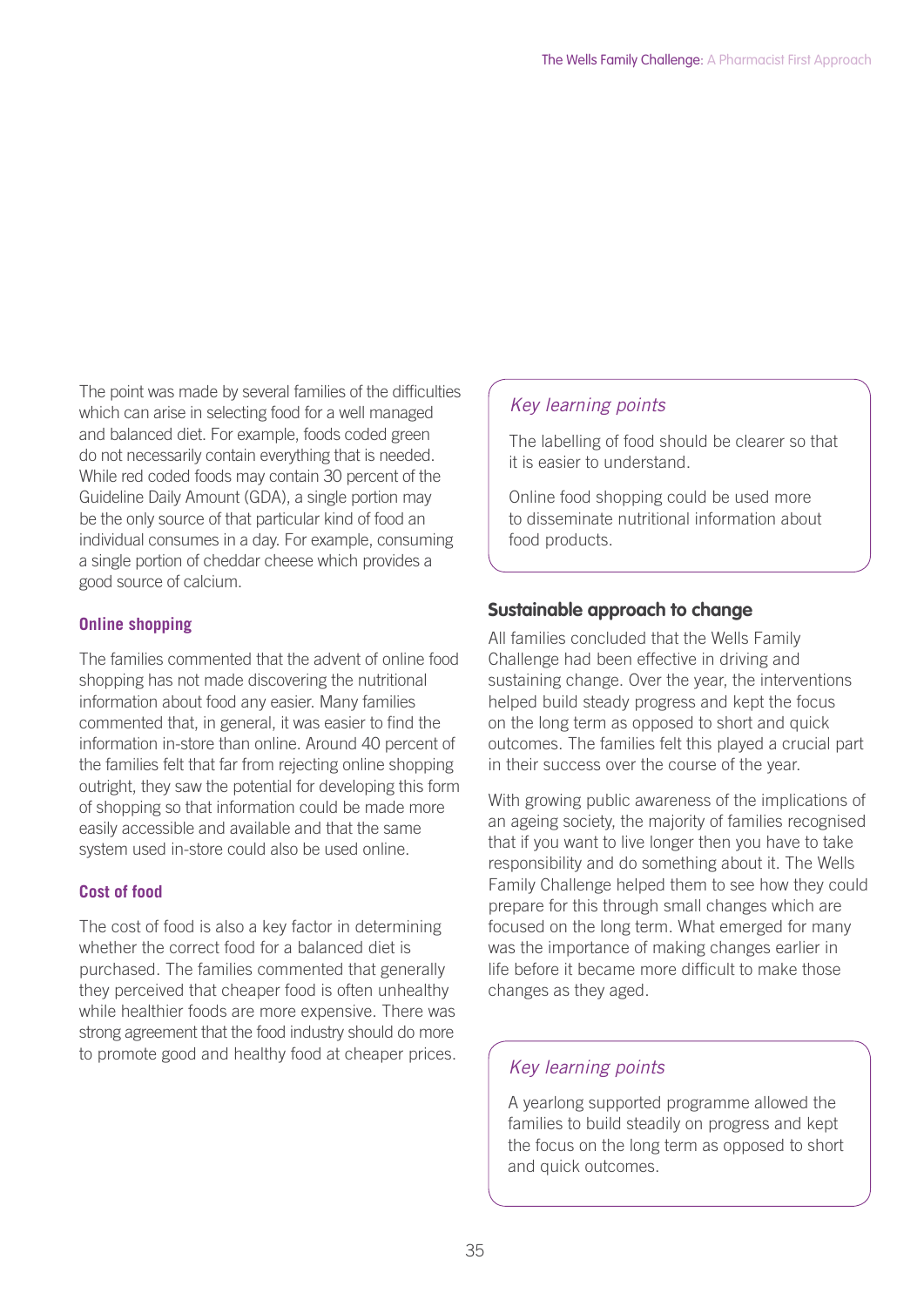## Pharmacist assessments

Quarterly evaluations were conducted with the pharmacists over the course of the Wells Family Challenge which helped to track and evaluate their responses to matters such as their relationship with the families and application of knowledge and skills.

#### **Reflections on the Wells Family Challenge**

Most family consultations were achieved within 30 to 45 minutes for a family of four. This became quicker as the Wells Family Challenge progressed and familiarity with processes improved. Working families had particular problems fitting consultations in during the working day, so the pharmacists had to make the necessary adjustments to their schedules. At the beginning of the Wells Family Challenge, the pharmacists did find fitting in appointments with the families time consuming and labour intensive. As the Wells Family Challenge progressed, 50 percent of pharmacists found that the process became faster and they became more efficient in their use of time.

#### **Reflection on readiness and competencies**

#### **Information and knowledge**

Overall the pharmacists felt that they had been trained sufficiently and thus were competent to carry out what was expected of them. The Wells Family Challenge helped to highlight the part of their role that they most enjoyed. Activities such as medicines reviews often gave them the chance to get more involved in the delivery of holistic service to customers, but the approach adopted by the Wells Family Challenge went a stage further and for most this was very satisfying. Many of the pharmacists commented that their contact with the families had given them the opportunity to refresh and read up on certain subjects although they felt they had sufficient knowledge to know where to access relevant information and resources.

#### **Motivational skills**

The pharmacists felt they would have benefited from further training in motivational skills in order to keep customers inspired and pursuing goals even when there was little change taking place in real time. The pharmacists recognised the importance of being able to sift information and point people in the right direction to seek additional information and reported enjoying using those skills.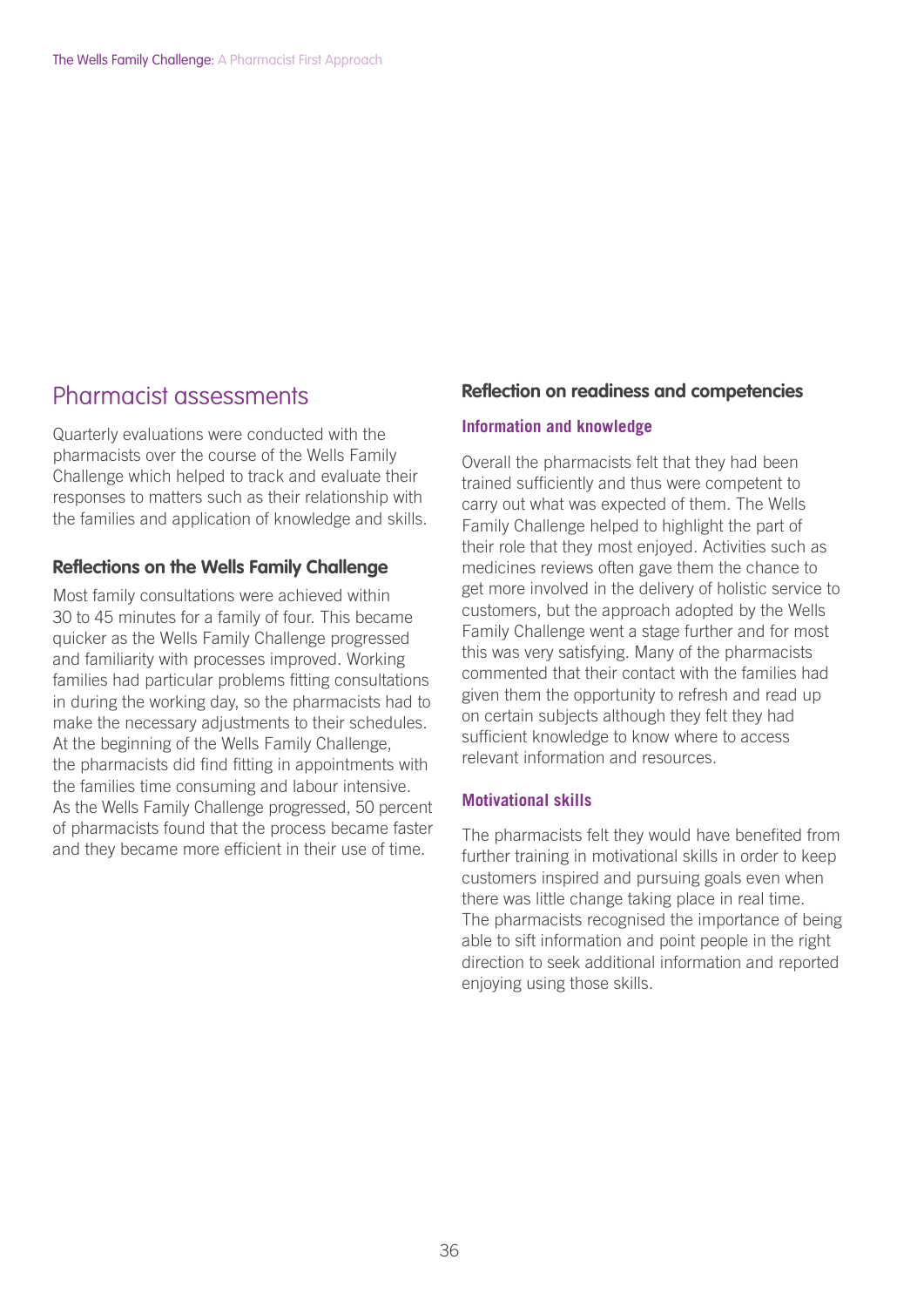#### **Reflection on the relationship with families**

#### **Trust and relationships**

All pharmacists reported a very positive relationship with the families. There was a strong emphasis on developing a holistic approach to their relationship in order to yield results. It was not just about weight loss and using weight as the only metric, but also monitoring and tracking body shape changes, reduction in blood pressure and so forth. The importance of trust was found to be significant in making progress and building good relationships with the families. The majority of pharmacists also stressed the important of emphasising a slow pace of change to families as opposed to seeing rapid changes in a short space of time. At times, the pharmacists felt that the families were trying too hard to please them!

Openness in discussion was also stressed as a key factor in establishing a successful relationship with family members. The level of openness that existed assisted in working through issues together as opposed to the individual being instructed by the pharmacist. Of particular significance was the fact that the pharmacists recognised that most people knew what they should be doing but did not always know how to do it.

#### **Reflections on what could have been done better or differently**

Overall, there was a sense that the families did well and felt better as a result of completing the Wells Family Challenge. Consequently, the positive results meant the pharmacists all felt they would not have done anything differently.

Most felt that the real difference they had made to the families was in encouraging understanding about food and healthy lifestyle. Most pharmacists expressed a desire to have been involved in the original design of the Wells Family Challenge and that this would have encouraged buy in and perhaps assisted with the issue of families' time commitments.

#### **Support staff involvement**

The pharmacists felt that other colleagues that worked within the pharmacy could have been more involved in the execution of the Challenge, giving opportunity for mutual knowledge exchange and learning.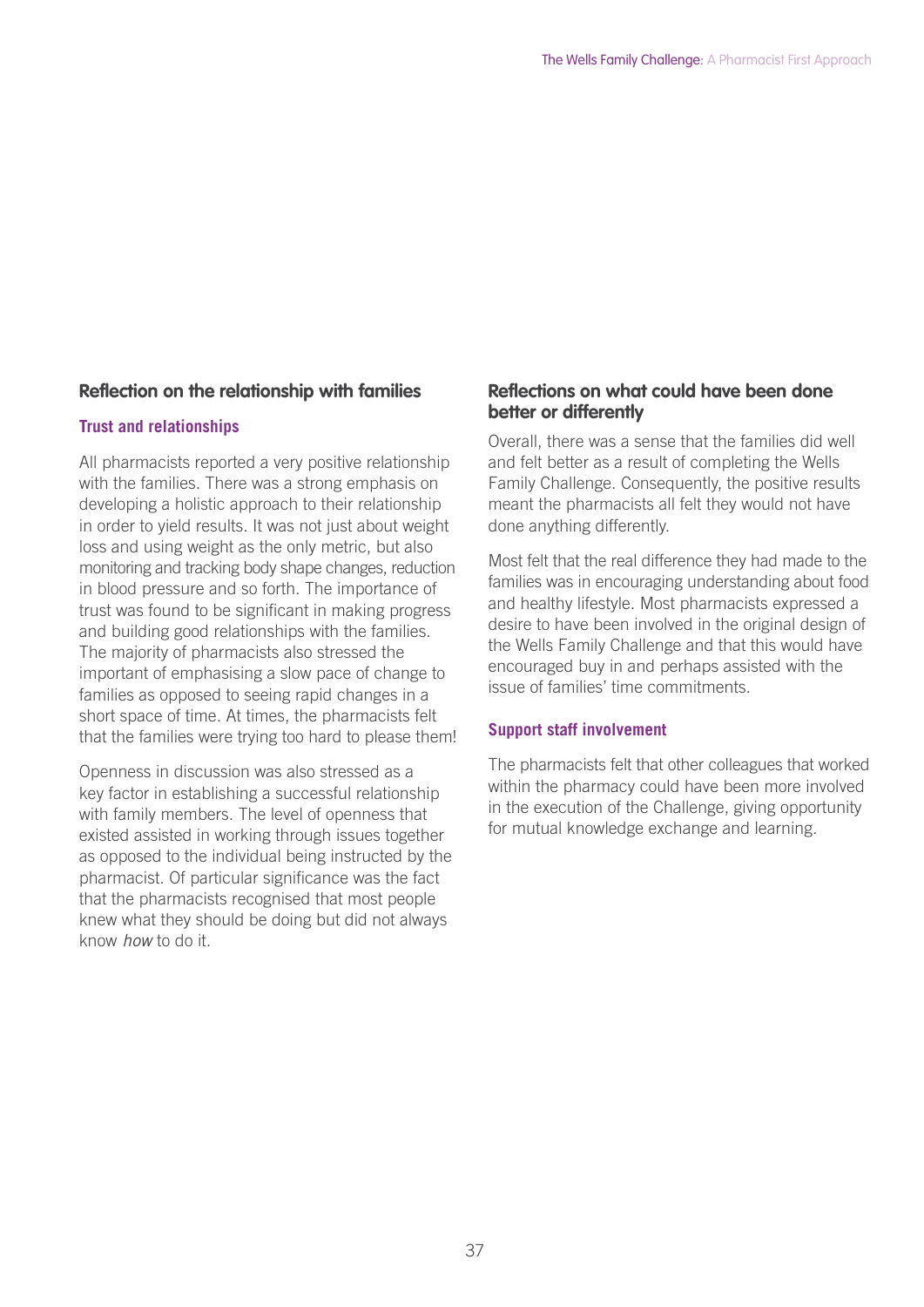#### **Reflections on what was learned**

#### **Scope for future projects**

Generally, the pharmacists were of the opinion that there was a lot more scope to help other people using a programme similar to the Wells Family Challenge. For instance, a weight loss management clinic could be managed in-store looking at the foods on the shelf and helping people to plan meals. The importance of the wellness checks could be promoted and advertised more.

What emerged from all the interviews was the hope that rather than this being an isolated project, it would become the start of a succession of projects to help people improve aspects of their health. There was a sense of satisfaction that they had identified conditions that the families did not know they had (e.g. high cholesterol). In addition to the holistic approach taken, the importance of learning about how physical health can affect mental health was evidenced by the improvement in the Wells family members' lifestyles and health.

#### **The role of the in-store pharmacy**

Most pharmacists felt that the Wells Family Challenge helped to raise the profile of the pharmacy instore. Nevertheless, most felt that pharmacy was not as well understood as it could be and there was still greater scope to develop this further.

The pharmacists were of the opinion that there needed to be more advertising in-store about healthy eating and diet. A store tour with traffic lights and wheel to show people how to shop for a balanced diet was suggested. A strong theme emerging from the interviews and the Wells Family Challenge was the widespread confusion and lack of understanding regarding food labelling and the selection of food to

create a balanced diet and initiatives like a series of 'Healthy Eating Days' in-store, aimed at different target groups such as older people or children, were suggested.

#### **Empowerment**

The Wells Family Challenge gave pharmacists a sense of empowerment in taking the initiative to introduce promotions, thinking about how they undertook the Medicines Use Review (MUR) and to think about broader health matters other than the MUR. They expressed a real desire to reach more people and make a positive impact on their health. Overall there was a very positive response to the Wells Family Challenge.

#### Key learning points

Pharmacists enjoyed developing a holistic approach to provide services for their customers.

There is the need to develop motivational skills training for pharmacists so that they can help encourage people to stay focused even when little change is seen.

There needs to be more advertising in-store about healthy eating, diet management and understanding food labelling.

Consideration needs to be given to the best way to generate public awareness about the role of the pharmacist, what they can offer and how they can complement and support other healthcare services.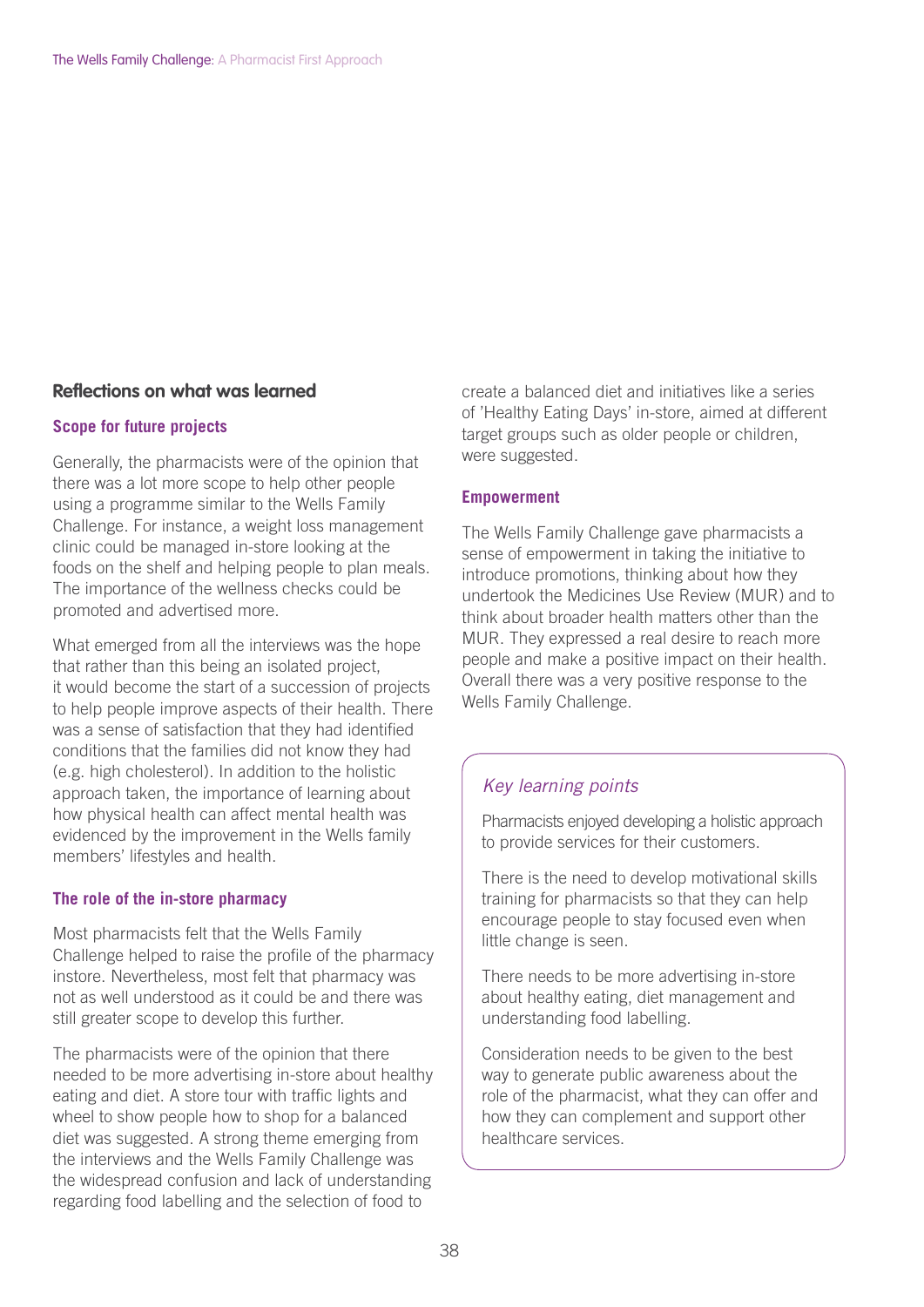# 4. Conclusions & considerations for the future

# **Conclusions**

The key finding of the Wells Family Challenge was a highly informative picture of health literacy and the mentoring role that pharmacists in general can play in preventing illness and encouraging healthier lifestyle choices. Health literacy refers to empowering individuals and communities to read, understand and use healthcare information to access services and to better manage any illnesses they experience (North West Employers 2011: 2).

The findings from the Wells Family Challenge identifies that people do not generally understand the links between the food they are eating, exercise and illness. The pharmacist imparted educational value and in so doing, provided much more than a service treating coughs and colds and alleviating pressure on GPs to treat minor illnesses - they can actually help prevent illness, a function that the GP surgery is currently unable to fulfil due to competing demands. The early signs of disease start much younger than many understand and fully appreciate. If they are caught soon enough there is a greater chance to change habits and prevent the serious effects of prolonged poor lifestyle choices. This will ultimately save GP time, and in the long term, alleviate the pressure on NHS services that results from prolonged poor lifestyle choices.

Review of key measurements and qualitative research from the families collated over the course of the year concluded that all families established positive influential relationships with their pharmacists. The families also saw changes to their health take place, with over half of them experiencing weight loss and reduction in blood pressure and cholesterol levels.

Based on the findings of the Wells Family Challenge and in particular family members' accounts of their experiences, the following are responses to the four key questions to which the Wells Family Challenge sought to demonstrate practical answers and solutions:

**i. Lifestyle.** To what extent could easily accessible local resources, such as centrally located and regularly frequented community pharmacies, fill the gap in terms of information on making healthy lifestyle choices, nutrition counselling and dietary advice?

 Easily accessible local resources, such as community pharmacies, do appear to be an efficient and effective means by which to provide information on making healthy lifestyle choices, nutrition counselling and dietary advice. On average, 59 percent of family members said that by the end of the Challenge that their understanding of health issues, such as blood pressure, cholesterol, BMI, fat content and heart disease, was better. Of the information given by the pharmacist, dietary advice was found to be one of the top three rated as most helpful, along with advice on maintaining an overall sense of wellbeing and how to get more exercise.

**ii. Services.** Is there scope for a broadly integrated community pharmacy advice programme providing services which shift the workload of minor ailments from primary care and emergency services and help to reduce the costs of NHS treatments through better prevention and disease management?

 There is a case to be made for pharmacies taking on responsibility for provision of services from primary care. In particular, providing monitoring services for cholesterol, blood pressure and weight management, all factors associated with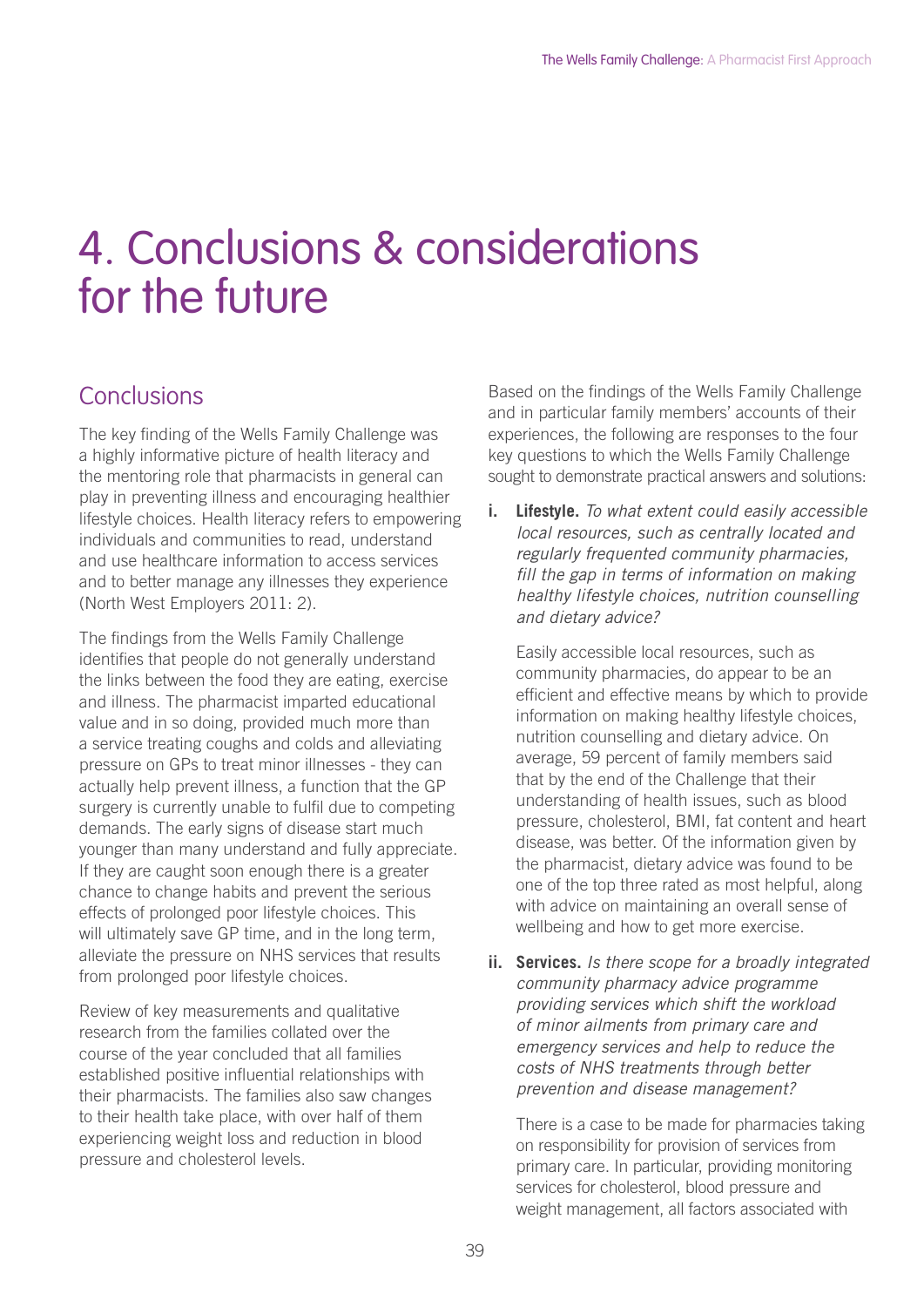increasing the risk of cardiovascular disease (CVD) and which were found to be useful to the families. Helping to make these services more easily available, coupled with raising health literacy levels of these issues, indicate the increasing role for pharmacists to help the NHS make savings in terms of the overall cost of treating CVD. Cholesterol testing and other CVD related assessments could be undertaken by pharmacists on a much wider scale, as not all pharmacists currently offer these services.

**iii. Advice.** Could there be potential in establishing a more extensive and widely available community pharmacy advice programme which could complement NHS services, such as nutritional advice, cholesterol and blood pressure checks?

 The family members' accounts indicated that the pharmacists provided them with a valuable opportunity to talk through this information with a healthcare professional, leading to improved levels of follow through on the advice given. This highlighted the potential of establishing a more extensive and widely available community pharmacy advice programme which could support and complement the work of GPs and their practices and other NHS services.

**iv. Medicine usage.** In addition to the provision of existing guidance on proper medicine usage, could pharmacists also be a source of counselling to help determine the root cause behind patients' failure to take their medication?

 Over the course of the year, it became apparent that the majority of the participants did not need or were using medicines on a regular, long term basis. Consequently, the original intention of seeking to help explain why patients failed to

take their medication cannot be easily answered through the Wells Family Challenge. Nevertheless, regular contact with and counselling from the pharmacist certainly has improved understanding of various types of medication.

 In the case of one individual who is asthmatic, having the opportunity to talk through with the pharmacist how to properly use her inhaler significantly improved the management of her asthma. Likewise, those women who either had just given birth or became pregnant during the course of the Challenge benefited from the opportunity to talk through with the pharmacist what medication they could or could not take during and after pregnancy. These examples demonstrate the value of the counselling pharmacists are able to offer with regard to medicine usage.

This small scale study should be considered as a reflection of the overall impact of a community pharmacy advice programme and does not serve as proof of principle. Nevertheless, it is hoped that the Wells Family Challenge will help stimulate further, broader discussion and consideration about the future role of pharmacists and their role in public health.

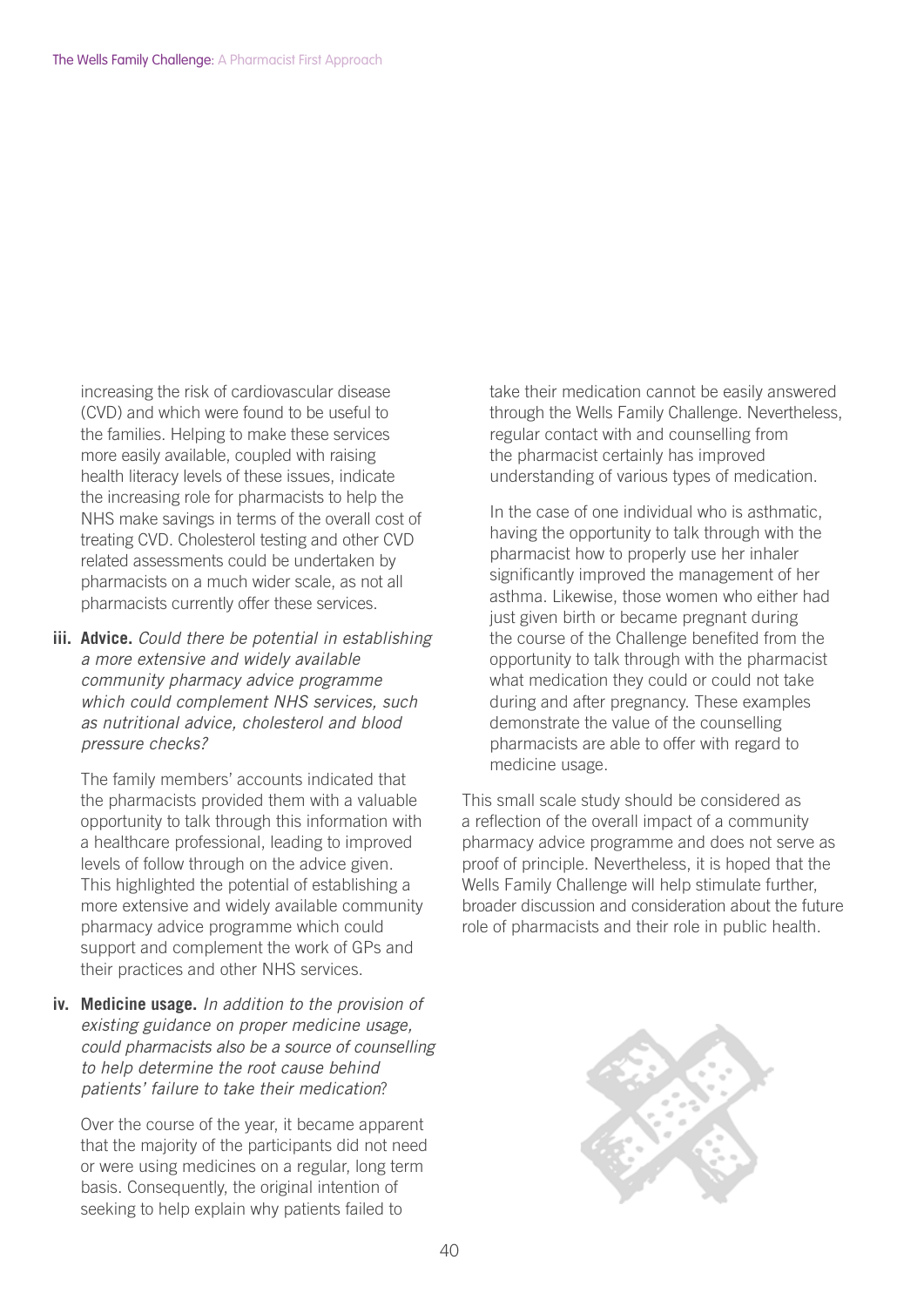# Considerations for the future

The following series of future considerations, for pharmacy providers, retailers and healthcare providers and stakeholders, are based upon the findings and personal accounts from family members and cover five key themes:

### **1 - Role of the pharmacist**

Most families were surprised to learn of the pharmacists' expertise and knowledge. A more robust strategy needs to be introduced to help raise the profile of pharmacists and the kind of services and expertise they are able to offer. Due to the small sample size for the Wells Family Challenge, it was relatively easy to implement but did present

challenges in terms of time management towards the start of the Challenge. Scaling up a similar programme would require that consideration be given to the necessary allocation of time and resources for the programme to succeed.

By forming a good trust-based relationship with the pharmacist, a mentor-type relationship was quickly established with the families, which allowed many of them to gain a holistic understanding and approach to health. This allowed for a greater understanding of how steady changes made over the mid to long term made for a greater impact than changes designed to bring about results. Wellness and wellbeing were seen to be issues with which the pharmacist was better placed to provide help than a GP.

|   | <b>Considerations</b>                                                                                                                                                                                    | <b>Most relevant to</b>                                                                                                      |
|---|----------------------------------------------------------------------------------------------------------------------------------------------------------------------------------------------------------|------------------------------------------------------------------------------------------------------------------------------|
| 1 | National public awareness campaign to increase the understanding of<br>the pharmacist's role and the value they bring to preventing ill health and<br>assisting the public in self managed treatments.   | Royal Pharmaceutical Society<br>Department for Health<br>Health and Wellbeing Boards                                         |
| 2 | 'Pharmacy First' – Active national campaign to encourage the public<br>to visit pharmacists in the first instance for health advice, minor<br>ailments and conditions, building upon existing campaigns. | Public Health England<br>Health and Wellbeing Boards                                                                         |
| 3 | Training in motivational and coaching skills to be added to the skill<br>set of the pharmacist. This would help to develop their potential to<br>provide mentorship and encouraging self help.           | <b>General Pharmaceutical Council</b><br>NHS Pharmacy Education,<br>Development and Training<br>Royal Pharmaceutical Society |
| 4 | Pharmacists to provide a range of test services including NHS Health<br>Check and QRISK assessments, and measuring cholesterol, blood<br>pressure and blood sugar.                                       | <b>General Pharmaceutical Council</b><br>Department for Health<br>Local government                                           |
|   | Local provision of the above to form part of the joint strategic needs<br>assessment and joint health and wellbeing strategy for which local<br>government will be responsible for from April 2013.      | Health & Wellbeing Boards<br>GP surgeries                                                                                    |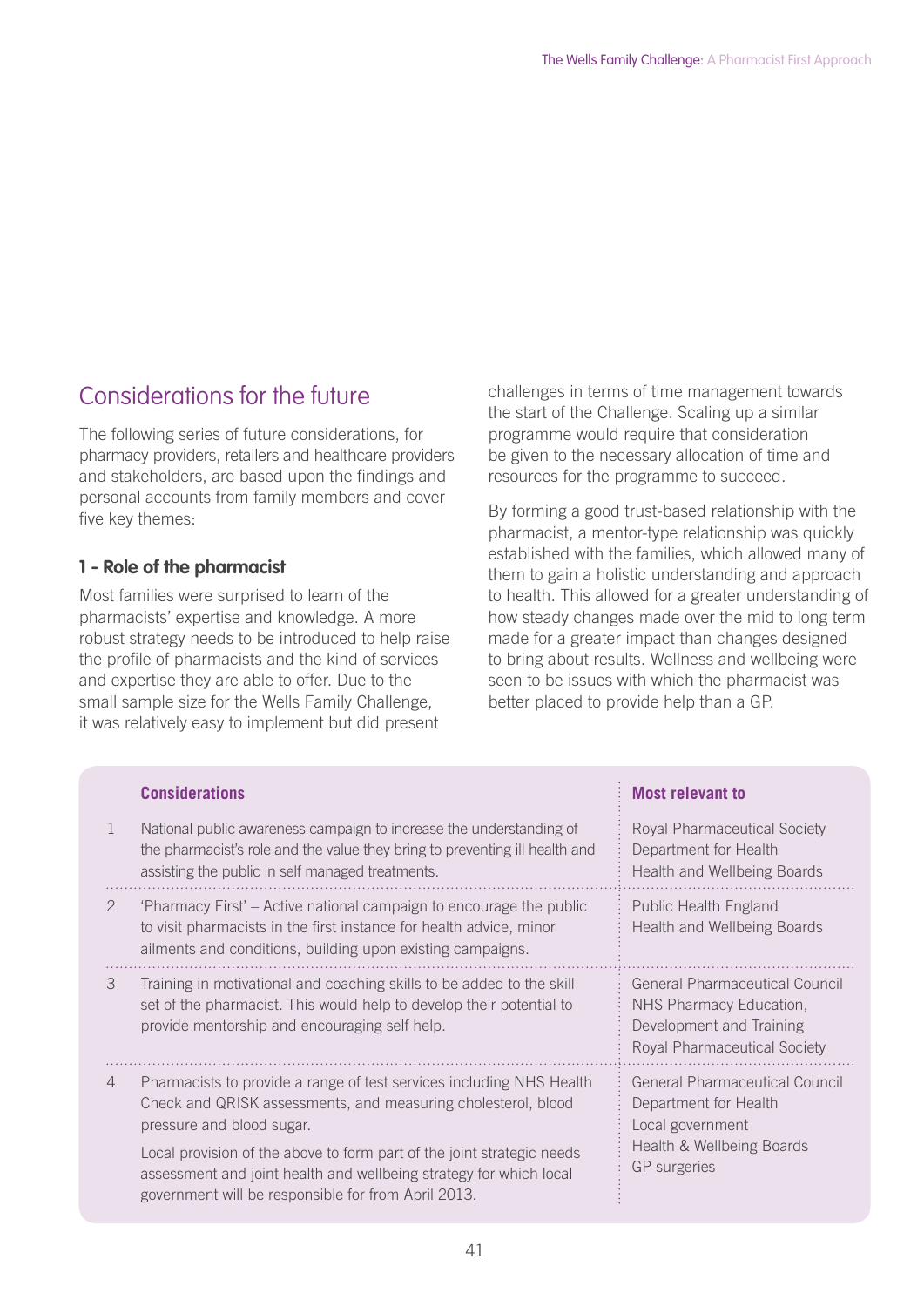#### **2 - Healthy eating and wellbeing**

The Wells Family Challenge resulted in the families developing a greater understanding of healthy eating. As the families worked with the pharmacists in monitoring their monthly measurements, they began to think more about what they ate, how they prepared it and the content of food. Consequently, individuals and families who possess a good understanding of the impact of diet on their health are more likely to make informed choices about what they eat and drink.

A greater understanding of portion control led to improved diet management and better eating habits, including regular meal times and eating breakfast more often. As the families began to eat more healthily, they also began to feel more healthy. They felt less tired and more positive about life.

|   | <b>Considerations</b>                                                                                                                    | : Most relevant to                                   |
|---|------------------------------------------------------------------------------------------------------------------------------------------|------------------------------------------------------|
| h | Develop a clearer and universal programme which educates people to<br>understand the impact of diet and the nutritional content of food. | Public Health England<br>: Supermarket/Food industry |
| 6 | Increase efforts to raise the profile and accessibility of resources<br>designed to increase healthy eating and improve diet.            | Public Health England<br>Supermarkets                |
|   | Mandatory for the school curriculum to provide practical education<br>for children in helping to eat and cook well.                      | Department for Education                             |

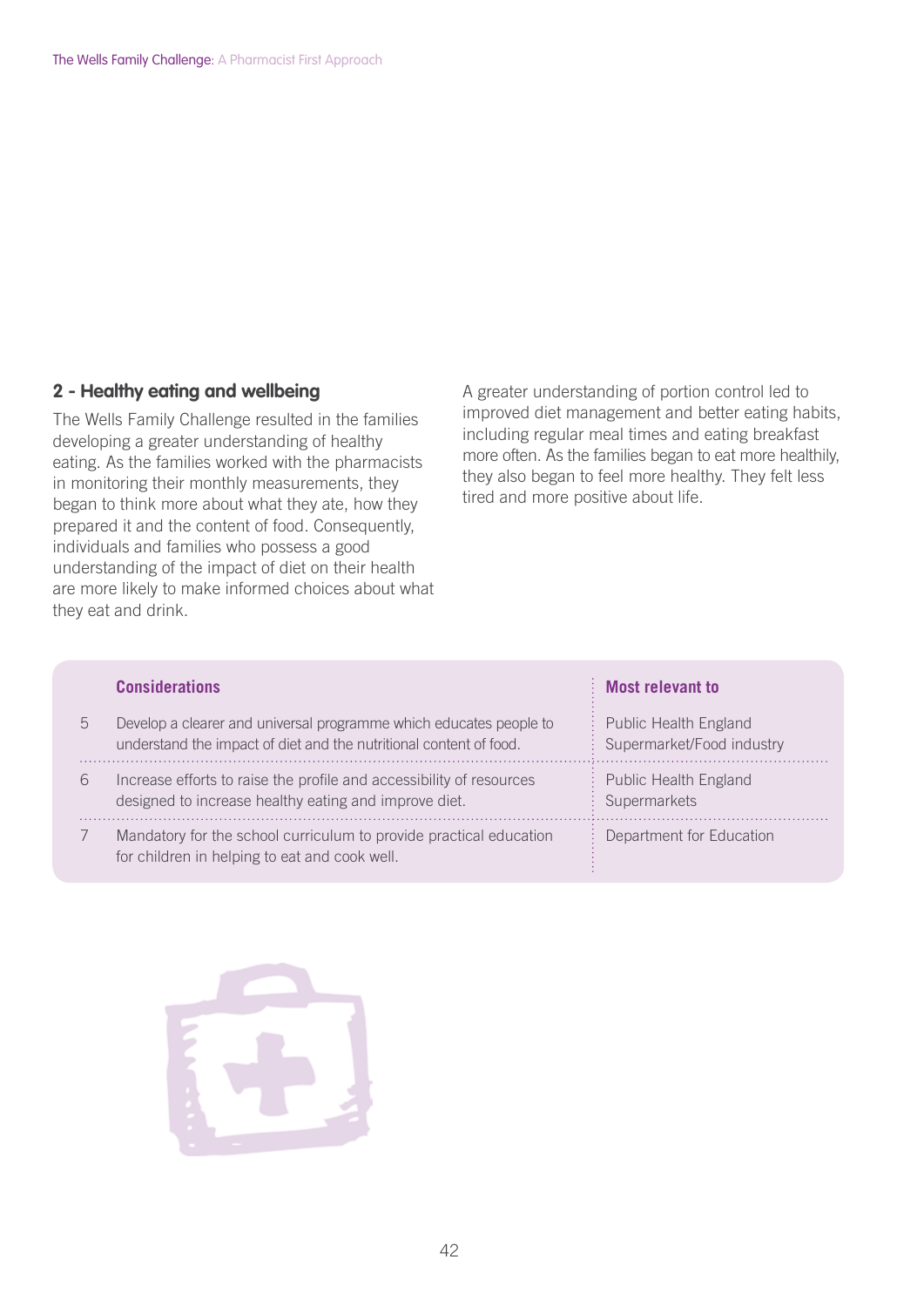#### **3 - Health literacy**

A basic knowledge and understanding of preventive medicine was prevalent amongst all families at the start of the Wells Family Challenge but the difference was seen in being able to talk about it to a professional in order to gain a greater comprehension of how the body operates. Viewing their personal health holistically empowered the families to manage their health and lifestyle choices proactively.

To date, public health campaigns have focused on raising awareness of the right and wrong foods to eat; the results of the Wells Family Challenge indicated a need to link this with a more nuanced approach to improving an understanding of how the body works and why it is beneficial to eat certain foods. Rather than merely providing a set of lifestyle guidelines, this approach improves literacy and empowers the individual to increase their understanding of their body and to take responsibility for their health.

The Wells Family Challenge demonstrated how some people consider issues such as cholesterol as being age specific. Whilst certain age groups may be more at risk, these are issues which everyone must be aware of and take active responsibility for.

|    | <b>Considerations</b>                                                                                                                                                                                                                                                                                                     | <b>Most relevant to</b>                                                                        |
|----|---------------------------------------------------------------------------------------------------------------------------------------------------------------------------------------------------------------------------------------------------------------------------------------------------------------------------|------------------------------------------------------------------------------------------------|
| 8  | Improve the nation's health literacy. Create an understanding of the<br>impact on the body of poor lifestyle choices.                                                                                                                                                                                                     | <b>NHS</b><br>Public Health England<br>Health and Wellbeing Boards<br>Department for Education |
| 9  | The importance of health checks emphasised and regular health<br>checks offered to people at 25 years of age and then every five<br>years. This challenges the idea that some signs of poor health do not<br>materialise until you are older and would enable focused education to<br>improve health and decision making. | Public Health England<br><b>NHS</b>                                                            |
| 10 | Mandatory for the school curriculum to include health literacy.                                                                                                                                                                                                                                                           | Department of Education                                                                        |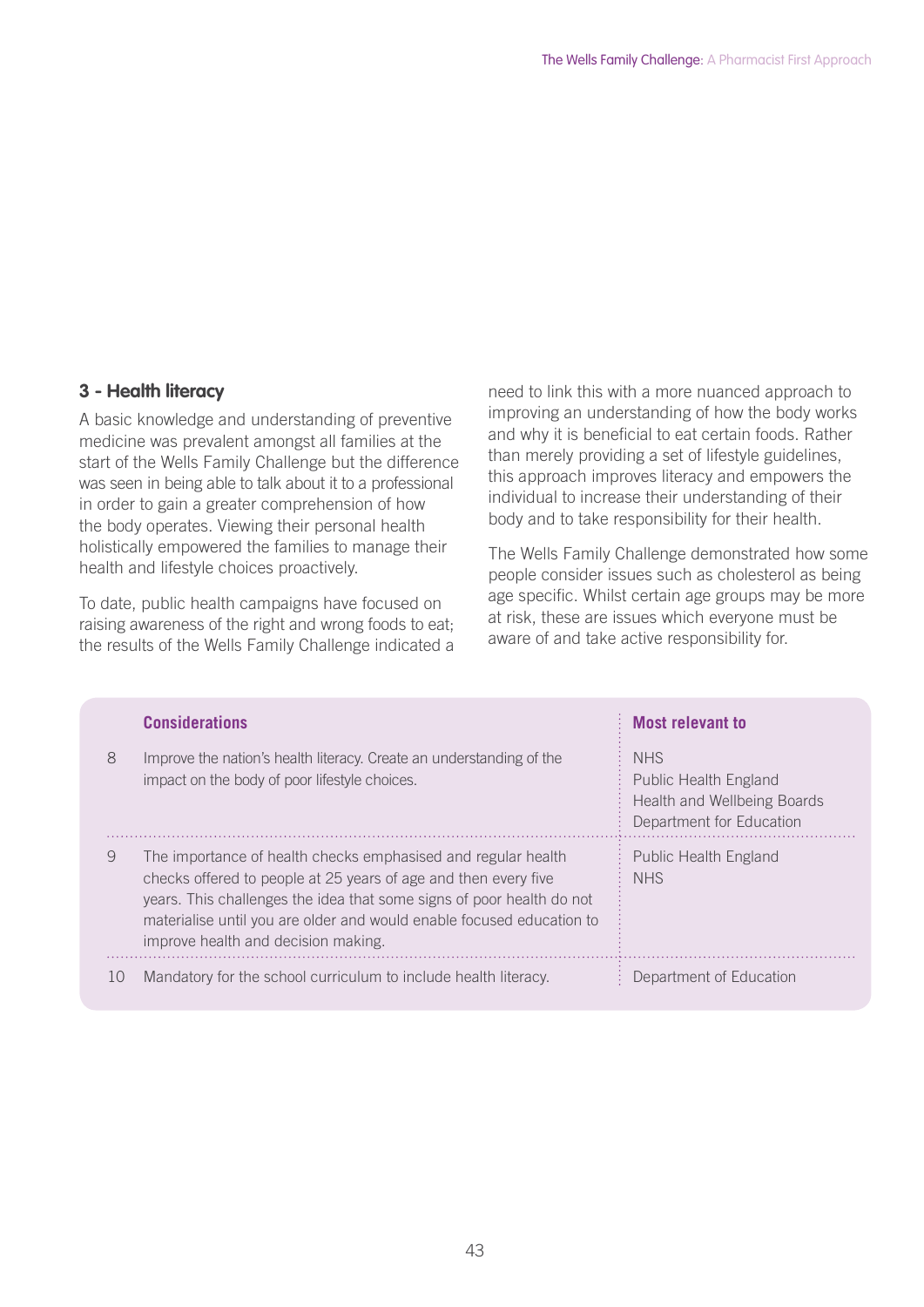### **4 - Supporting and influencing health choices**

An attendant key problem of health literacy the families encountered was applying this understanding when shopping for food. Trying to understand food labelling and the nutritional information it contained was difficult and many families felt that food retailers could do more to make this easier to understand. A system could be used for online shopping which is also available in-store.

Being able to visit a pharmacist in the local supermarket at the same time as doing the weekly food shop was considered to save time as well as a help to locate products in-store which were recommended by the pharmacist.



|    | <b>Considerations</b>                                                                                                                                                                         | Most relevant to                                                                                                   |
|----|-----------------------------------------------------------------------------------------------------------------------------------------------------------------------------------------------|--------------------------------------------------------------------------------------------------------------------|
| 11 | Food labelling to be consistent, easier to understand and expressed in<br>terms with which everyone is familiar.                                                                              | Food Standards Agency<br>Department of Health<br>Department for Food,<br><b>Environment and Rural Affairs</b>      |
| 12 | More promotions on healthier foods to encourage people to eat<br>more healthily.                                                                                                              | Supermarkets/Food industry                                                                                         |
| 13 | Online shopping to contain more detailed information on food contents<br>and the health benefits.                                                                                             | Supermarkets/Food industry<br>Department of Health<br>Department for Food,<br><b>Environment and Rural Affairs</b> |
| 14 | Supermarkets should adopt a clearer strategy which helps to promote<br>and raise the profile of the pharmacy and service pharmacists are able<br>to provide, at times convenient to shoppers. | Supermarkets<br>General Pharmaceutical Council<br>Royal Pharmaceutical Society                                     |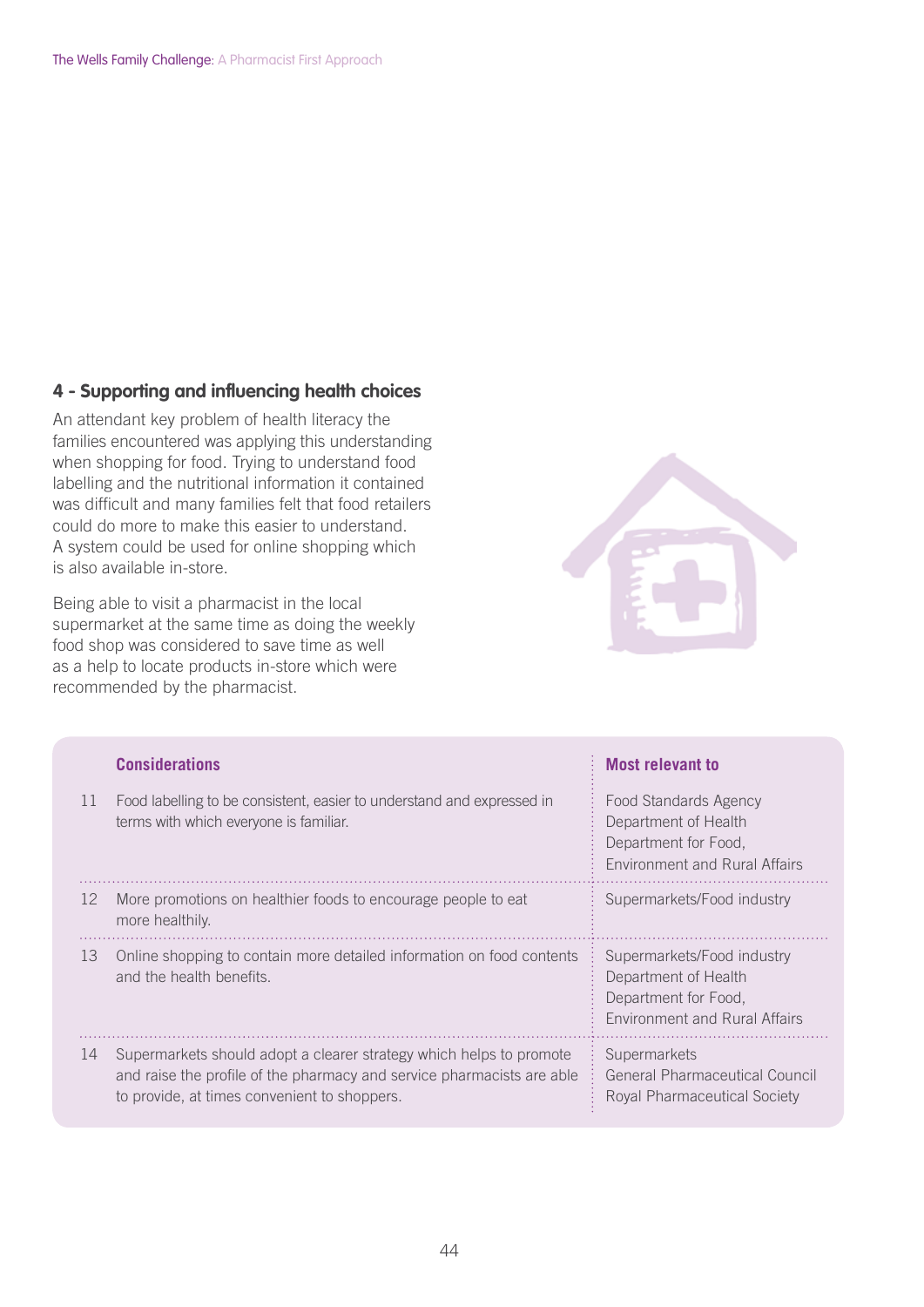#### **5 - Exercise**

The majority of families (90 percent) who undertook the Wells Family Challenge were engaged in sedentarywork. During the course of the year, all families took steps to increase their level of physical activity with the majority reporting increased levels of physical activity.

This increase has not come from joining a gym or other fitness programme but rather through taking simple steps to increase levels of activity during the day. Action needs to be taken to make the point more widely known that increasing physical activity does not necessarily mean joining a gym. Whilst it is clear that some may well prefer using a gym, there are other, more affordable and accessible, ways to incorporate exercise into daily life.

|    | <b>Considerations</b>                                                                                                                                                                                                                                  | <b>Most relevant to</b>                                                      |
|----|--------------------------------------------------------------------------------------------------------------------------------------------------------------------------------------------------------------------------------------------------------|------------------------------------------------------------------------------|
| 15 | Re-introduce fun and affordability into exercise. Increasing physical activity<br>can be achieved through various means and not exclusively through<br>joining a gym. The use of local awareness campaigns should be adopted to:<br>help achieve this. | Public Health England<br><b>Health and Wellbeing Boards</b><br>Sport England |
| 16 | Public health initiatives need to increase awareness of how people can<br>integrate exercise more easily into their daily lives, particularly by using<br>local facilities and amenities.                                                              | Public Health England<br>Health and Wellbeing Boards<br>Local government     |
| 17 | Develop locally funded initiatives which focus on activities that people<br>can do together in families and groups.                                                                                                                                    | Public Health England<br>Health and Wellbeing Boards                         |
| 18 | Awareness campaign to promote the mental health benefits of exercise.                                                                                                                                                                                  | Health and Wellbeing Boards<br>Mental health services                        |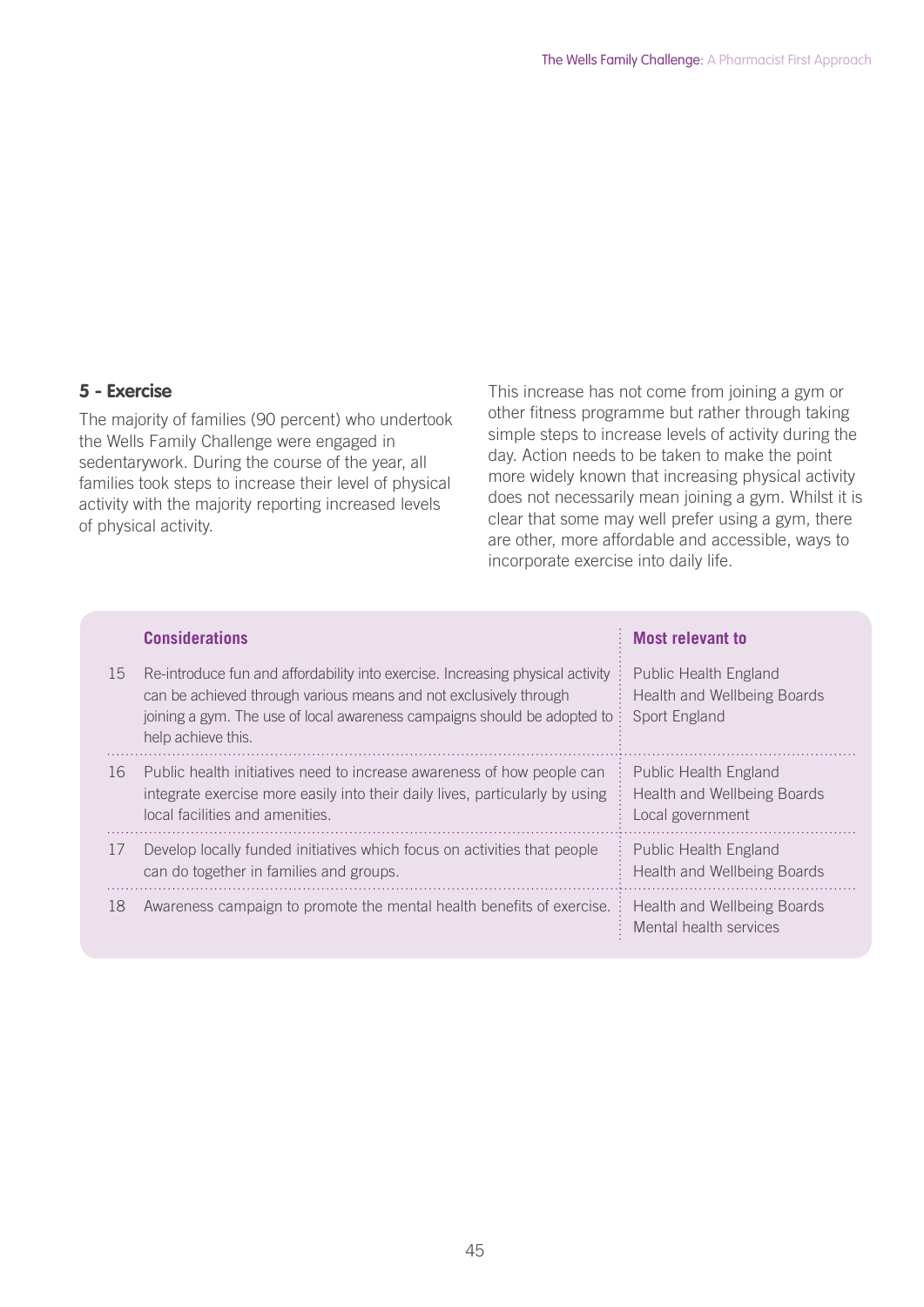# 5. Appendices

# Appendix 1: Method

#### **Selecting the Wells Families**

Efforts were made to ensure that the families involved were broadly representative of the population in terms of age range and family make up. Families with the surname Wells were self-selected and asked to fill in a screening questionnaire which would be completed in a phone interview with a Sainsbury's representative and subsequently scored by 2020health. This involved weighting results according to a number of criteria including the number of children in the family, current health needs such as whether or not the individual was overweight, currently receiving cancer treatment or suffering from mental health issues or indeed any other condition which required significant levels of medical intervention that would be deemed as being beyond the reasonable scope of a pharmacist. The reasoning behind this was to ensure that participation in the Wells Family Challenge did not conflict with medical advice and treatment which the individual may have been currently receiving.

The aim of the questionnaire was to screen the families for potential impediments that would not put them at a high risk if they did not complete the year-long programme, and also would make them less likely to benefit from it. The questionnaire also aimed at selecting families with common ailments e.g. insomnia, asthma and weight issues who would therefore be most likely to benefit from pharmacy counselling on diet, lifestyle, and medicines usage. Efforts were also made to achieve diversity amongst the Wells families, so that they might represent different types of people, families, challenges, and regions from all across the country.

Nevertheless, due to organisational and logistical restraints for the Wells Family Challenge, it was acknowledged that the sample size would still be small and would not cover all ethnic groups and social categories. No one was excluded on the basis of social or age related factors. The aim was to ensure as broad a cross section of people involved as possible. The only criterion for exclusion was made on the basis of health.

#### **Assessing the Health of the Wells Families**

At the start of the programme, each Wells' family member completed a detailed health assessment questionnaire, which generated a baseline measurement of their health in five main areas: diet, exercise, habits, health and wellbeing, with additional optional questions on specific topics such as men and women's health, asthma and high cholesterol. This assessment was then utilised to identify key areas for improvement.

The Wells families then discussed their assessments with their pharmacist during individual consultation sessions (one-on-one with the pharmacist) or as a family, depending on the individual family's preference. Family members who could not complete the assessments on their own (e.g. children under the age of thirteen) had their assessment completed for them by a parent/responsible family member.

During the consultation session and from the information gathered in the assessment, the pharmacist then devised a personal development plan for each Wells family member in order to ascertain their health and wellbeing aspirations (e.g. losing weight, smoking cessation), and to help them to achieve them through a series of individually tailored goals and action steps. The personal development plan covered seven key categories for improvement: weight, diet, exercise, unhealthy habits, medical conditions, minor ailments, and wellbeing. It was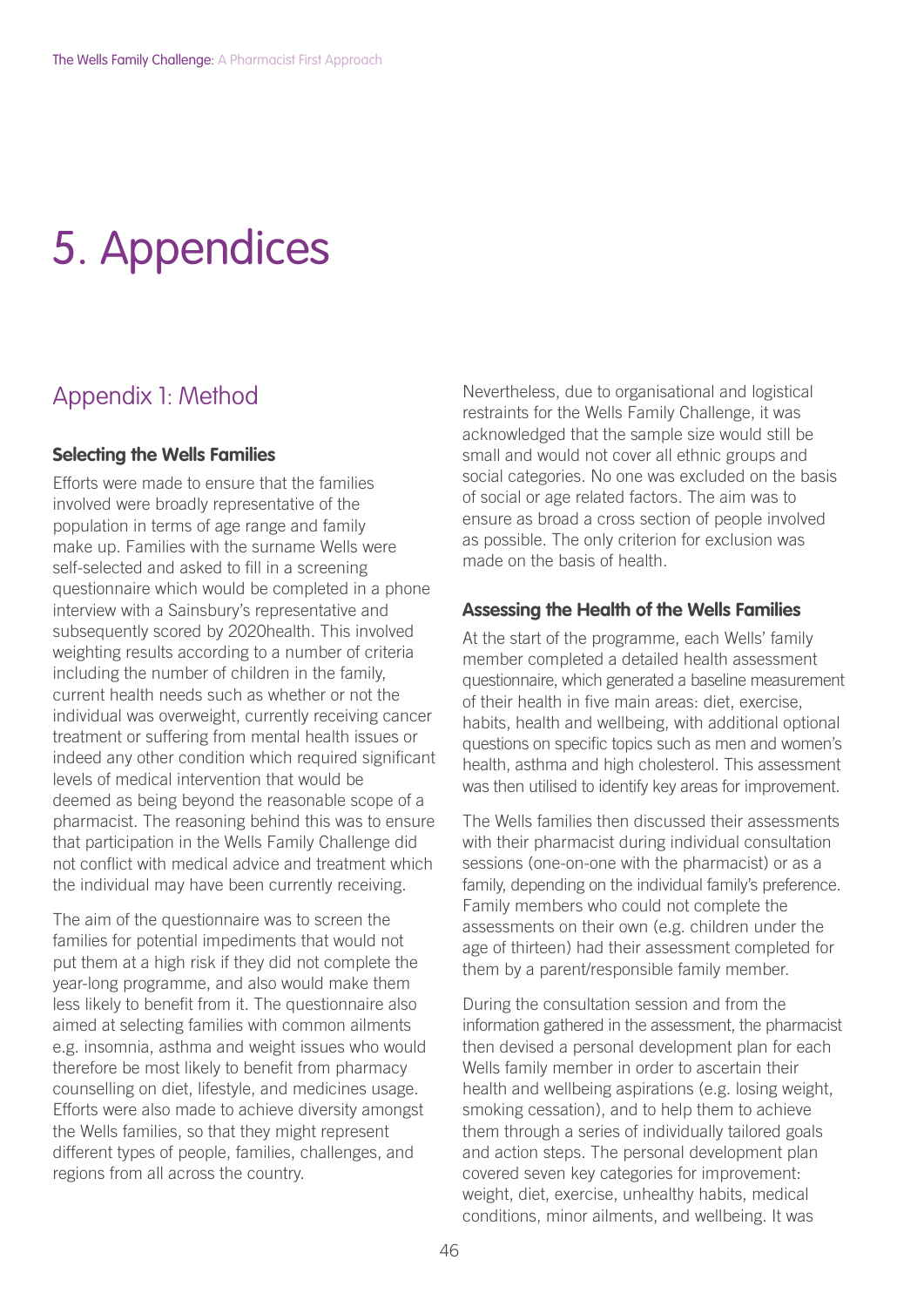accepted that not every Wells family member would necessarily have an aspiration for every category, depending on their individual needs. Once the goals and action steps had been agreed for each aspiration, measurable milestones were then identified to allow the pharmacist and the family member to monitor their progress, provide motivation and a personal sense of accomplishment for the family member. As a result of the close and positive relationship formed between the families and their pharmacist, these milestones did end up fluctuating and changing during the course of the Wells Family Challenge, becoming more informal than formal. The expectation on the part of the pharmacist was to work closely with the family members at every step of the process from creation to implementation of

their individual plans and provide ongoing support to ensure that their health and wellbeing aspirations, goals, action steps, and milestones would both be challenging and achievable.

#### **Measuring improvement**

The aim of the health assessment administered at the start of the programme was to establish the Wells family members' baseline health and wellbeing. The health of the family members would subsequently be monitored throughout the lifetime of the Wells Family Challenge using nine simple but salient measurements, explained in this section (see Table 4).

| <b>Considerations</b>    | <b>Most relevant to</b> |                                    |
|--------------------------|-------------------------|------------------------------------|
| Weight/BMI               | Digital scales          | Monthly                            |
| Waist Circumference      | Tape measure            | Monthly                            |
| Waist to Hip Ratio       | Tape measure            | Monthly                            |
| <b>Body Composition</b>  | Fat content monitor     | Monthly                            |
| <b>Blood Pressure</b>    | Sphygmomanometer        | Quarterly                          |
| <b>Physical Activity</b> | Pedometer               | Daily (during activity challenge)* |
| Peak Flow                | Peak flow meter         | Beginning, Midpoint and End*       |
| <b>Blood Glucose</b>     | Blood glucose meter     | Beginning, Midpoint and End*       |
| Cholesterol              | Cholesterol monitor     | Beginning, Midpoint and End*       |

#### **Table 4 - Measurements**

\* May take additional measurements depending on circumstances.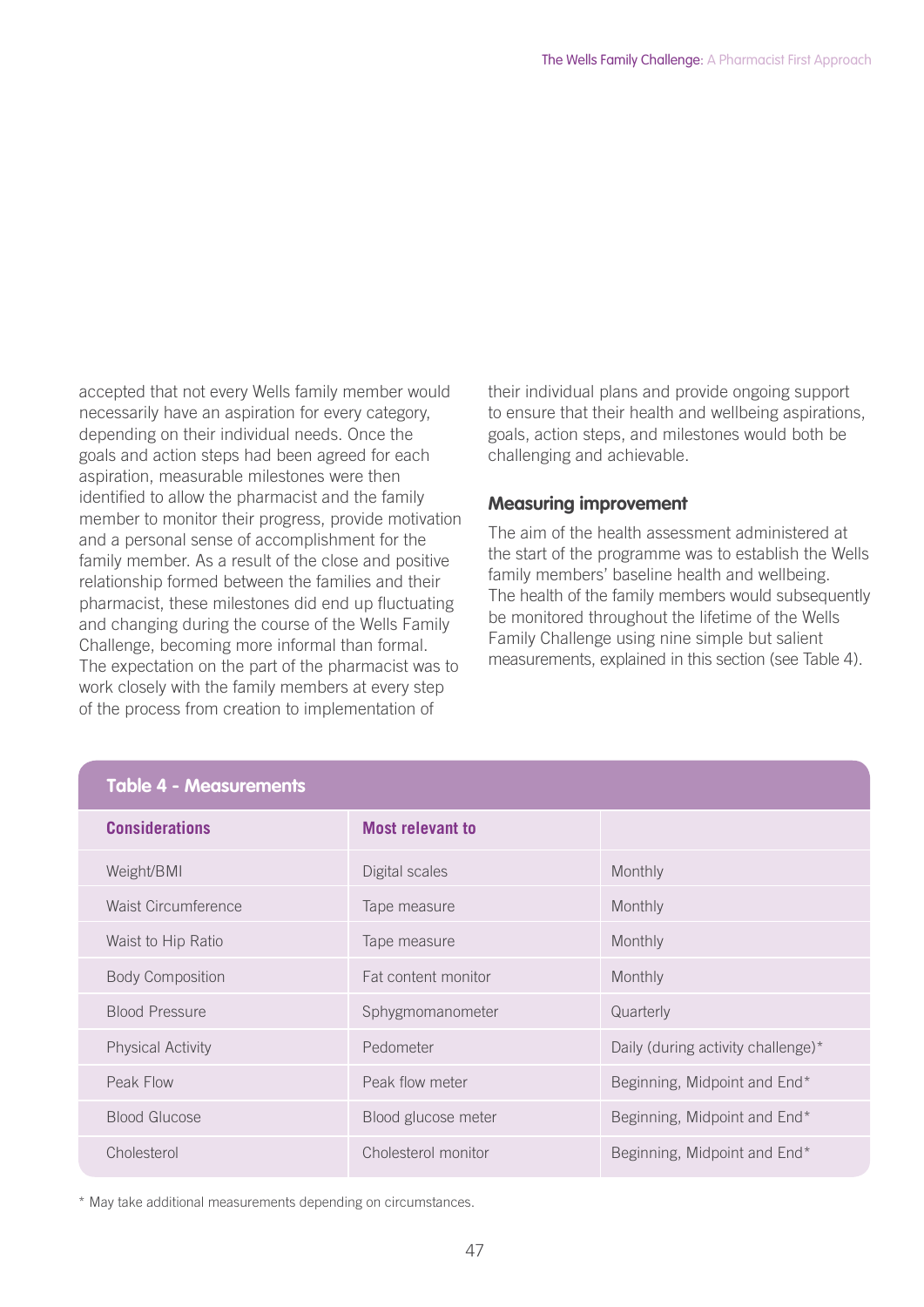#### **Weight/BMI**

Weight and height are used to calculate Body Mass Index (BMI), which gives a measure of weight in relation to height. (Whereas overall weight and BMI can be indicators for risk of obesity-related diseases they are not always accurate).

#### **Waist circumference**

Measures weight distribution rather than total weight. Those with high levels of visceral fat have a statistically higher risk of developing heart disease, hypertension, insulin resistance, and type 2 diabetes (Duke Medicine News and Communications 2005).

#### **Waist to hip ratio (WHR)**

Also measures weight distribution in the body, but it takes body shape into account, which the waist circumference measurement alone does not (Carroll 2006).

#### **Body composition**

This measurement is considered a more accurate indicator for risk of obesity-related diseases than weight or BMI because it determines the percent of the body's mass that is made up of fat, while discounting bones and muscle mass, which differs from individual to individual.

#### **High blood pressure, cholesterol, and blood glucose**

These measures are included as they are good indicators for risk in developing cardiovascular disease.

#### **Peak flow**

A measure of lung function which can be used to diagnose or monitor lung conditions such as asthma or chronic obstructive pulmonary disorder (COPD), and to measure improvements in lung function following smoking cessation. Peak flow is measured by a peak flow meter, which measures the airflow through the bronchi and thus the degree of obstruction in the airways. The meter reading is then compared with a value chart (determined on the basis of age and height). In general, peak flow readings are high when patients are well, and lower when the airways are constricted.

#### **Physical activity**

The pedometer measures the number of steps taken over a given time period. Studies show that walking 30 minutes five days a week can prevent visceral fat build-up and pedometers have been shown to be not only a good measure of overall activity, but a successful motivational tool as well (Bravata et al 2007).

The expectation was that each test be administered at the start and end of the Wells Family Challenge in order to establish both a baseline measurement and a final endpoint. For the duration of the Wells Family Challenge, measurements were be taken by the pharmacist during the Wells families' monthly visit. The pharmacist was required to monitor each family member's progress at the monthly reviews and at each milestone. The pharmacist would provide ongoing support to the family members to ensure that progress was made with their plans, and that their goals, steps, and milestones remained appropriate and attainable. Equipment varied between individual families, but the expectation was that the results for each family would be consistently measured and recorded using the same equipment throughout the year.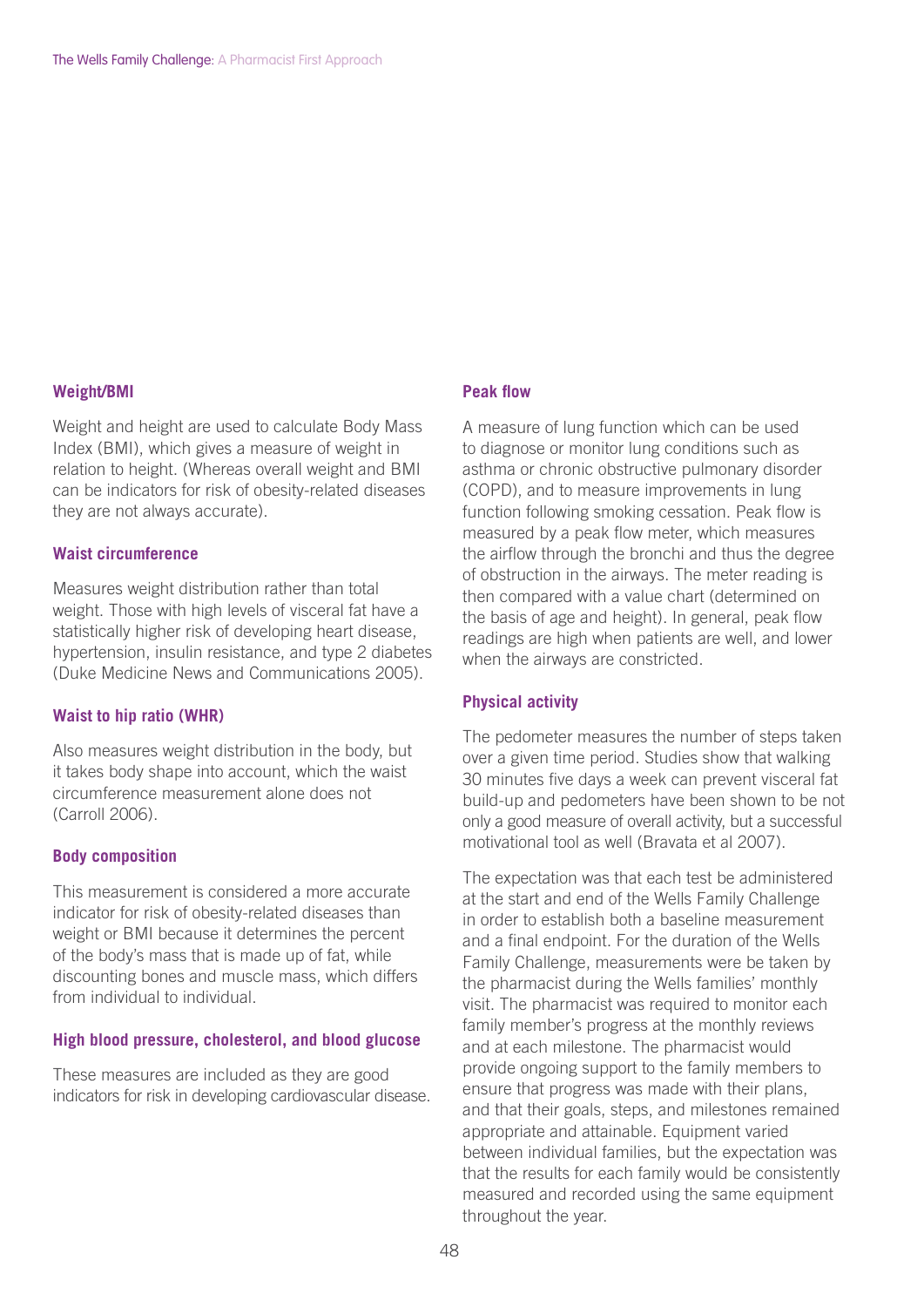#### **QRISK Assessment**

Data collected during the Wells Family Challenge also allowed for a QRISK factor value to be calculated. QRISK is a prediction algorithm for cardiovascular disease (CVD) that uses traditional risk factors (such as height, age, systolic blood pressure, cholesterol and BMI) to calculate the risk of having a heart attack or stroke within the next ten years. It was developed by doctors and academics working in the UK National Health Service and is based on routinely collected data from many thousands of GPs across England and Wales who freely contributed data for medical research. It has been validated in a UK population by Collins and Altman (2009). Currently the assessment can be carried out only on those over the age of 30 years. Thus nineteen of the Wells family members could have QRISK factor values calculated and compared.

#### **Quarterly Challenges**

In addition to the personal development plan, a series of shorter, sharper interventions were developed to benefit the families' overall health and wellbeing. This was a complementary scheme that consisted of a series of quarterly family challenges running concurrently with a more broad-based health advice programme focusing on seasonal issues. The specific challenges are detailed in Table 5 below.

The aim of these challenges was to provide motivation for the families to run with the programme for its entire duration throughout the year, as it afforded them a series of fairly easy, short term challenges that they could attempt as a family to provide them with a sense of accomplishment. This was especially important during periods when they were not achieving significant results in their personal health plans – such as the post-holiday period in January.



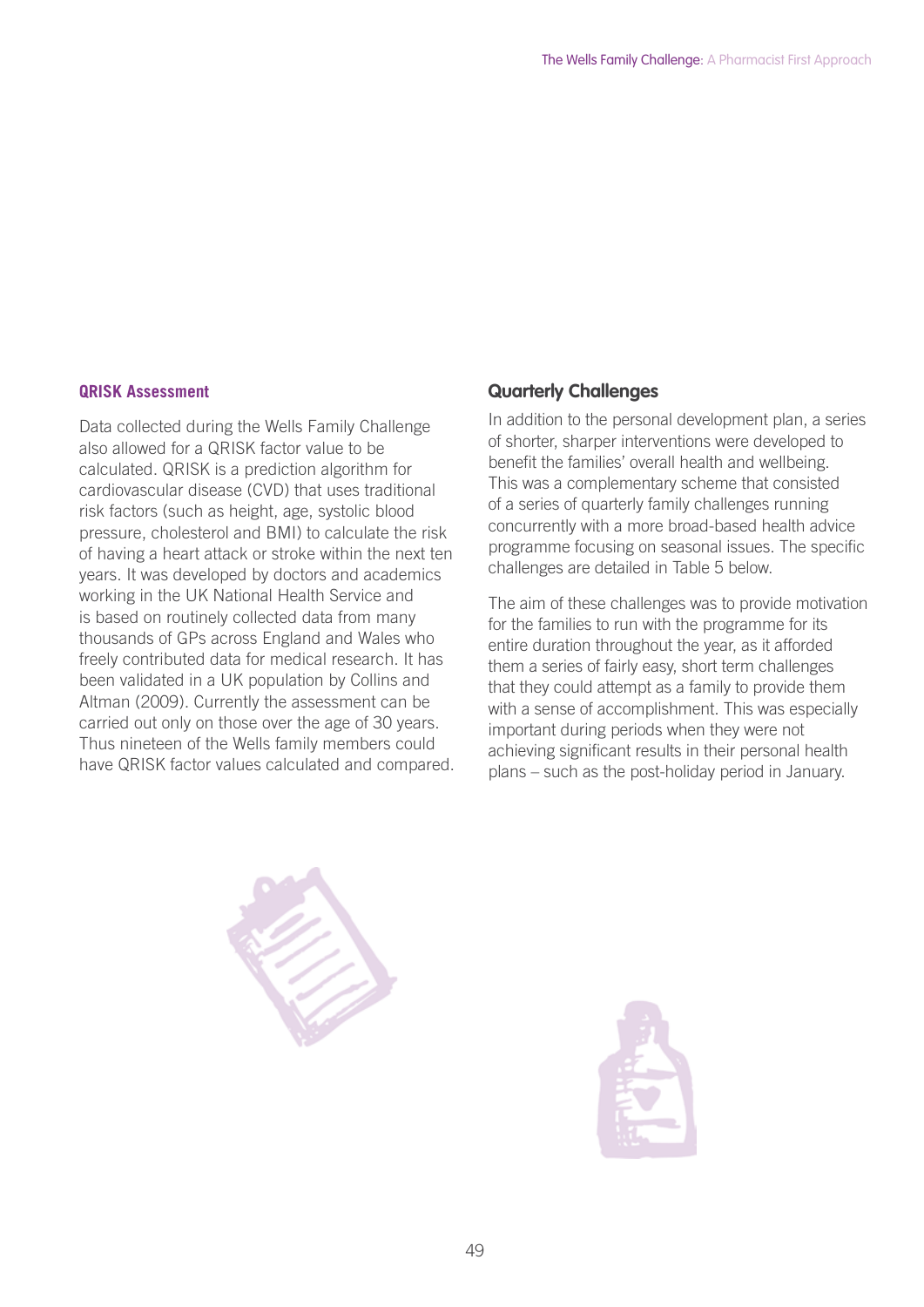# **Table 5 - Seasonal advice and Quarterly Challenges**

| <b>Quarter</b>                        | <b>Seasonal advice given to families</b>                                                                                                                                                                                                                                                     | <b>Challenge undertaken by families</b>                                                                                                                                                                                                                                                                                                                                                                                                                       |
|---------------------------------------|----------------------------------------------------------------------------------------------------------------------------------------------------------------------------------------------------------------------------------------------------------------------------------------------|---------------------------------------------------------------------------------------------------------------------------------------------------------------------------------------------------------------------------------------------------------------------------------------------------------------------------------------------------------------------------------------------------------------------------------------------------------------|
| November 2011 to<br>Mid-December 2011 | Colds, coughs, vitamins, the norovirus,<br>eating well, indigestion and maintaining<br>a healthy diet during the Christmas<br>period, preventing asthma attacks,<br>keeping warm (diabetics), seasonal<br>affective disorder and arthritis. The<br>families were offered free 'flu vaccines. | Family Seasonal Advice Challenge<br>Each family was asked to make a start on their<br>individual health plan, which included advice<br>on diet, exercise and how to combat common<br>winter ailments.                                                                                                                                                                                                                                                         |
| Mid-December 2011<br>to February 2012 | How to eat healthily in the New<br>Year, the importance of cholesterol<br>testing and the support and quit<br>kits available to help people to<br>stop smoking.                                                                                                                              | <b>Family Cooking Challenge</b><br>Each family was challenged, to prepare, cook and<br>eat four healthy evening meals in a week, as a family,<br>from scratch, using fresh ingredients. The aim<br>was to encourage the families to think about their<br>dietary habits and attitudes towards cooking and<br>healthy eating.                                                                                                                                  |
| March 2012 To<br>May 2012             | Healthy eating advice and seasonal<br>foods, preparing for hay fever, bites<br>and stings.                                                                                                                                                                                                   | <b>Family Activity Challenge</b><br>Each family was challenged to increase over the<br>course of one week, the amount they walked/ran<br>to meet 10,000 steps per day. In addition, at least<br>one member of each family was encouraged to<br>participate in a charity event, e.g. fun run, bike<br>ride, etc. The aim was to encourage the families to<br>incorporate physical activity into their daily routine<br>so that it became a part of their life. |
| June 2012 to<br>August 2012           | Holiday preparations, dehydration,<br>sunburn, jabs, travel sickness,<br>melanoma checks, more advice<br>on seasonal foods and exercise in<br>hot weather.                                                                                                                                   | Family Open Spaces Challenge<br>Each family was challenged to participate in an<br>activity that utilised local amenities (e.g. park,<br>swimming pool). The aim was to encourage the<br>families to spend time together doing something<br>healthy and to show how simple changes could<br>improve their health and wellbeing.                                                                                                                               |

\* May take additional measurements depending on circumstances.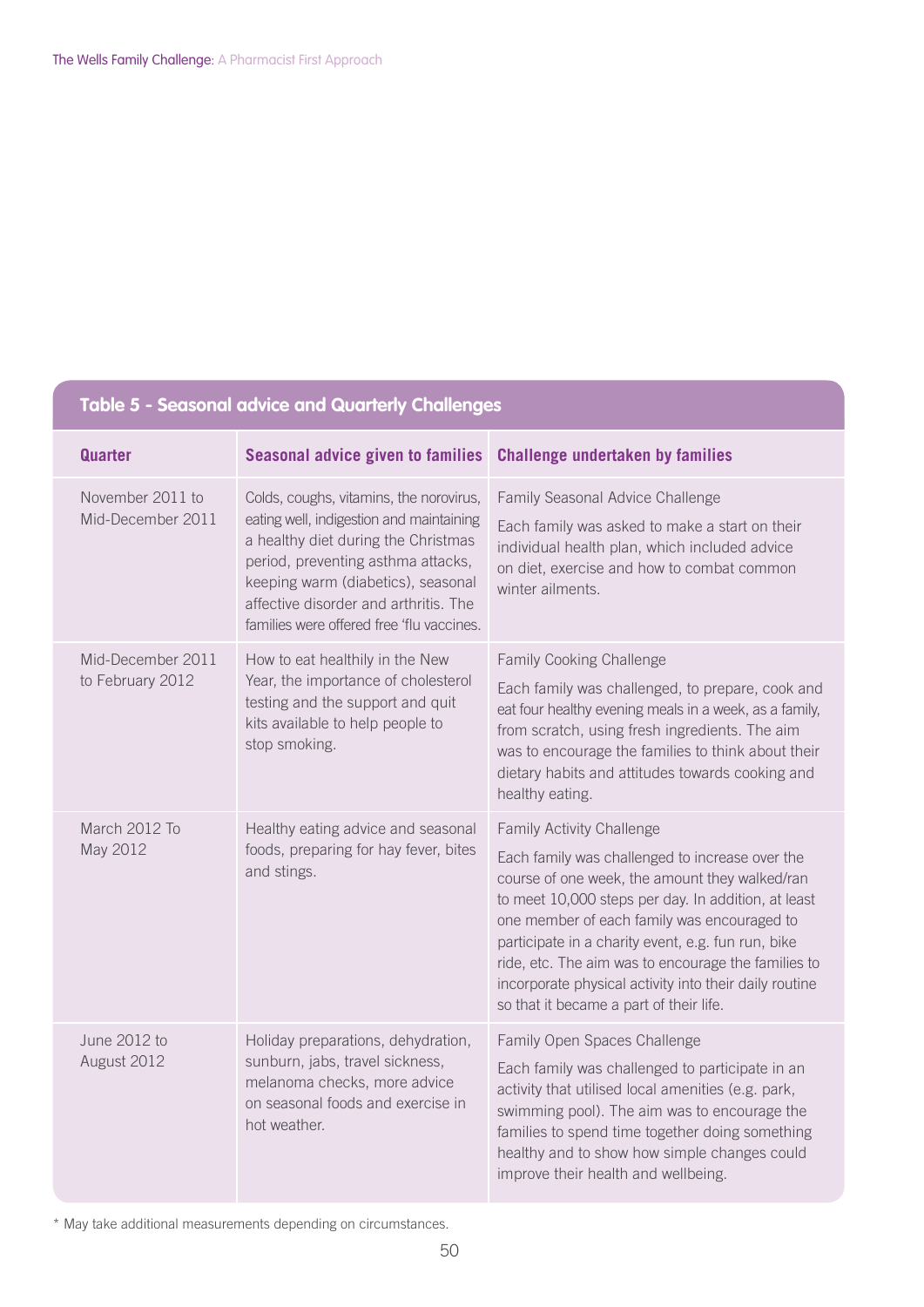#### **Evaluating the Wells**

#### **Monthly evaluation questionnaires**

In addition to the monthly measurements taken by the pharmacists to help the Wells families measure their progress in their health improvement plans, the families were asked to fill out a monthly review questionnaire based on the SF-8 Health Survey (QualityMetric Incorporated 2012). The SF-8 was chosen because it is a validated questionnaire that allows for the direct linking of the norms from large population surveys with the results from more focused outcomes research studies, and has been translated and linguistically validated for use in more than 30 countries and languages using IQOLA Project methods (QualityMetric Incorporated 2012).

The Wells families were also asked to complete questionnaires evaluating their experiences with each of the programme activities, the quarterly challenges and the alcohol brief intervention (if one was deemed appropriate by the pharmacist). These questionnaires sought to determine how the Wells families felt about the experience and whether it resulted in a positive change in their lifestyle.

#### **End of Challenge questionnaire**

On completion of the Wells Family Challenge, it was imperative to undertake a final evaluation from the perspective of the Wells families to ascertain how effective the 12-month period of pharmacist interventions had been in terms of improving the families' health and wellbeing.

An End of Challenge questionnaire was devised to gather a final set of qualitative data from each of the families. The questionnaire garnered the families' perspectives on the Wells Family Challenge as a whole and revisited themes from the initial health questionnaire that each family member completed at the start of the Wells Family Challenge.

This provided the opportunity to compare and contrast responses on matters such as diet, exercise and managing current health conditions as well as assessing episodes of ill health and sickness, visits to see their GP and how much their health literacy had improved over the course of the Wells Family Challenge. Finally, the questionnaire also looked to the future and questioned the families as to how they saw the choices and decisions which they made regarding their health and lifestyle continuing once the Wells Family Challenge came to an end.

The families were given the questionnaires by their Sainsbury's pharmacist during their final appointment and asked to complete and return them by a set deadline.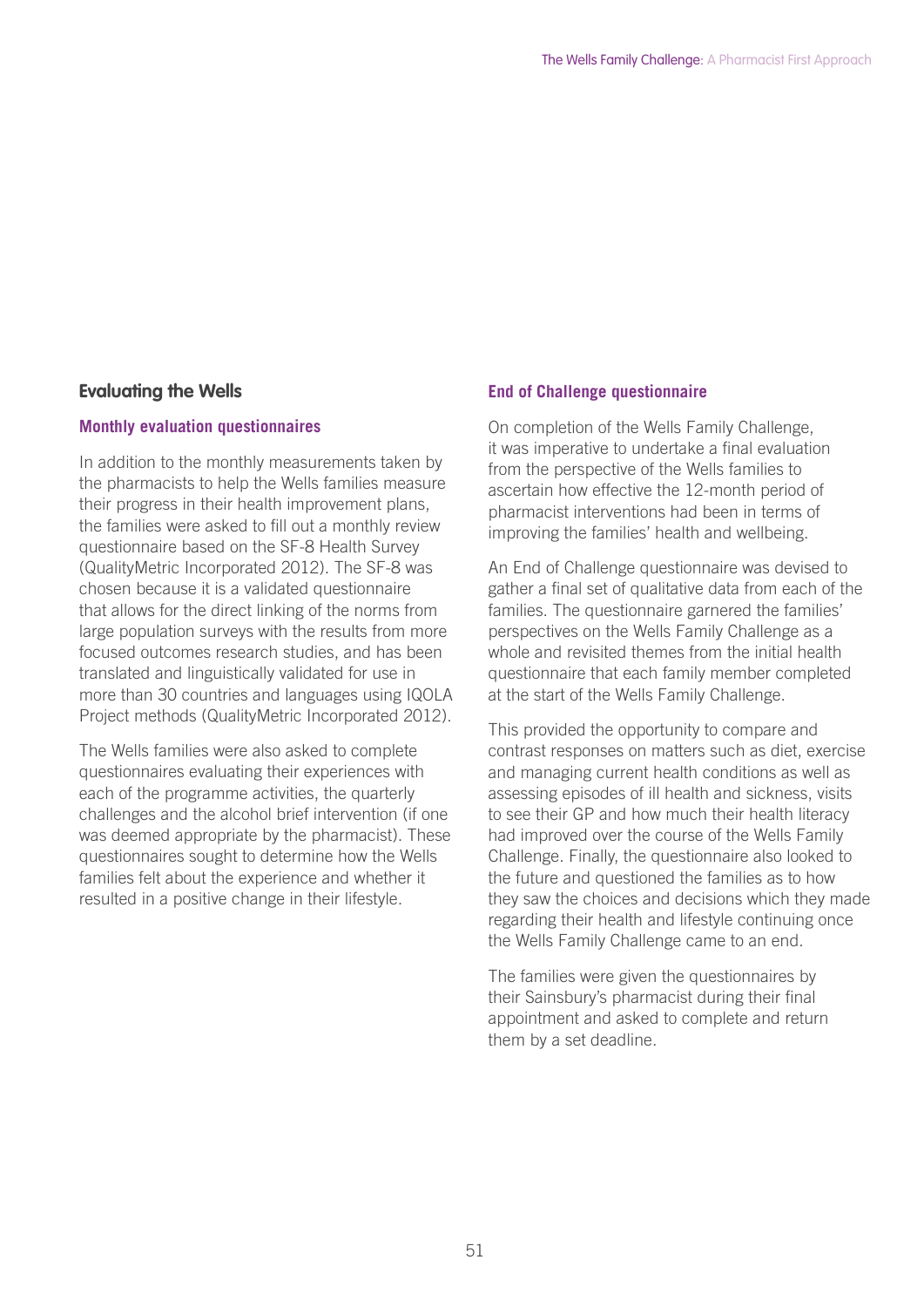#### **Questionnaire design**

While questionnaire design is critical to any survey, given the time restraints of the Wells Family Challenge as the 12-months came to an end there was a need to follow a simple yet systematic format which made preliminary analysis and statistical analysis easy. Closed format questions (i.e. multiple choice) were therefore be used alongside important questions as well as Likert questions which helped to ascertain how strongly the families agreed or disagreed with a particular statement.

#### **Interviews**

The responses to the questionnaire formed the basis of a series of short interviews with each family, arranged and conducted by 2020health. The interviews were framed by supplementary questions specific to each of the families arising from both the responses gathered through the final questionnaire and the emerging themes and analysis conducted by 2020health over the course of the 12 months.

In order to ensure impartiality, 2020health, who had not interacted with the families, undertook the interviews. The responses to the specific interview questions were recorded by the interviewer as hard copy to form the final set of responses. The responses helped to complete the narrative of the experiences and development of each family over the course of the year.

#### **Evaluating the Pharmacists**

A report jointly published by the Pharmaceutical Services Negotiating Committee, National Pharmaceutical Association, Royal Pharmaceutical Society of Great Britain and Pharmacy Health Link concluded that public health practice is about collaborative, organised effort (2004: 30). This is especially so in programmes such as this, which rely on the pharmacist's willingness and ability, in terms of time and expertise to provide ongoing public health counselling and advice to customers. Therefore pharmacists themselves would be the key determinants of the success or failure of any community pharmacy initiative. As part of the Wells Family Challenge outcomes analysis, the pharmacists were assessed by completing subjective questionnaires administered before the start of the programme as a baseline, at the end of each quarter and on completion of the Wells Family Challenge. The questionnaires were confidential and assessed motivation, confidence, training, and time given to the Challenge.

The motivation assessment was designed with the intention of assessing the pharmacists' motivations for patient counselling, and willingness to step into these roles (if they were not already doing so) as well as assessing the impact on their current workload, in order to understand any future implications should these roles be integrated into the work of the pharmacist in the long term.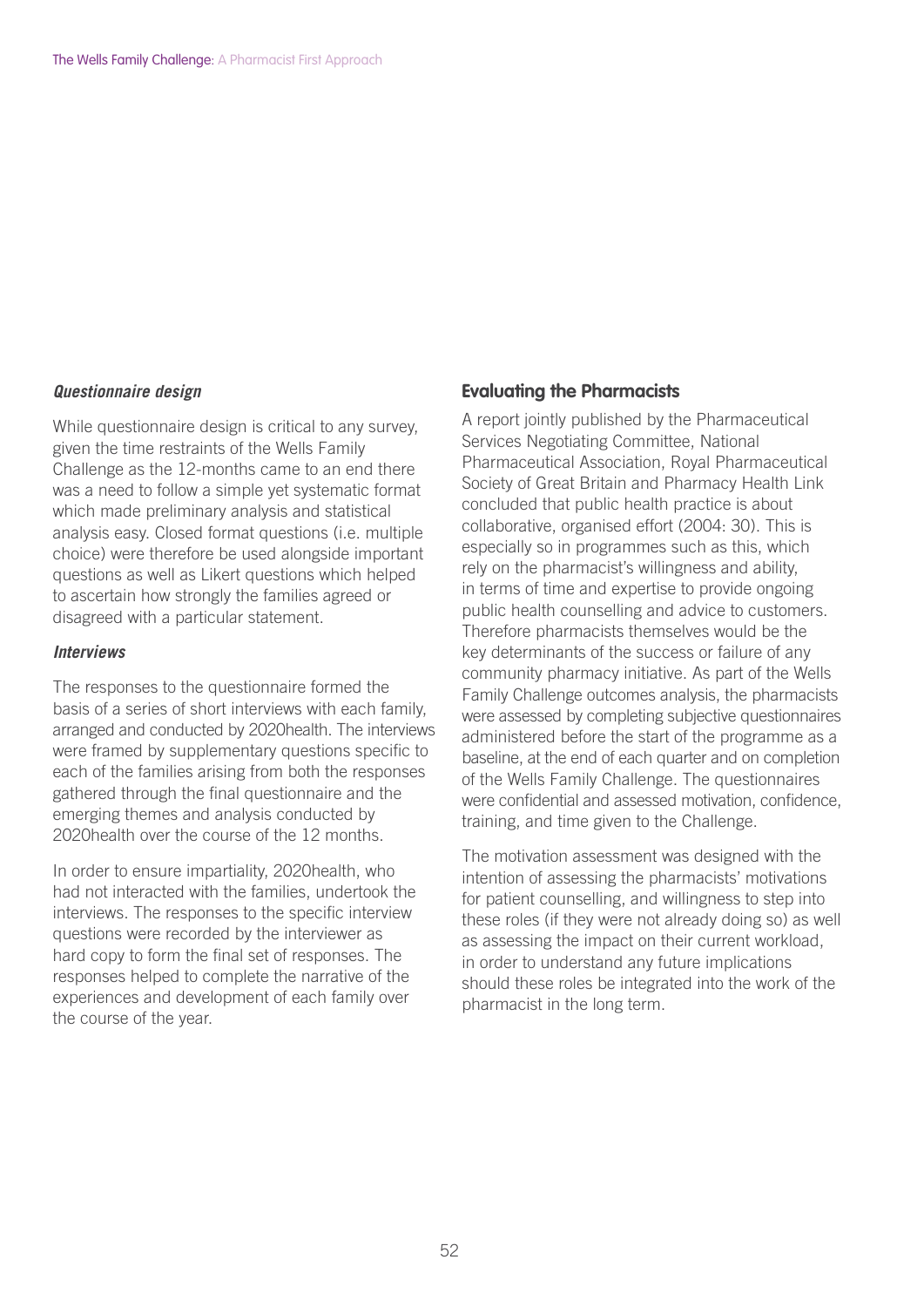To achieve a wider implementation of the programme, it is vital that pharmacists are comfortable with fulfilling these roles and also actually have the desire to do so. The confidence and training questions assessed the amount of training and preparation the pharmacists received before the start of the Wells Family Challenge, and whether or not they ultimately felt that it was adequate to prepare them for the challenge. The time spent in training the Wells Family Challenge pharmacists was also assessed in order to ascertain whether or not this could feasibly be replicated on a larger scale. Finally, the time questions aimed to assess how much time the pharmacists spent on patient interactions prior to, throughout and after the Wells Family Challenge. Perhaps the most important key to the success of wider integration was whether an increased level of patient interaction could feasibly be integrated into the pharmacists' daily schedules.

To that end, the pharmacists' time spent on the Wells Family Challenge was evaluated using a consultation recording sheet which kept track of the number of visits that the Wells families made to the pharmacy, how long each visit lasted, and the number of family members seen during the visit.

An End of Challenge interview for the pharmacists was also scheduled in order to ascertain their final reactions and perspectives on the Wells Family Challenge as it came to an end. This took the form of a semi-structured short telephone interview, which contained key trigger questions designed to address the following broad themes:

- Reflections on the Wells Family Challenge
- Reflections on readiness and competencies
- Reflections on the relationship with families
- Reflections on what could have been done better or differently
- Reflections on what you have learned

The emphasis was on allowing the pharmacists to respond as freely and fully as possible, allowing them to space to offer their own thoughts and perspectives.

The key themes under consideration were sent to the pharmacists in advance of the interview. In particular, the interviews aimed to gauge the pharmacists' feedback on how they would consider integrating their responsibilities during the project into the role of the pharmacist in the long term.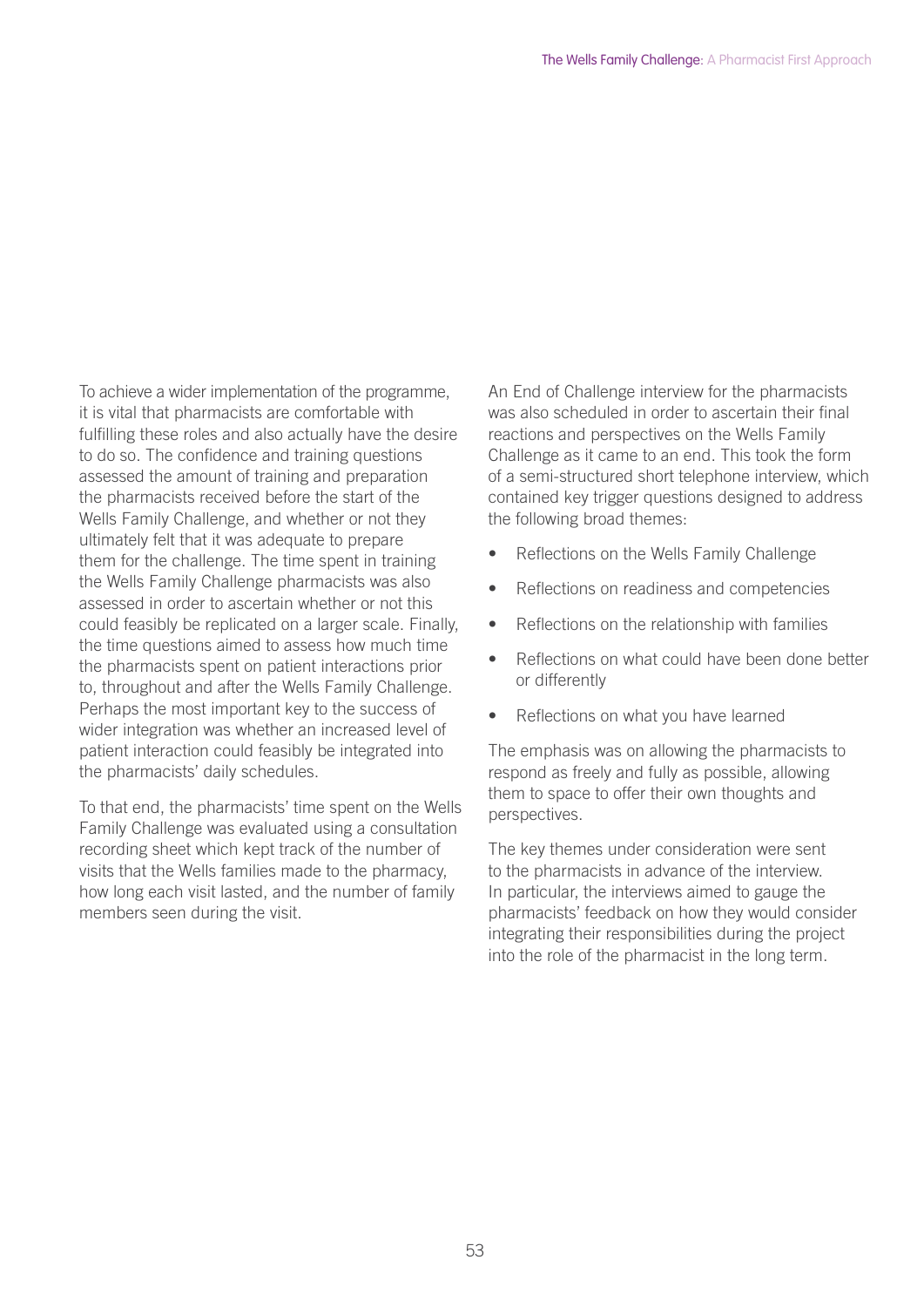#### **Data Collection and Recording**

Each set of measurements was recorded at the start and end of the Wells Family Challenge in order to establish a baseline measurement and a final endpoint. For the duration of the Wells Family Challenge, pharmacists were required to take additional measurements based on goals or health indicators.

After each monthly consultation session, the pharmacists were asked to record the Wells' measurements on an electronic spreadsheet. Each Pharmacy Manager assigned each family member an ID code which remained the same throughout the challenge. The record of each patient's code was kept in the patient's secure folder (together with any other information about them) and was stored securely in the pharmacy, in accordance with standard protocols to protect confidentiality.

The monthly measurements and visit (frequency and length) sets of data for each family member were sent by email in accordance with Sainsbury's governance arrangements on security and patient confidentiality, to pharmacy category support staff based at Sainsbury's head offices. Pharmacy category staff then collated the data onto a spreadsheet. The families were assigned a unique identification code and any references to geographical location removed. The newly created data summary was then sent to 2020Health to complete their analysis.

When *ad hoc* visits to the pharmacy occurred, pharmacists recorded the contact time and advice given. On occasions when the Wells pharmacist was unavailable for consultation during an ad hoc visit, the pharmacist on duty recorded the contact time and advice given to the Wells family member.

#### **2020health Steering Group**

From the commencement of the Wells Family Challenge, 2020health convened and hosted an external steering group of unpaid health experts. 2020health discussed the process and the findings from the Wells Family Challenge with the experts in a series of meetings. The group's role was not to influence or direct the Wells Family Challenge in a particular way but rather to act as a sounding board for 2020health in its analysis and writing of the report and to provide impartial academic and professional support and advice to the Challenge. Group members included representatives from Heart Research UK, Allergy UK and Asthma UK.

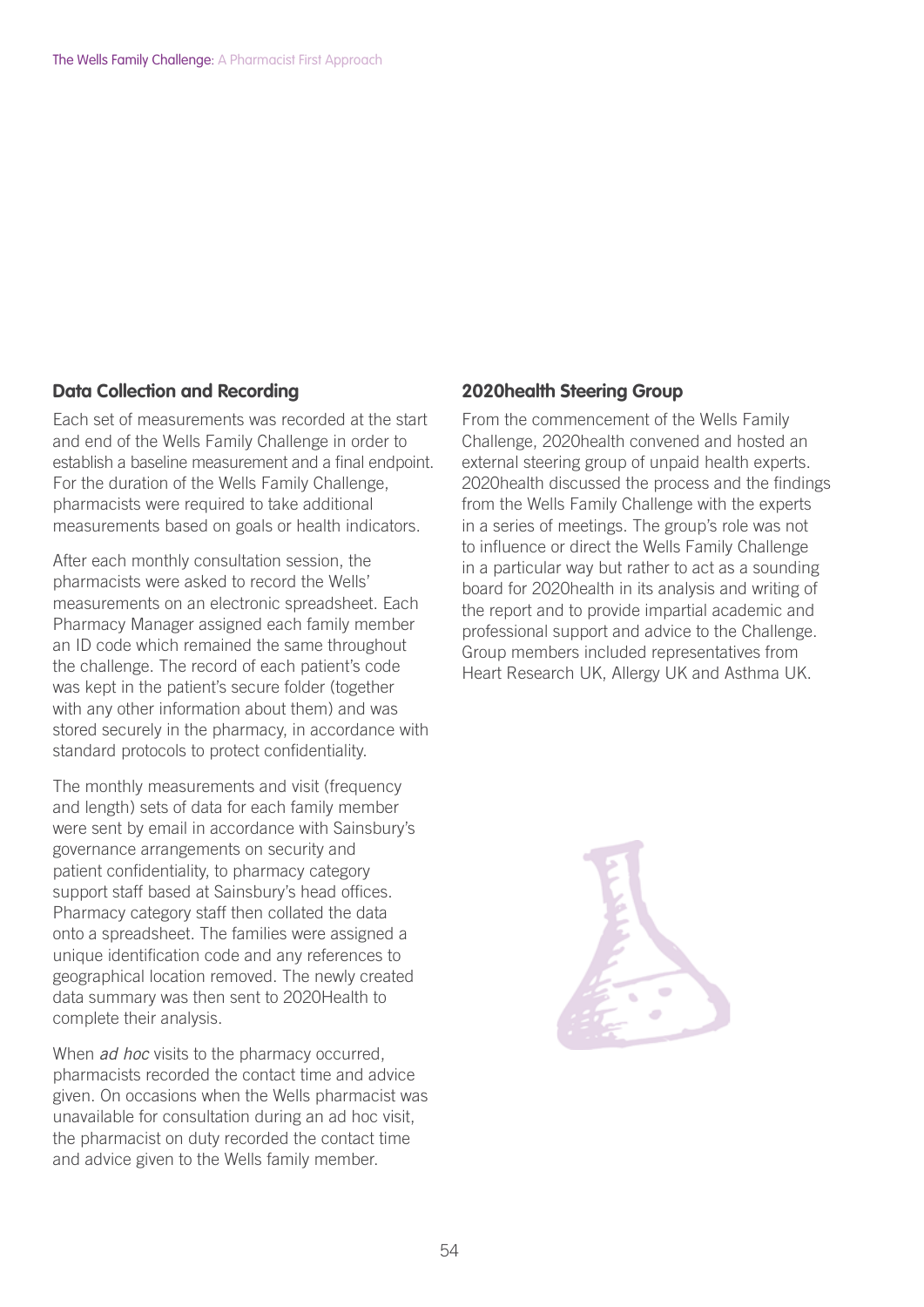# Appendix 2: Individual comparison data table

|                 |                      |              |               |              |                   | <b>START</b>                     |                                                          |                         |                              |                  |                |              |                        |
|-----------------|----------------------|--------------|---------------|--------------|-------------------|----------------------------------|----------------------------------------------------------|-------------------------|------------------------------|------------------|----------------|--------------|------------------------|
| Family          | OL Code Weight       | (Kg)         | <b>BMI</b>    | Waist        | Waist to<br>(WHR) | <b>Blood</b><br>$(mm Hg)$ $(\%)$ | Body<br>Circf (cm) Hip ration Pressure Composit. Glucose | <b>Blood</b><br>(mg/dL) | Cholest.<br>(mmol/l2) Factor | QRISK<br>(% )    | Weight<br>(Kg) | <b>BMI</b>   | Waist<br>Circf<br>(cm) |
| 1               | $\mathbf{1}$         | 78.3         | 31            | 86           | 0.77              | 103/73                           | 40                                                       | 7.5                     | 3.82                         | 2.8              | 76.5           | 30.3         | 81                     |
|                 | $\mathbf{2}$         | 88           | 29            | 103.5        | 0.96              | 130/97                           | 33                                                       | 5.2                     | 5.08                         | 2.7              | 85.5           | 28.6         | 97.5                   |
| $\overline{2}$  | $\overline{4}$       | 62           | 21.5          | 82.5         | 1.14              | 125/73                           | 16.4                                                     | 5.3                     | 5.95                         | 0.7              | 64             | 22.1         | 80                     |
|                 | 5                    | 65           | 21            | 90           | 1.09              | 131/89                           | 25                                                       | 5.2                     | 5.16                         | 0.6              | 66             | 21.3         | 95                     |
| 3               | 6<br>$7\overline{ }$ | 63.8<br>85.4 | 24.3<br>26.8  | 31<br>31     | 0.78<br>0.78      | 137/80<br>137/80                 | 35<br>35                                                 | 4.2<br>6.3              | 5.11<br>5.35                 | 8<br>15.1        | 57.4<br>84.9   | 21.9<br>27.7 | 29<br>37.5             |
|                 |                      |              |               |              |                   |                                  |                                                          |                         |                              |                  |                |              |                        |
| $\overline{4}$  | 8<br>9               | 55<br>83.6   | 24.4<br>28.9  | 77.5<br>93.6 | 0.81<br>0.86      | 113/83<br>157/93                 | 35.9<br>30.4                                             | 4.4<br>5                | 4.34<br>5.23                 | 3.8<br>16.3      | 56.3<br>85     | 22.2<br>28.7 | 77.5<br>94.8           |
|                 |                      |              |               |              |                   |                                  |                                                          |                         |                              |                  |                |              |                        |
| 5               | 10<br>11             | 92.2<br>60.9 | 28.85<br>24.7 | 98<br>79.2   | 0.93<br>0.83      | 113/80<br>87/62                  | 28.1<br>30.4                                             | 6.5<br>4.6              | 5.6<br>6.15                  | 0.9<br>$<$ 30yrs | 94<br>63       | 29<br>25.6   | 102<br>94              |
| 6               | 12                   | 85           | 25.7          | 95           | 0.93              | 94/62                            | 21.6                                                     | 4.3                     | 3.43                         | 23.7             | 85             | 25.7         | 92                     |
|                 | 13                   | 64           | 23.5          | 89.5         | 0.93              | 125/85                           | 30.7                                                     | 4.1                     | 5.31                         | 18.2             | 66             | 24.2         | 78                     |
| $7\overline{ }$ | 14                   | 79.05        | 29            | 89           | 0.79              | 123/82                           | 47.5                                                     | 4.3                     | 5.18                         | $<$ 30yrs        | 74.05          | 27.2         | 86                     |
|                 | 15                   | 94           | 28            | 103          | 0.94              | 121/81                           | 32.6                                                     | 4.9                     | 5.22                         | 0.8              | 93.8           | 28           | 100                    |
| 8               | 16                   | 89.8         | 28.8          | 104.14       | $\mathbf{1}$      | 156/108 25.5                     |                                                          | 4.9                     | 5.29                         | 8.4              | 88.6           | 28.4         | 101.6                  |
|                 | 17                   | 91.1         | 35.8          | 93.98        | 0.76              | 137/97                           | 48.6                                                     | 4.8                     | 5.47                         | 5.7              | 90.3           | 35.5         | 96.52                  |
|                 | 18                   | 75.6         | 28.1          | 80.01        | 0.81              | 114/81                           | Child                                                    | Child                   | Child                        | $<$ 30yrs        | 73.2           | 26.7         | 76.2                   |
|                 | 19                   | 47.6         | 21.2          | 69.85        | 0.8               | Child                            | Child                                                    | Child                   | Child                        | $<$ 30yrs        | 50.9           | 21.2         | 71.12                  |
| 9               | 20                   | 86           | 30.1          | 88           | 0.78              | 122/75                           | 42.7                                                     | 4.9                     | 2.91                         | 0.2              | 87             | 30.5         | 86                     |
|                 | 21                   | 22.2         | Child         | Child        | Child             | Child                            | Child                                                    | Child                   | Child                        | Child            | Child          | Child        | Child                  |
| 10              | 22                   | 70.2         | 24.6          | 89.5         | 0.9               | 115/75                           | 36.5                                                     | 4.2                     | 5.51                         | 3.2              | 68.86          | 24           | 87.5                   |
|                 | 23                   | 93.4         | 28            | 96.2         | 0.9               | 135/83                           | 25.7                                                     | 4.6                     | 5.95                         | 6                | 93.2           | 28           | 97.7                   |
|                 | 24                   | 56.8         | 18.3          | 66.2         | 0.72              | 109/64                           | 24.3                                                     | 4.1                     | 3.44                         | $<$ 30yrs        | 62             | 19.9         | 70                     |
|                 | 25                   | 65.1         | 20.3          | 70           | 0.75              | 117/67                           | 12.2                                                     | 7.3                     | 3.27                         | $<$ 30yrs        | 55.8           | 17.8         | 64.5                   |
| 11              | 26                   | 81.4         | 26.9          | 91.2         | 0.88              | 127/88                           | 22.5                                                     | 4.4                     | 4.33                         | 1.3              | 79.6           | 26.3         | 92                     |
|                 | 27                   | 58.1         | 22            | 73           | 0.74              | 103/72                           | 36.5                                                     | 4.1                     | 5.55                         | 0.2              | 60.1           | 22.6         | 88                     |
|                 |                      |              |               |              |                   |                                  |                                                          |                         |                              |                  |                |              |                        |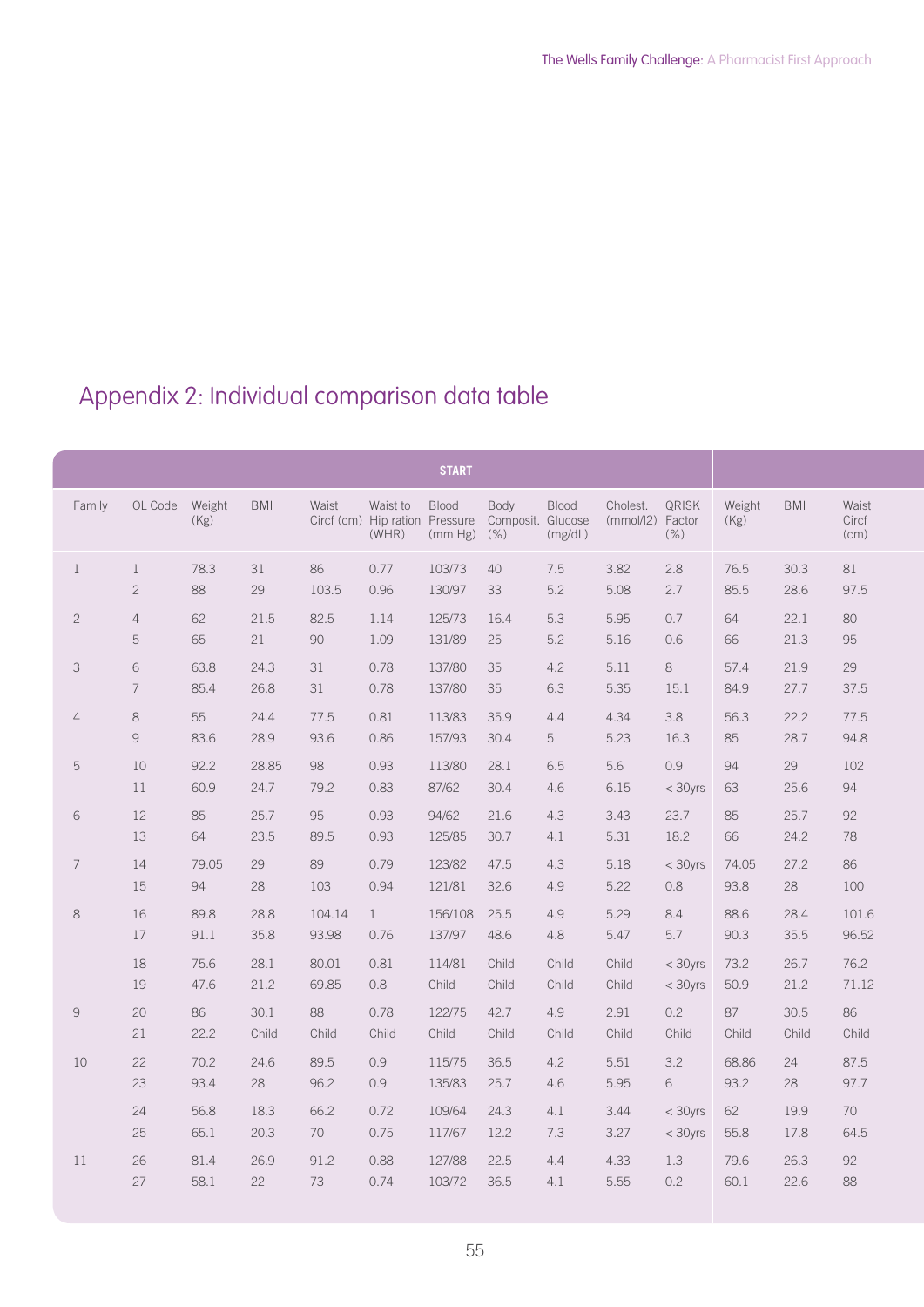| <b>MID POINT</b>  |                                                |                                   |                         |                              |            |              |               |                                                     | <b>END</b>              |                                   |                         |                                |           |
|-------------------|------------------------------------------------|-----------------------------------|-------------------------|------------------------------|------------|--------------|---------------|-----------------------------------------------------|-------------------------|-----------------------------------|-------------------------|--------------------------------|-----------|
| Waist to<br>(WHR) | <b>Blood</b><br>Hip ration Pressure<br>(mm Hg) | Body<br>Composit. Glucose<br>(% ) | <b>Blood</b><br>(mg/dL) | Cholest.<br>$(mmol/l2)$ (Kg) | Weight     | <b>BMI</b>   | Waist         | Waist to<br>Circf (cm) Hip ration Pressure<br>(WHR) | <b>Blood</b><br>(mm Hg) | Body<br>Composit. Glucose<br>(% ) | <b>Blood</b><br>(mg/dL) | Cholest.<br>(mmol/l2) Factor % | QRisk     |
| 0.75              | 101/67                                         | 40.7                              | 5.1                     | 3.26                         | 76.9       | 30.4         | 80            | 0.73                                                | 117/65                  | 39.9                              | 6.4                     | 3.43                           | 3.1       |
| 0.93              | 111/84                                         | 32.7                              | 4.5                     | 5.86                         | 86.7       | 29           | 98            | 0.93                                                | 146/97                  | 32                                | 6.3                     | 5.7                            | 3.3       |
| 1.18              | 117/79                                         | 16.6                              | 4.4                     | 4.8                          | 64         | 22.1         | 80            | 0.87                                                | 121/79                  | 17.8                              | 5.3                     | 5.52                           | 0.7       |
| 1.41              | 110/71                                         | 25                                | 5.1                     | 3.92                         | 67         | 21.6         | 91            | 0.92                                                | 108/79                  | 26.7                              | 5.5                     | 4.26                           | 0.4       |
| 0.78              | 123/80                                         | 28.5                              | 4.4                     | 5.09                         | 54.7       | 20.4         | 27.5          | 0.76                                                | 127/73                  | 28.7                              | 3.7                     | 5.62                           | 7.8       |
| 0.9               | 103/91                                         | 28.5                              | $\overline{7}$          | 4.86                         | 78.5       | 24.2         | 35            | 0.89                                                | 122/64                  | 22.1                              | 4.8                     | 5.08                           | 13.4      |
| 0.88              | 107/79                                         | 29.3                              | 5.3                     | 4.66                         | 56         | 22.4         | 74            | 0.82                                                | 96/72                   | 28.9                              | 4.9                     | 4.49                           | 3.4       |
| 0.91              | 121/83                                         | 26.5                              | 5                       | 4.45                         | 84.4       | 28.5         | 94            | 0.89                                                | 132/91                  | 27.9                              | 5                       | 4.78                           | 13.8      |
| 0.88              | 114/79                                         | 30                                | 4.1                     | 5.71                         | 90.17      | 27.7         | 100           | 0.93                                                | 100/73                  | 28.5                              | 4.3                     | 5.1                            | 0.7       |
| 0.86              | 93/65                                          | 31                                | 4.7                     | 4.26                         | 63.12      | 26.5         | 87            | 0.82                                                | 104/78                  | 29.6                              | 4.1                     | 4.41                           | $<$ 30yrs |
| 0.88              | 110/71                                         | 24.9                              | 4.5                     | 3.77                         | 83         | 25.1         | 96            | 0.91                                                | 105/77                  | 23.6                              | 5.3                     | 3.27                           | 23.8      |
| 0.8               | 106/72                                         | 32                                | 2.4                     | 4.66                         | 66         | 24.1         | 80            | 0.81                                                | 97/62                   | 31.3                              | 5.7                     | 5.53                           | 16.9      |
| 0.78              | 106/74                                         | 43.7                              | 4.4                     | 3.75                         | 67.6       | 24           | 80            | 0.78                                                | 113/73                  | 42                                | $\overline{4}$          | 3.52                           | $<$ 30yrs |
| 0.85              | 113/69                                         | 30.2                              | 4.9                     | 4.58                         | 90         | 26           | 97            | 0.9                                                 | 114/67                  | 30                                | 5.3                     | 4.52                           | 0.7       |
| 0.98              | No data                                        | 26.7                              | No data                 | No data                      | 88.8       | 28           | 99.06         | 0.96                                                | 151/101                 | 23                                | 4.6                     | 4.65                           | 7.4       |
| 0.8               | 106/82                                         | 48.1                              | $\overline{4}$          | 4.35                         | 89.8       | 35.1         | 93.98         | 0.79                                                | 110/86                  | 47.3                              | 6                       | 4.29                           | 3.6       |
| 0.8               | 118/79                                         | Child                             | Child                   | Child                        | 73.4       | 26.6         | 72.39         | 0.76                                                | 106/71                  | Child                             | Child                   | Child                          | $<$ 30yrs |
| 0.81              | 112/68                                         | Child                             | Child                   | Child                        | 53         | 21.5         | 74.93         | 0.83                                                | 118/66                  | Child                             | Child                   | Child                          | $<$ 30yrs |
| 0.76              | 100/74                                         | 43.2                              | 4.4                     | 3.56                         | 84.2       | 29           | 85            | 0.75                                                | 98/69                   | 42                                | $\overline{4}$          | 3.72                           | 0.2       |
| Child             | Child                                          | Child                             | Child                   | Child                        | Child      | Child        | Child         | Child                                               | Child                   | Child                             | Child                   | Child                          | Child     |
| 0.89              | 119/77                                         | 35.7                              | 4.5                     | 4.41                         | 64.6       | 22.8         | 80.8          | 0.84                                                | 113/69                  | 32.8                              | 4.5                     | 3.94                           | 1.3       |
| 0.96              | 141/77                                         | 24.7                              | 4.6                     | 5.05                         | 91.7       | 27.8         | 94.5          | 0.9                                                 | 151/97                  | 26.8                              | 4.7                     | 5.96                           | 6.7       |
| 0.75              | 115/57                                         | 10.8                              | 5.7                     | 2.59                         | 62.2       | 20           | 70.5          | 0.77                                                | 116/56                  | 12.7                              | 4.6                     | 2.87                           | $<$ 30yrs |
| 0.7               | 95/96                                          | 27.4                              | 4.5                     | 3.71                         | 55.8       | 17.8         | 65            | 0.75                                                | 101/58                  | 24.5                              | 4.6                     | 3.76                           | $<$ 30yrs |
| 0.9<br>0.88       | 125/78<br>107/68                               | 22.4<br>44.4                      | No data<br>No data      | No data<br>No data           | 83.2<br>72 | 27.5<br>26.5 | 91.5<br>106.6 | 0.88<br>1                                           | 123/81<br>95/80         | 24.9<br>42.6                      | 4.2                     | 4.6<br>Pregnant Pregnant 0.2   | 1.3       |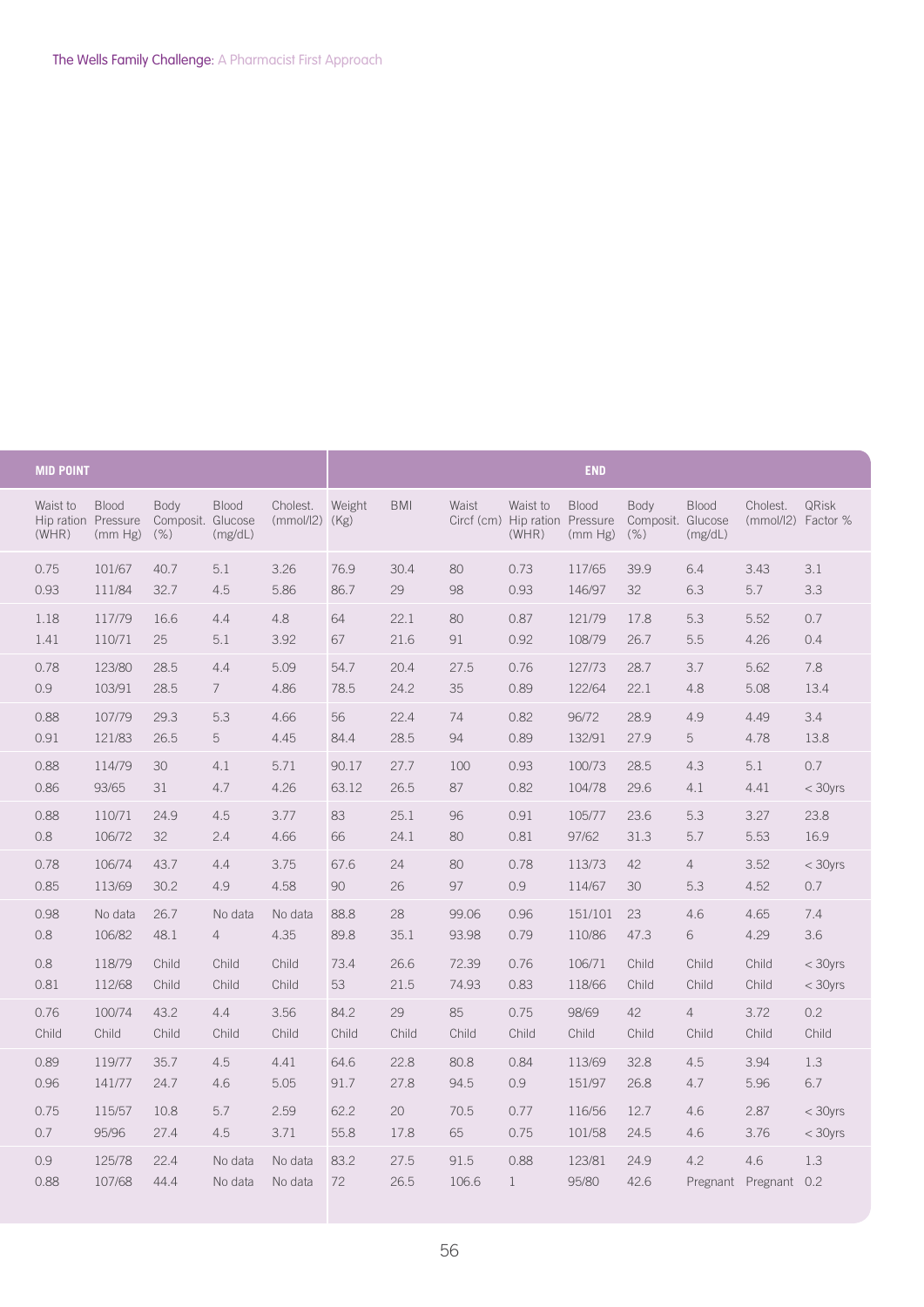## Appendix 3: Paired t-test

A paired t-test was undertaken to establish if the Wells families had lost weight as a result of taking part in the Wells Family Challenge. The difference in weight was compared using the baseline weight for each individual (W1) and subtracting it from the weight measurement at the end of the Wells Family Challenge. The calculation is outlined below.

Considering that from the start of the t-test, the primary intention was to determine weight loss, this can be considered as a one-sided hypothesis test. Thus, for a one-sided hypothesis test the mean weight loss ( $M = 1.77$ , SD = 4.39, N = 23) was greater than zero,  $t(22) = 1.93$ , one tailed  $p = 0.033$ , providing evidence that the Wells Family Challenge was effective in producing weight loss.

Whilst the t-test gives a positive result it must be considered in light of the fact that there was no control group to compare results against. Also, due to the small sample size potential outliers have not been excluded. It cannot therefore be said for certain that the Wells Family Challenge was the prime causal factor in the family members experiencing their weight loss. At best the t-test results indicates a possibility that there is a trend as well as giving support to the findings from the qualitative data collected through the evaluations, questionnaires and interviews conducted with the families.

#### **Figure 1 – Boxplot showing the distribution of differences in weight loss**

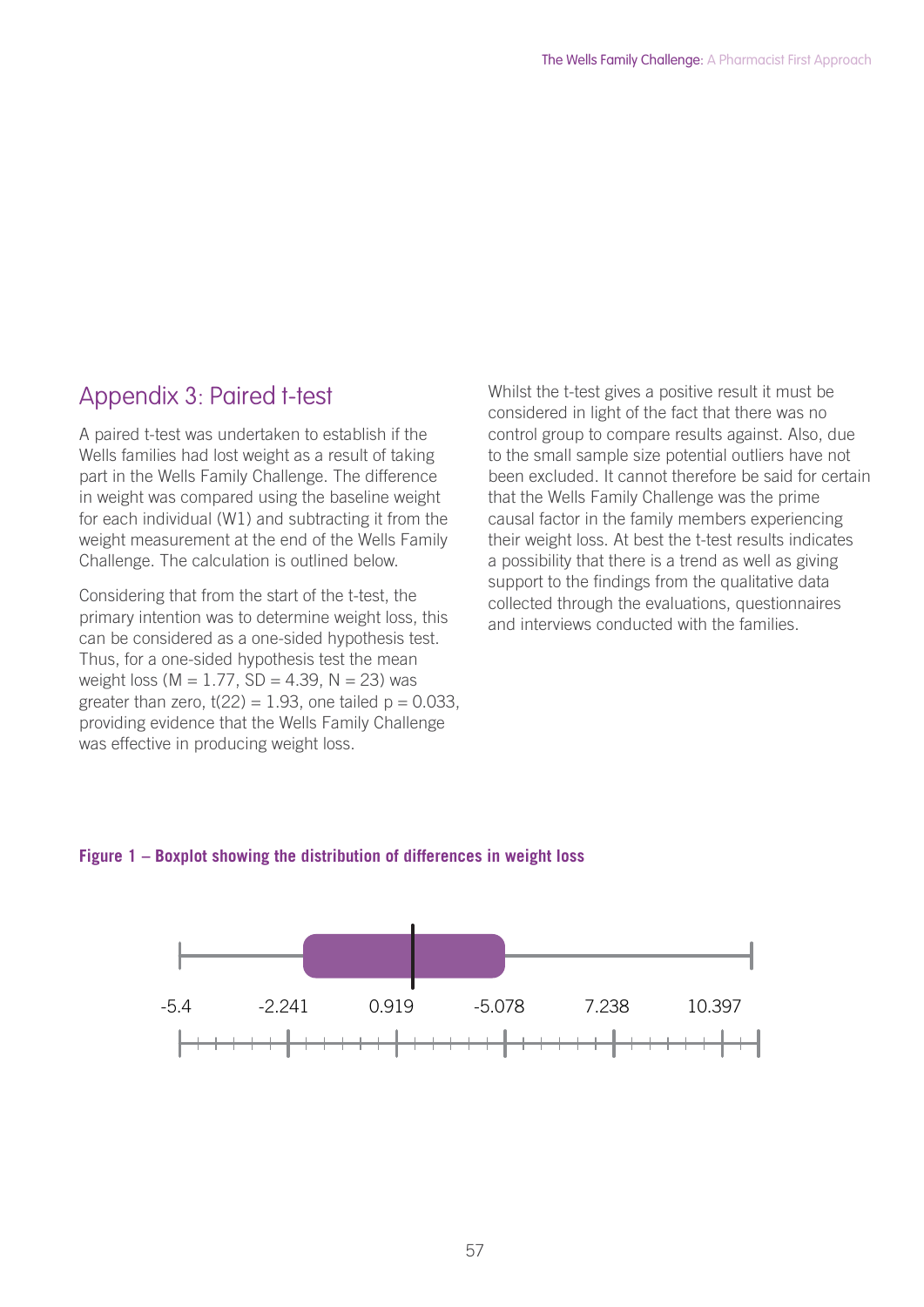|                | <b>OL Subject</b><br>code | <b>Before</b><br>(Kgs) | <b>After</b><br>(Kgs) | <b>Difference</b> | <b>Deviation</b> | <b>Sq Deviation</b> |                |
|----------------|---------------------------|------------------------|-----------------------|-------------------|------------------|---------------------|----------------|
| $\mathbf 1$    | F1                        | 78.3                   | 76.9                  | 1.4               | $-0.368695652$   | 0.135936484         | 11.45          |
| $\mathbf{2}$   | M <sub>2</sub>            | 88                     | 86.7                  | 1.3               | $-0.468695652$   | 0.219675614         | 9.3            |
| 3              | M <sub>4</sub>            | 62                     | 64                    | $-2$              | -3.768695652     | 14.20306692         | 9.1            |
| $\overline{4}$ | F <sub>5</sub>            | 65                     | 67                    | $-2$              | -3.768695652     | 14.20306692         | 6.9            |
| 5              | F <sub>6</sub>            | 63.8                   | 54.7                  | 9.1               | 7.331304348      | 53.74802344         | 5.6            |
| 6              | M7                        | 85.4                   | 78.5                  | 6.9               | 5.131304348      | 26.33028431         | $\overline{4}$ |
| 7              | F <sub>8</sub>            | 55                     | 56                    | $-1$              | $-2.768695652$   | 7.665675614         | 2.03           |
| 8              | M9                        | 83.6                   | 84.4                  | $-0.8$            | $-2.568695652$   | 6.598197353         | $\overline{c}$ |
| $\mathcal{G}$  | M10                       | 92.2                   | 90.17                 | 2.03              | 0.261304348      | 0.068279962         | 2.2            |
| 10             | M12                       | 85                     | 83                    | $\overline{2}$    | 0.231304348      | 0.053501701         | 1.8            |
| 11             | F13                       | 64                     | 66                    | $-2$              | -3.768695652     | 14.20306692         | 1.7            |
| 12             | F14                       | 79.05                  | 67.6                  | 11.45             | 9.681304348      | 93.72765388         | 1.4            |
| 13             | M15                       | 94                     | 90                    | $\overline{4}$    | 2.231304348      | 4.978719093         | 1.3            |
| 14             | M16                       | 89.8                   | 88.8                  | $\mathbf{1}$      | $-0.768695652$   | 0.590893006         | 1.3            |
| 15             | F17                       | 91.1                   | 89.8                  | 1.3               | $-0.468695652$   | 0.219675614         | $\mathbf{1}$   |
| 16             | F18                       | 75.6                   | 73.4                  | 2.2               | 0.431304348      | 0.18602344          | $-0.8$         |
| 17             | M19                       | 47.6                   | 53                    | $-5.4$            | -7.168695652     | 51.39019735         | $-1$           |
| 18             | F20                       | 86                     | 84.2                  | 1.8               | 0.031304348      | 0.000979962         | $-1.8$         |
| 19             | F22                       | 70.2                   | 64.6                  | 5.6               | 3.831304348      | 14.67889301         | $-2$           |
| 20             | M23                       | 93.4                   | 91.7                  | 1.7               | $-0.068695652$   | 0.004719093         | $-2$           |
| 21             | M24                       | 56.8                   | 62.2                  | $-5.4$            | $-7.168695652$   | 51.39019735         | $-2$           |
| 22             | F25                       | 65.1                   | 55.8                  | 9.3               | 7.531304348      | 56.72054518         | $-5.4$         |
| 23             | M26                       | 81.4                   | 83.2                  | $-1.8$            | -3.568695652     | 12.73558866         | $-5.4$         |
|                |                           |                        |                       |                   |                  |                     |                |
|                |                           |                        | <b>Total D</b>        | 40.68             |                  |                     |                |
|                |                           |                        | <b>Total Sq D</b>     |                   |                  | 424.0528609         |                |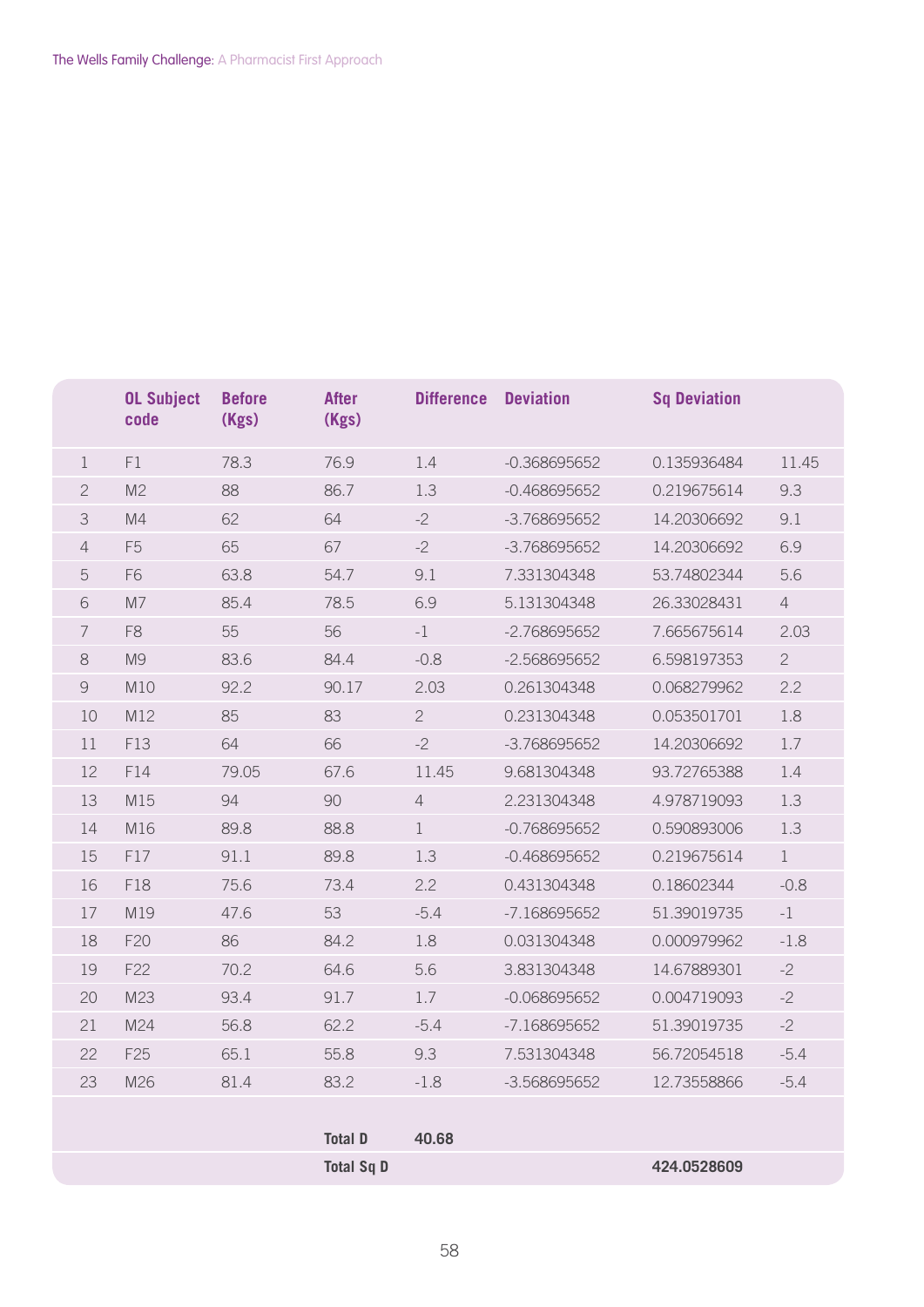| Mean(x)                        | Sum of Sqs Std. Dev Lower Q |                  |        | <b>Upper Q</b> | df | $\mathbf t$  | Sig (1 tailed) |
|--------------------------------|-----------------------------|------------------|--------|----------------|----|--------------|----------------|
| 1.768695652  19.27513004  4.39 |                             |                  | $-1.8$ | $\overline{4}$ | 22 | 1.93         | 0.033          |
|                                |                             |                  |        |                |    |              |                |
| <b>Workings for t</b>          |                             | 19.27513004 4.39 | $-1.8$ | $\overline{4}$ |    | 22           |                |
| Total Sq $D =$                 | 424.05286                   |                  |        |                |    |              |                |
|                                | $N(23)$ x<br>424.05286      |                  |        | $=$            |    | 9753.21578   |                |
| Total $D =$                    | 40.68<br>Sq R 40.68         |                  |        | $=$            |    | 6.378        |                |
|                                | 9753.2158 -<br>6.378        |                  |        | $=$            |    | 9746.8378    |                |
|                                | 9746.8378/<br>$(23-1)$      |                  |        | $=$            |    | 443.038      |                |
|                                | Sq R 443.038                |                  |        | $=$            |    | 21.048       |                |
|                                | 40.68/21.048                |                  |        | $=$<br>$t =$   |    | 1.93<br>1.93 |                |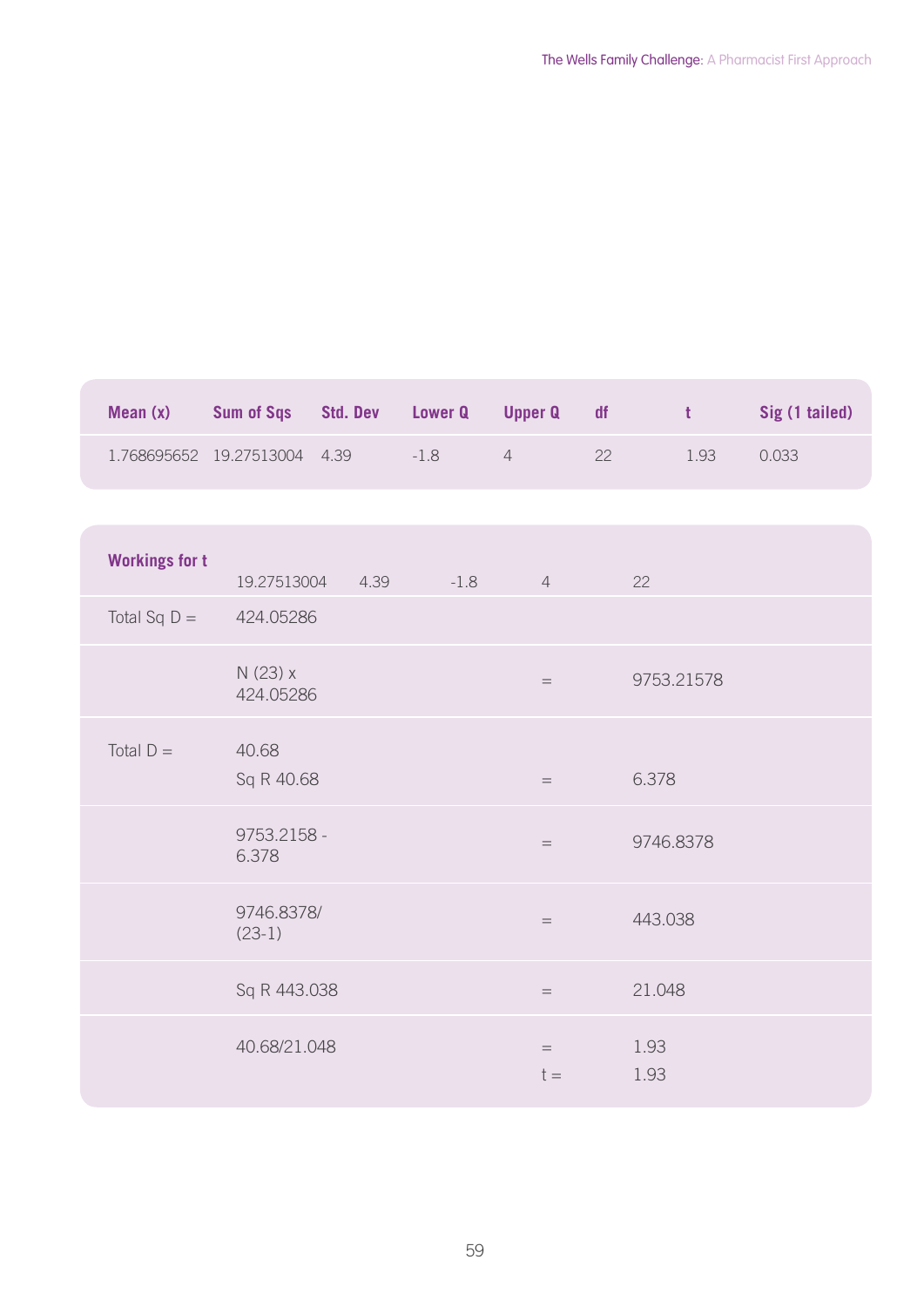# Appendix 4 - Graphs

#### **Figure 2 Figure 3**



#### **Figure 4 Figure 5 Figure 5**

#### **Comparison of cholesterol levels in males - end point**

**Comparison of cholesterol levels in males - start point** 



#### **Figure 6 Figure 7 Figure 7**

#### **Comparison of cholesterol levels in females - mid point**



**Comparison of cholesterol levels in males - mid point** 



#### **Comparison of cholesterol levels in females - start point**





**Comparison of cholesterol levels in females - end point** 

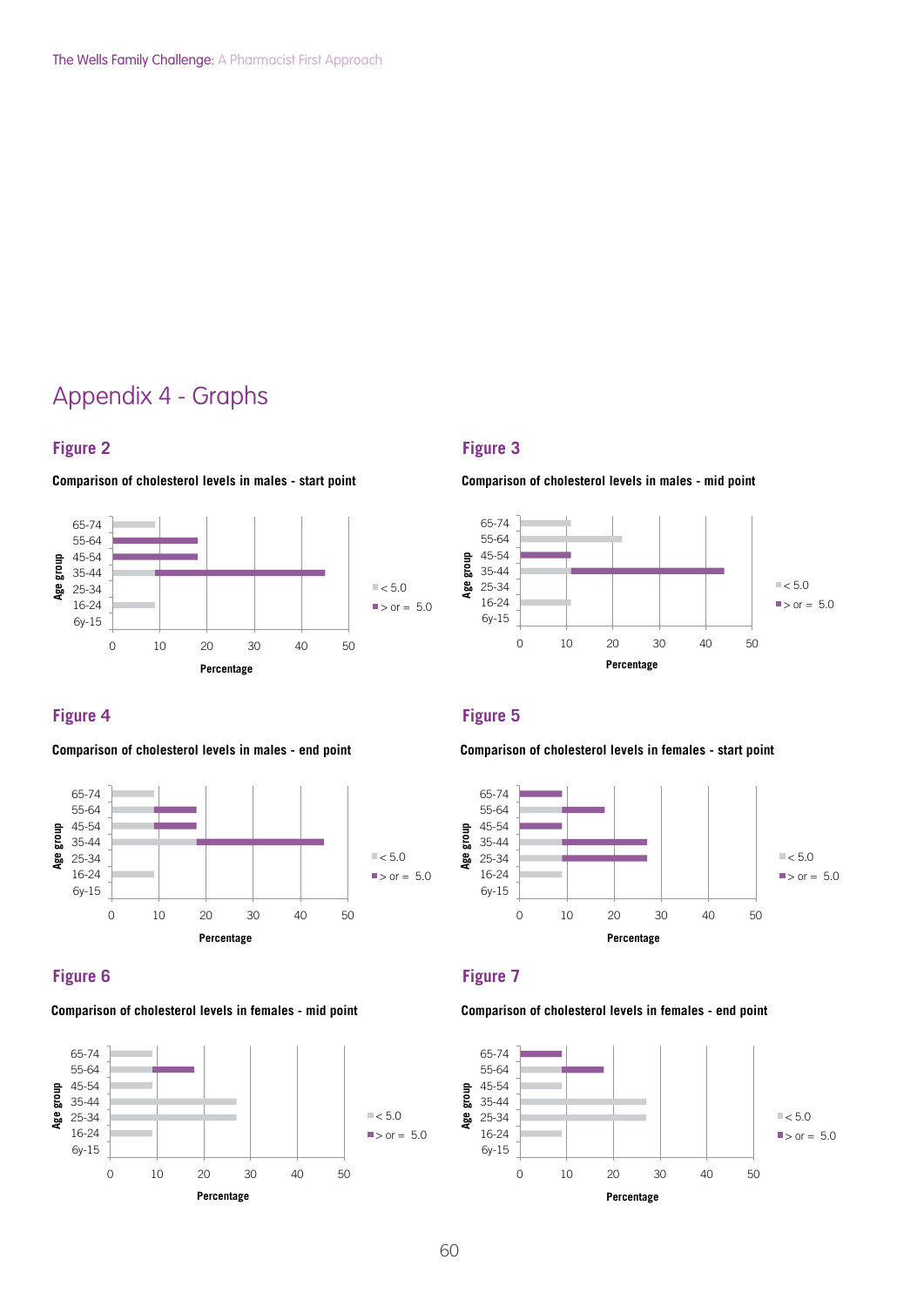#### **Figure 8 Figure 9**





#### **Figure 10 Figure 11**

**Comparison of blood pressure in males - end point** 



#### **Figure 12 Figure 13**

#### **Comparison of blood pressure in females - mid point**



**Comparison of blood pressure in males - mid point** 



**Comparison of blood pressure in females - start point** 



#### **Comparison of blood pressure in females - end point**

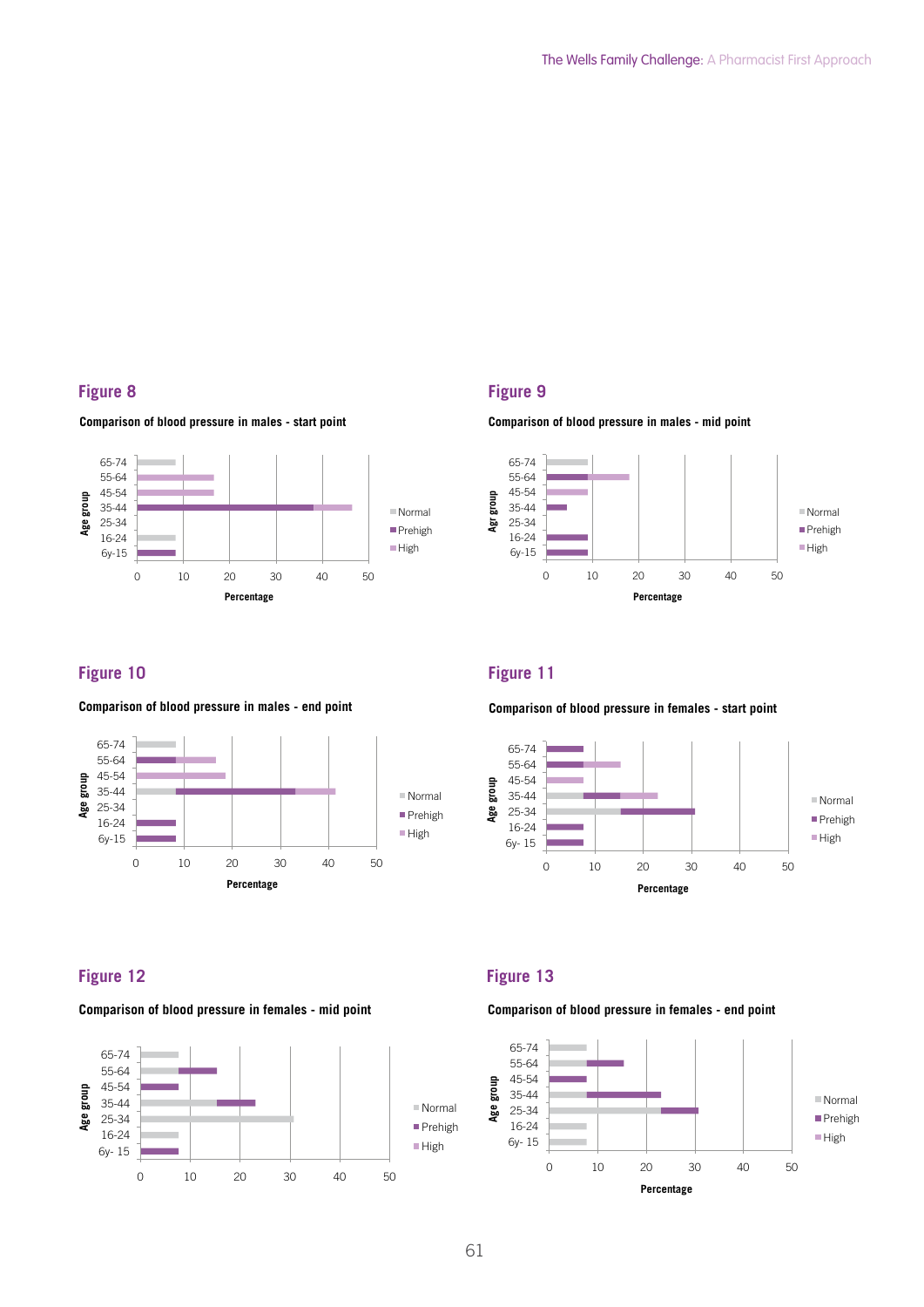#### **Figure 14 Figure 15**





**Comparison of BMI in males - end point** 







**Figure 16 Figure 17 Figure 17** 





#### **Figure 18 Figure 19 Figure 19**

**Comparison of BMI in females - mid point** 



**Comparison of BMI in females - end point** 

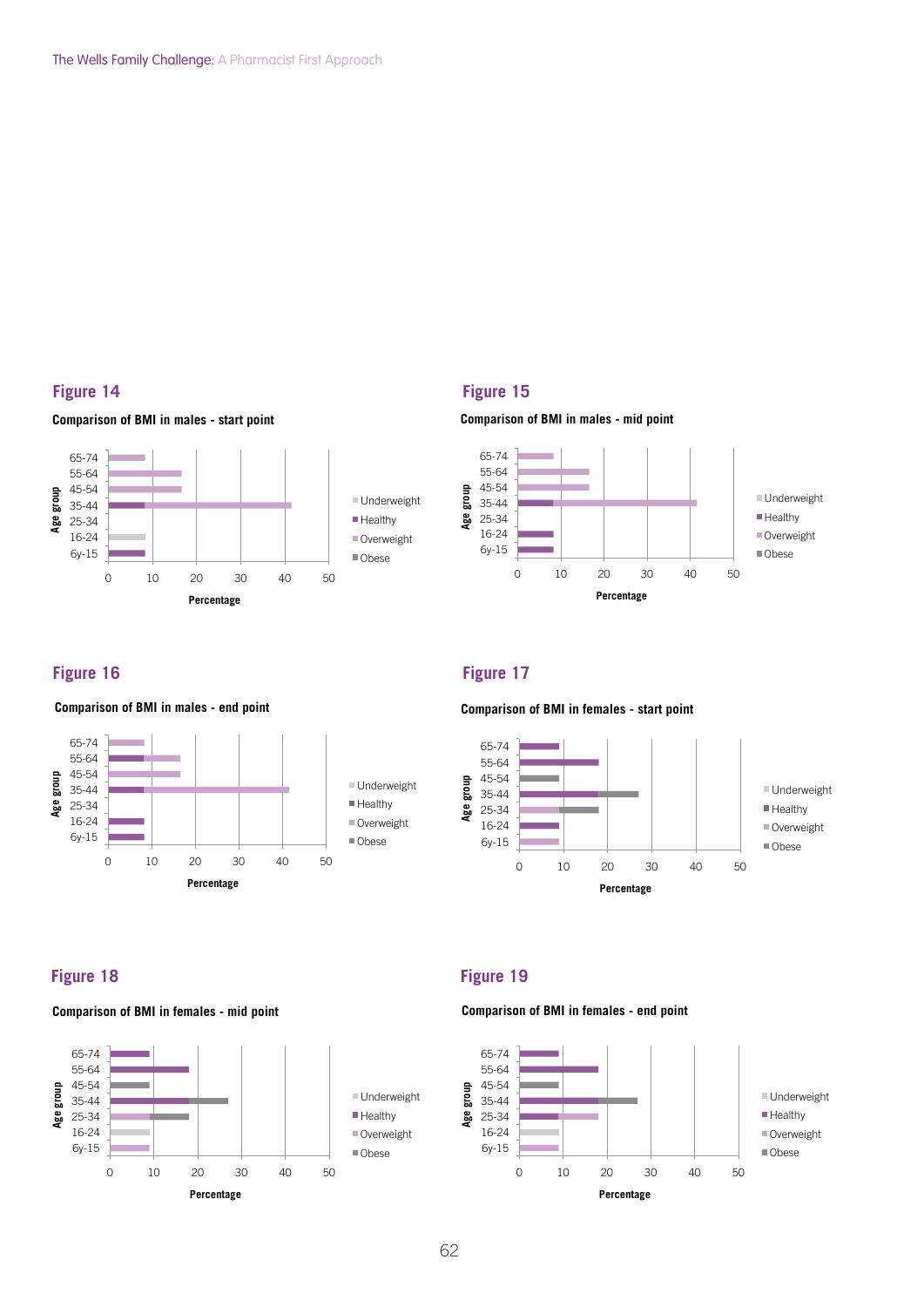#### **Figure 20**

#### **Comparison of waist circumference in males**



#### **Figure 21**

#### **Comparison of waist circumference in females**

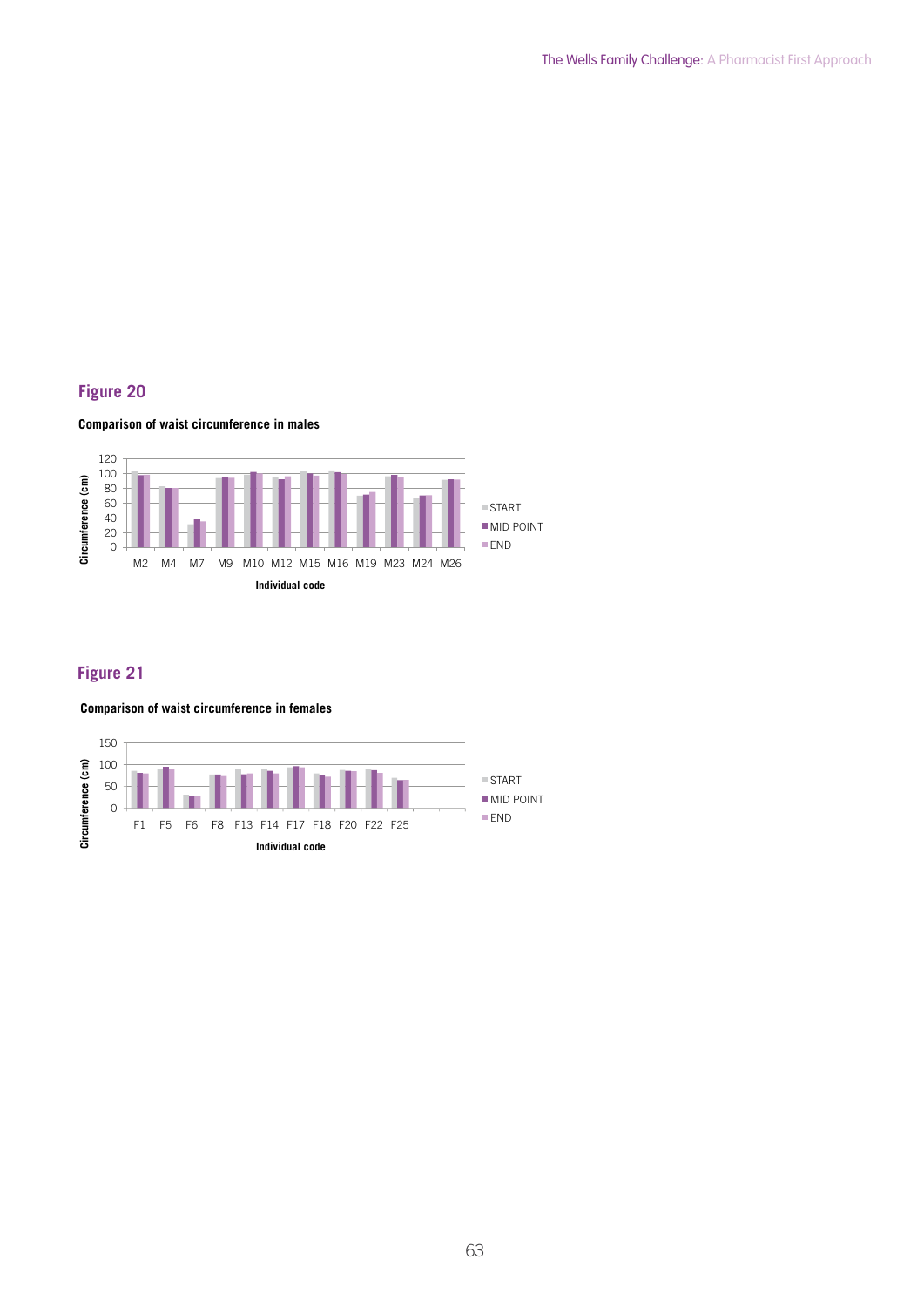## References

Bertrais, S., Luque, M.L.P., Preziosi, P., Fleux, B., De Flot, M.T., Galan, P. & Hercberg, S. 2000. "Contribution of ready-to-eat cereals to nutrition intakes in French adults and relations with corpulence", Annals of Nutrition and Metabolism, 44 (5-6): 249-255.

Boyle, P., Autier, P., and Bartelink, H. 2003. "European Code Against Cancer and Scientific Justification: third version". Annals of Oncology. 14(7): 973-1005.

Bravata, D.M. et al. 2007. "Using pedometers to increase physical activity and improve health: a systematic review". JAMA. 21 Nov 2007; 298(19): 2296-304.

Breakfast Cereal Information Service. 2012. The Benefits of Breakfast. Available at: http://www.breakfastcereal.org/resources/The-benefits-of-breakfast.pdf

British Heart Foundation. 2012. Coronary heart disease statistics: A compendium of health statistics 2012 edition. Available at: http://www.bhf.org.uk/plugins/PublicationsSearchResults/DownloadFile. aspx?docid=508b8b91-1301-4ad7-bc7e-7f413877548b&version=-1&title=Coronary+Heart+Disease+Statistic s+2012+&resource=G608

Carroll, L. 2006. "Bye-bye BMI? Tape may measure obesity better". MSNBC. 23 August. Available at: http://www.msnbc.msn.com/id/14483512/ns/health-fitness/t/bye-bye-bmi-tape-may-measureobesity-better/#.Tm9P-OzzKX

Cell Press. "When you eat matters, not just what you eat". Science Daily, 17 May 2012. Available at: http://www.sciencedaily.com/releases/2012/05/120517132057.htm

Collins, G.S., Altman, D.G. 2009. "An independent external validation and evaluation of QRISK cardiovascular risk prediction: a prospective open cohort study" BMJ 2009; 339:b2584 doi:10.1136/bmj.b2584

Department of Health. 2011. "New physical activity guidelines". Available at: http://www.dh.gov.uk/ health/2011/07/physical-activity-guidelines/

Duke Medicine News and Communications. 2005. "Visceral Fat Build Up Is The High Cost of Inactivity". 14 September 2005. Available at: http://www.dukehealth.org/health\_library/news/9238

Field, A.E., et al. 2001. "Impact of overweight on the risk of developing common chronic diseases during a 10-year period". Arch Intern Med; 161: 1581–1586.

Hunty, D.L. Ashwell, M. 2007. "Are people who regularly eat breakfast cereals slimmer than those who don't? A systematic review of the evidence". Nutrition Bulletin. 2007. 32: 118-128.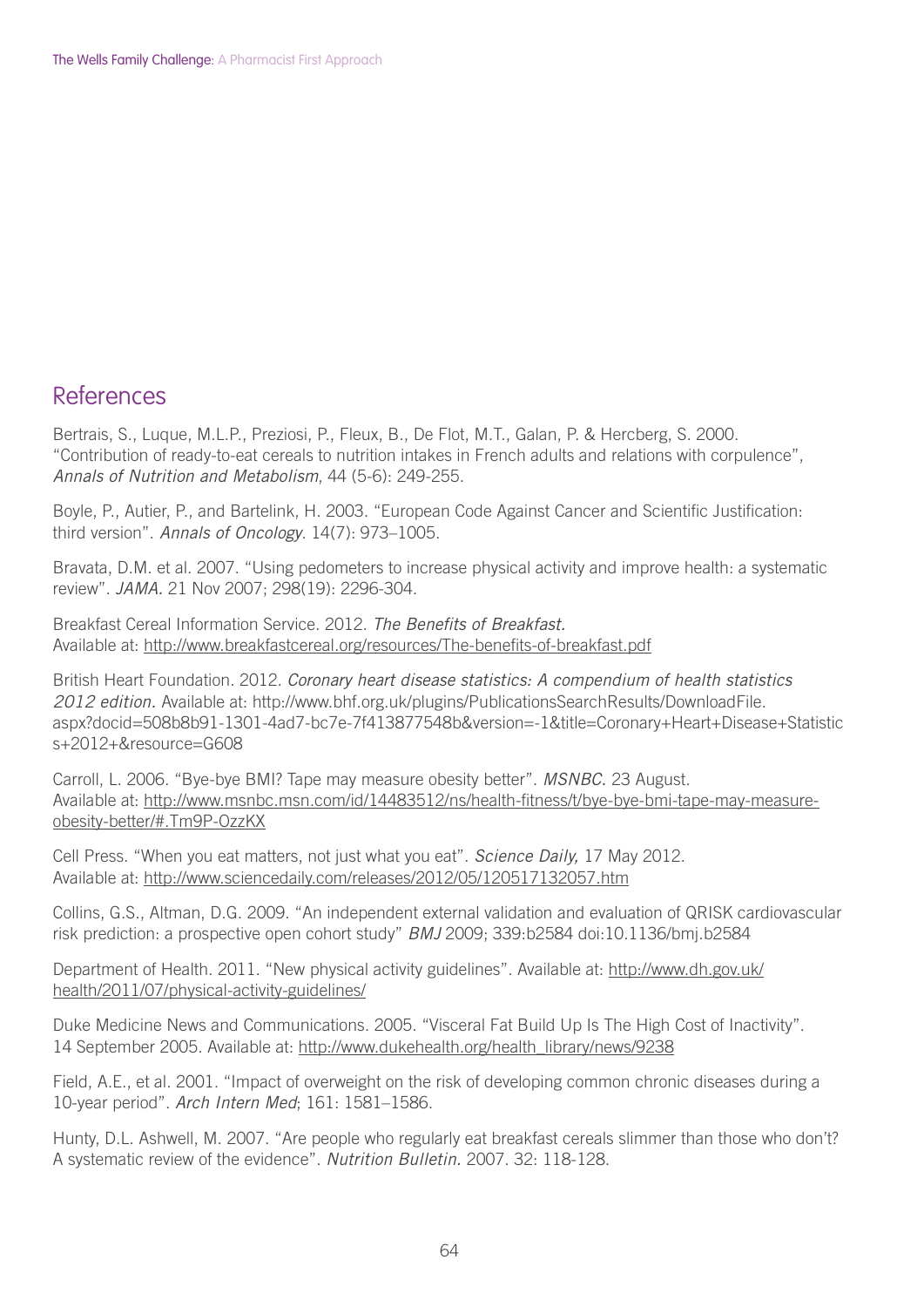Kopelman, P. 2007. "Health Risks Associated with Overweight and Obesity. Obesity Reviews. 8 (s1): 13-17.

Marcionis, J.J., Plummer, K. 1997. Sociology: A Global Introduction. Prentice Hall: London.

Moore, H.,et al. 2000. "Nutrition and the health care agenda: a primary care perspective". Family Practice. 17(2): 197-202.

NICE. 2010. "Prevention of Cardiovascular Disease at the Population Level". Available at: www.nice.org.uk/PH25.

National Pharmacy Association. 2012. "Community Pharmacy Statistics". Available at: http://www.npa.co.uk/ representing-you/media-centre/fast-facts-on-pharmacy/

National Pharmacy Association. 2010. Pharmacy Health Trainers Resource. http://www.npa.co.uk/Documents/Docstore/PCO\_LPCs/Health\_Trainers.pdf

NHS Choices. 2012. "High blood pressure (hypertension) - Diagnosis". Available at: http://www.nhs.uk/Conditions/Blood-pressure-%28high%29/Pages/Diagnosis.aspx

NHS Direct. 2013. "Choose well". Available at: http://www.nhsdirect.nhs.uk/About/WhatIsNHSDirect/Choosewell

NHS Information Centre. 2009. "Trends in Consultation Rates in General Practice 1995 to 2008: Analysis of the QResearch® database." Available at: https://catalogue.ic.nhs.uk/publications/primary-care/general-practice/tren-cons-rate-gene-prac-95-09/tren-cons-rate-gene-prac-95-09-95-08-rep.pdf

NHS Information Centre. 2012a. "General Pharmaceutical Services in England: 2002-03 to 2011-12". Available at: https://catalogue.ic.nhs.uk/publications/primary-care/pharmacy/gen-pharmeng-2002-03-2011-12/gen-pharm-eng-2002-03-2011-12-rep.pdf

NHS Information Centre. 2012b. Health Survey for England 2011. Health, Social Care and Lifestyles. Summary of Key Findings. Available at: https://catalogue.ic.nhs.uk/publications/public-health/surveys/healsurv-eng-2011/HSE2011-Sum-bklet.pdf

NHS Information Centre 2012c. "Statistics on obesity, physical activity and diet: England, 2012." Available at: https://catalogue.ic.nhs.uk/publications/public-health/obesity/obes-phys-acti-diet-eng-2012/obes-phys-actidiet-eng-2012-rep.pdf

North West Employers. 2011. A Quick Guide to Health Literacy. Available at: http://www.centrallancashire.nhs. uk/Library/KSA/Health%20Literacy%20Quick%20Guide%20Oct11.pdf

Office for National Statistics. 2012. "Sickness Absence in the Labour Market, April 2012". Available at: http://www.ons.gov.uk/ons/rel/lmac/sickness-absence-in-the-labour-market/2012/rpt-sickness-absence-in-thelabour-market---2012.html#tab-Sickness-absence-in-the-UK-labour-market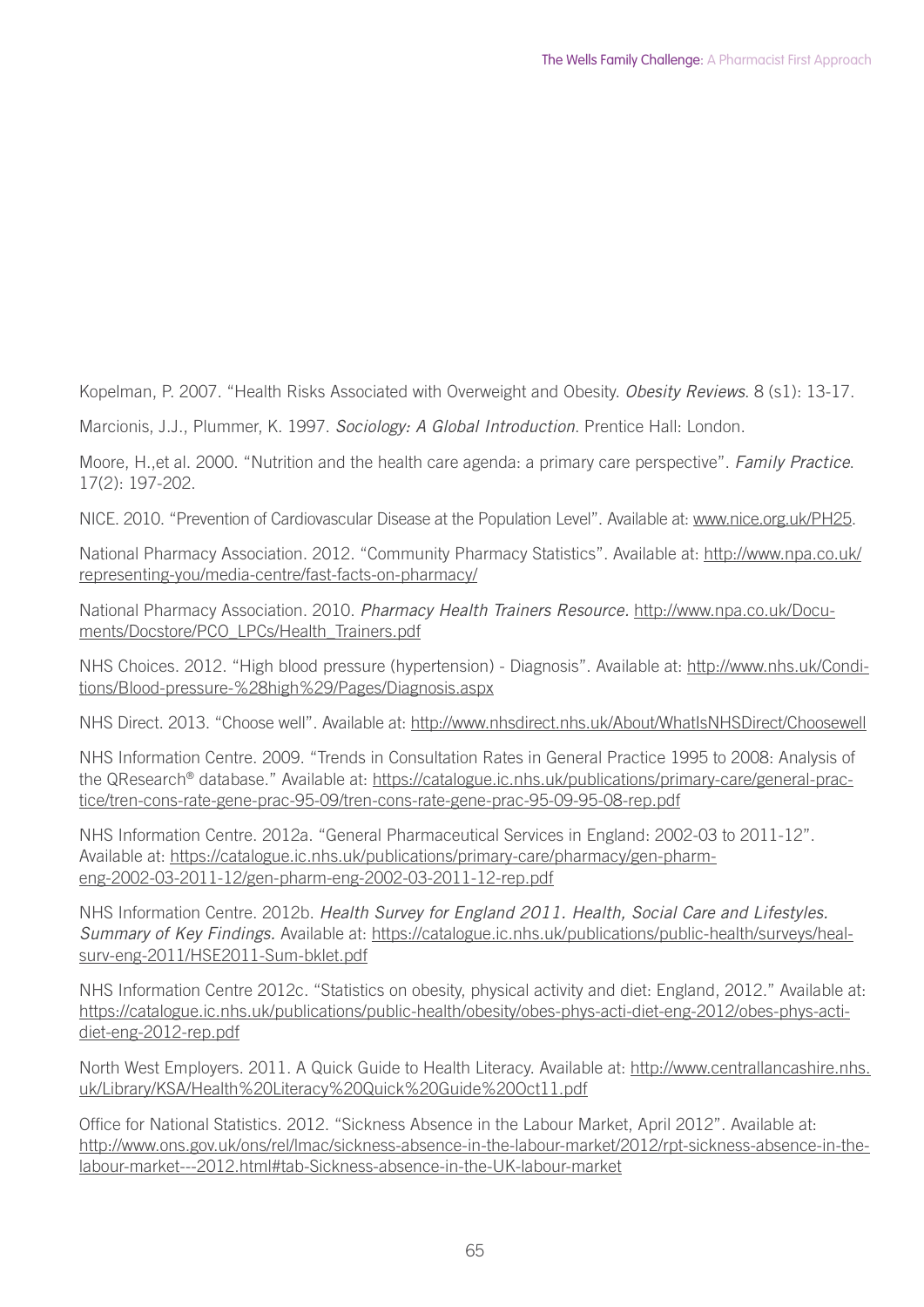Pharmaceutical Services Negotiating Committee, National Pharmaceutical Association, Royal Pharmaceutical Society of Great Britain, Pharmacy Health Link. 2004. Public Health: A practical guide for community pharmacists.

QualityMetric Incorporated. 2012. "The SF-8 Health Survey". Available at: http://www.sf-36.org

Radowitz, J. 2012. "British adults sleep more than seven hours a night on average". The Independent. Tuesday 12<sup>th</sup> June. Available at: http://www.independent.co.uk/news/uk/home-news/british-adults-sleep-morethan-seven-hours-a-night-on-average-7843643.html

Sjoberg, A., Hallberg, L., Hoglund, D. & Hulthen, L. 2003. "Meal pattern, food choice, nutrient intake and lifestyle factors in The Goteberg Adolescence Study". European Journal of Clinical Nutrition, 57 (12) 1569-1578.

Slega-Riz, A., Popkin, B., Carson, T. 1998. "Trends in breakfast consumption for children in the United States from 1965-199"1. American Journal of Clinical Nutrition, 67 (4): 748-756.

The Daily Telegraph. 2010a. "Two thirds of Britons do not eat breakfast". 16 April 2010. Available at: http://www.telegraph.co.uk/news/uknews/7593760/Two-thirds-of-Britons-do-not-eat-breakfast.html

The Daily Telegraph. 2010b. "Britons spend more than 14 hours a day sitting down". 19 May 2010. Available at: http://www.telegraph.co.uk/health/healthnews/7738663/Britons-spend-more-than-14-hours-aday-sitting-down.html

York Health Economics Consortium. 2010. Evaluation of the Scale, Causes and Costs of Waste Medicines. Available at: http://php.york.ac.uk/inst/yhec/web/news/documents/Evaluation\_of\_NHS\_Medicines\_Waste\_ Nov\_2010.pdf